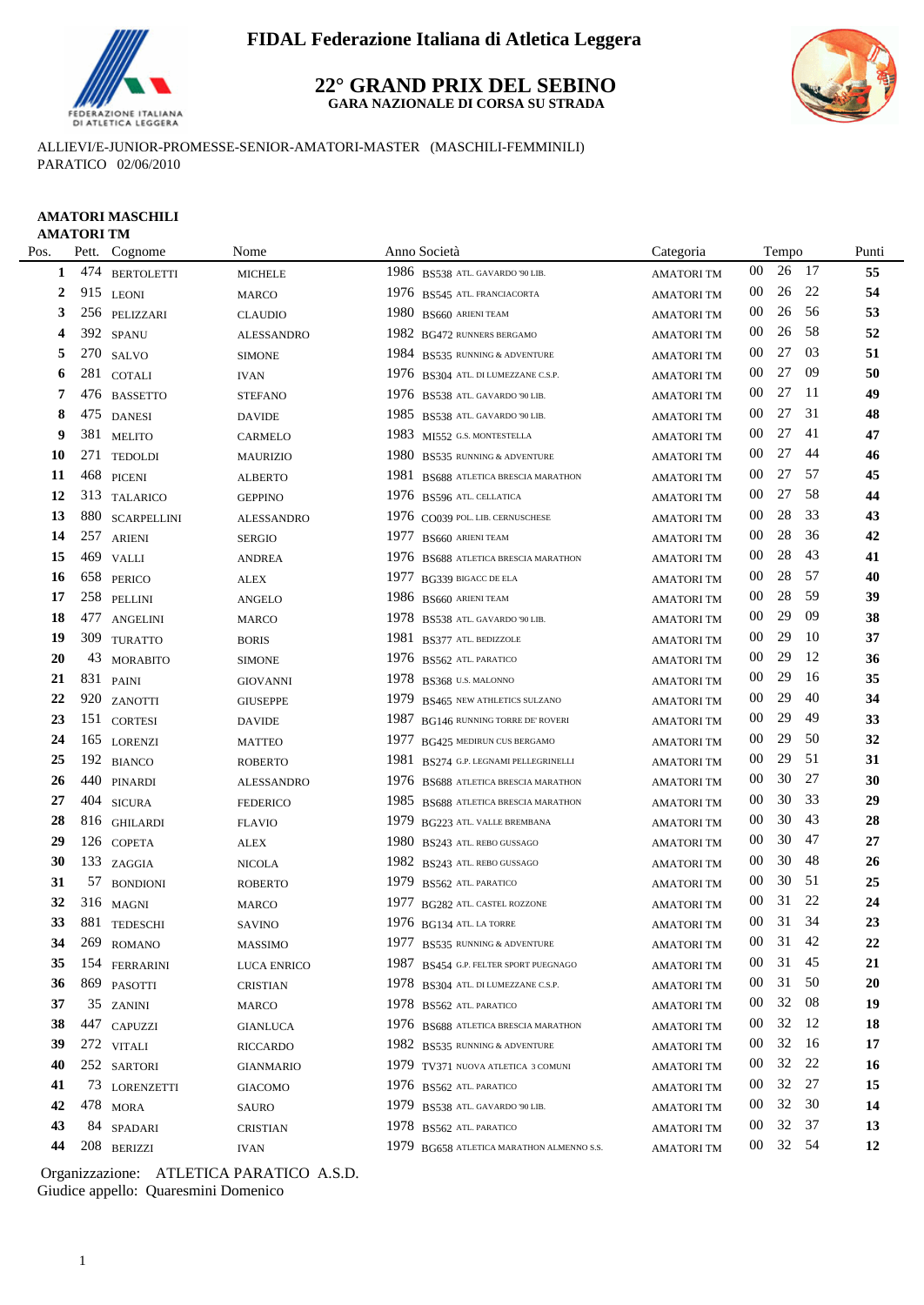

**22° GRAND PRIX DEL SEBINO GARA NAZIONALE DI CORSA SU STRADA**



ALLIEVI/E-JUNIOR-PROMESSE-SENIOR-AMATORI-MASTER (MASCHILI-FEMMINILI) PARATICO 02/06/2010

### **AMATORI MASCHILI AMATORI TM**

| Pos. |     | Pett. Cognome    | Nome             | Anno Società                              | Categoria         |           | Tempo |     | Punti                   |
|------|-----|------------------|------------------|-------------------------------------------|-------------------|-----------|-------|-----|-------------------------|
| 45   | 921 | <b>DUCOLI</b>    | <b>EUGENIO</b>   | 1984 BS562 ATL. PARATICO                  | <b>AMATORITM</b>  | $00\,$    | 33    | -08 | 11                      |
| 46   |     | 850 GARZA        | <b>MATTEO</b>    | 1980 BS341 FG. ATL. FALEGNAMERIA GUERRINI | <b>AMATORITM</b>  | $00\,$    | 33    | 27  | 10                      |
| 47   | 45  | <b>MOROSINI</b>  | CARLO            | 1976 BS562 ATL PARATICO                   | <b>AMATORITM</b>  | $00\,$    | 33    | 53  | 9                       |
| 48   |     | 916 INVERARDI    | <b>ALBERTO</b>   | 1980 BS304 ATL. DI LUMEZZANE C.S.P.       | <b>AMATORITM</b>  | $00\,$    | 34    | 19  | 8                       |
| 49   | 462 | <b>BOLOGNINI</b> | <b>FILIPPO</b>   | 1978 BS688 ATLETICA BRESCIA MARATHON      | <b>AMATORITM</b>  | $00\,$    | 34    | 25  | 7                       |
| 50   |     | 104 PATRINI      | <b>VALERIO</b>   | 1980 BS304 ATL. DI LUMEZZANE C.S.P.       | <b>AMATORITM</b>  | $00\,$    | 34    | 33  | 6                       |
| 51   | 807 | <b>LANCINI</b>   | <b>FRANCESCO</b> | 1976 BS256 PADILE R.M. GUIZZI             | <b>AMATORITM</b>  | $00\,$    | 34    | -54 | 5                       |
| 52   |     | 135 PESENTI      | <b>CRISTIAN</b>  | 1976 BG146 RUNNING TORRE DE' ROVERI       | <b>AMATORITM</b>  | $00\,$    | 36    | 33  | $\overline{\mathbf{4}}$ |
| 53   |     | 858 CORSINI      | <b>MAURO</b>     | 1976 BS304 ATL. DI LUMEZZANE C.S.P.       | <b>AMATORI TM</b> | $00\,$    | 38    | -14 | 3                       |
| 54   |     | 105 GALLETTI     | PAOLO            | 1980 BS304 ATL. DI LUMEZZANE C.S.P.       | <b>AMATORITM</b>  | $00\,$    | 38    | 43  | $\overline{2}$          |
| 55   | 119 | <b>BONOMELLI</b> | <b>FRANCO</b>    | 1979<br>BS368 U.S. MALONNO                | <b>AMATORITM</b>  | $00\,$    | 39    | 05  | 1                       |
| 56   | 494 | COSTA            | <b>STEFANO</b>   | 1977<br><b>BS299 EQUIPE RUNNING</b>       | <b>AMATORITM</b>  | NC        |       |     |                         |
| 57   | 13  | <b>CUCCU</b>     | <b>STEFANO</b>   | 1979<br><b>BS562 ATL. PARATICO</b>        | <b>AMATORITM</b>  | NC        |       |     |                         |
| 58   | 473 | <b>NICOLINI</b>  | <b>PATRIK</b>    | 1978 BS538 ATL. GAVARDO '90 LIB.          | <b>AMATORI TM</b> | NC        |       |     |                         |
| 59   | 923 | <b>GUERINI</b>   | <b>GRAZIANO</b>  | 1985 BS465 NEW ATHLETICS SULZANO          | <b>AMATORI TM</b> | NC        |       |     |                         |
| 60   | 67  | <b>SCABURRI</b>  | <b>MARCO</b>     | 1979<br><b>BS562 ATL. PARATICO</b>        | <b>AMATORI TM</b> | NC        |       |     |                         |
| 61   | 884 | <b>TONSI</b>     | <b>FAUSTO</b>    | 1986 BS521 FREE-ZONE                      | <b>AMATORITM</b>  | NC        |       |     |                         |
| 62   | 349 | <b>FONTANA</b>   | <b>CLAUDIO</b>   | 1977<br>MI271 LA MICHETTA                 | <b>AMATORITM</b>  | NC        |       |     |                         |
| 63   |     | 251 MARATTIN     | <b>GIORGIO</b>   | 1978 TV371 NUOVA ATLETICA 3 COMUNI        | <b>AMATORITM</b>  | <b>NC</b> |       |     |                         |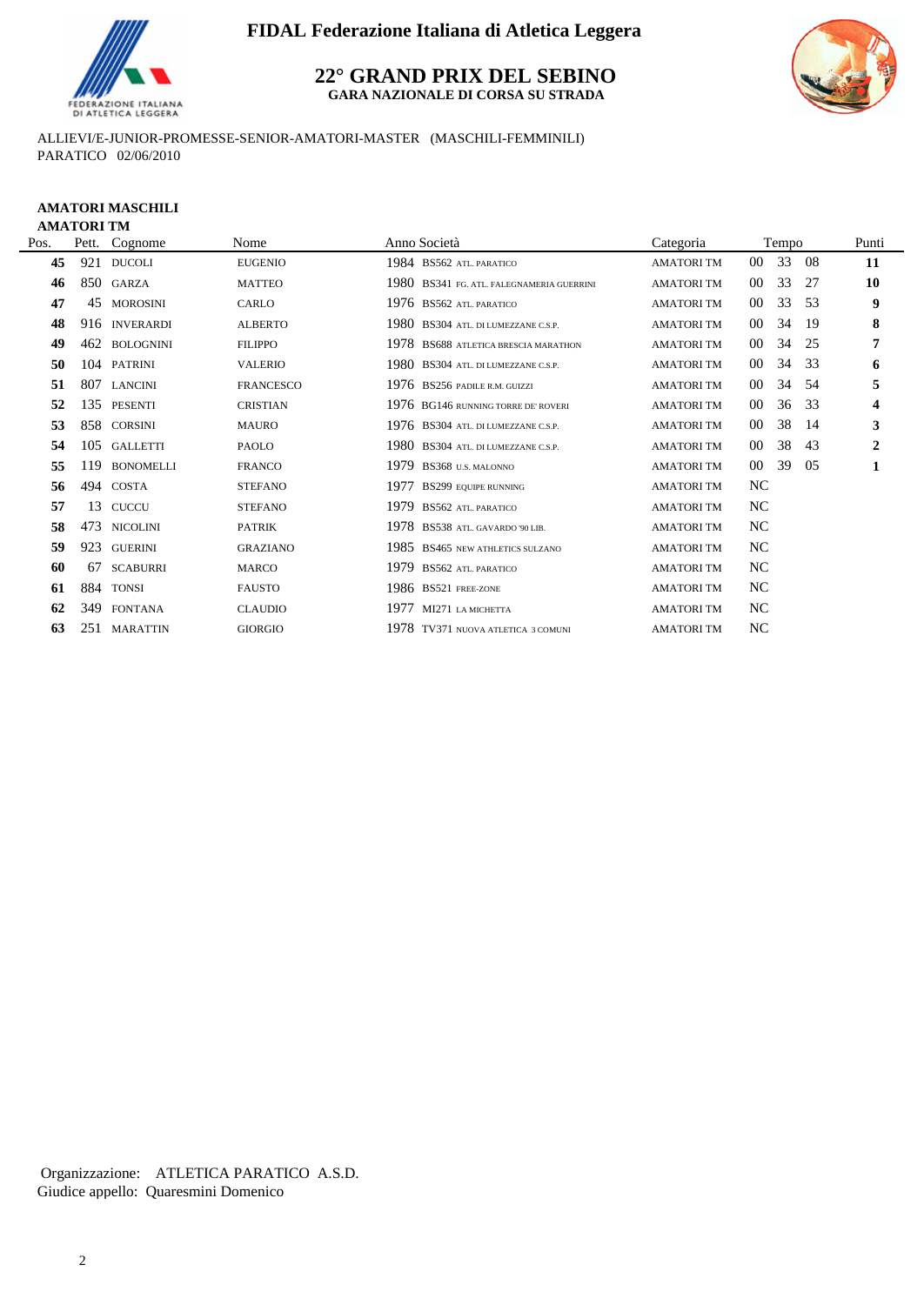

#### **22° GRAND PRIX DEL SEBINO GARA NAZIONALE DI CORSA SU STRADA**



ALLIEVI/E-JUNIOR-PROMESSE-SENIOR-AMATORI-MASTER (MASCHILI-FEMMINILI) PARATICO 02/06/2010

#### **AMATORI MASCHILI MASTER M35**

|           | MASTER M35 |                      |                    |      |                                           |            |        |       |      |       |
|-----------|------------|----------------------|--------------------|------|-------------------------------------------|------------|--------|-------|------|-------|
| Pos.      |            | Pett. Cognome        | Nome               |      | Anno Società                              | Categoria  |        | Tempo |      | Punti |
| 1         |            | 280 CONTESSI         | <b>GIANLUIGI</b>   |      | 1974 BS304 ATL. DI LUMEZZANE C.S.P.       | MASTER M35 | $00\,$ | 25    | 55   | 92    |
| 2         |            | 419 OLIVIERI         | <b>SIMONPIETRO</b> |      | 1972 BS521 FREE-ZONE                      | MASTER M35 | $00\,$ | 26    | 45   | 91    |
| 3         | 3          | <b>ANTONINI</b>      | <b>GIUSEPPE</b>    | 1971 | BS562 ATL. PARATICO                       | MASTER M35 | $00\,$ | 26    | 49   | 90    |
| 4         |            | 5 BIANCO             | <b>MARCELLO</b>    | 1972 | BS562 ATL. PARATICO                       | MASTER M35 | 00     | 26    | 50   | 89    |
| 5         | 288        | <b>LAMPUGNANI</b>    | <b>LUCA</b>        |      | 1975 BS304 ATL. DI LUMEZZANE C.S.P.       | MASTER M35 | $00\,$ | 27    | -19  | 88    |
| 6         |            | 808 GABUSI           | <b>NOE</b>         | 1975 | BS341 FG. ATL. FALEGNAMERIA GUERRINI      | MASTER M35 | $00\,$ | 27    | 22   | 87    |
| 7         |            | 132 ROSSI            | <b>CLAUDIO</b>     |      | 1973 BS243 ATL. REBO GUSSAGO              | MASTER M35 | $00\,$ | 27    | 38   | 86    |
| 8         | 4          | <b>BADINI</b>        | <b>CRISTIAN</b>    |      | 1971 BS562 ATL. PARATICO                  | MASTER M35 | $00\,$ | 27    | 48   | 85    |
| 9         |            | 401 MILO             | <b>GERARDO</b>     |      | 1972 MI102 P.B.M. BOVISIO MASCIAGO        | MASTER M35 | $00\,$ | 27    | 59   | 84    |
| 10        |            | 176 CODIBUE          | <b>IVANO</b>       |      | 1975 BG282 ATL. CASTEL ROZZONE            | MASTER M35 | $00\,$ | 28    | 00   | 83    |
| 11        |            | 216 MANZONI          | <b>CLAUDIO</b>     |      | 1972 BG658 ATLETICA MARATHON ALMENNO S.S. | MASTER M35 | 00     | 28    | 04   | 82    |
| 12        |            | 403 MASSARDI         | <b>LUCA</b>        |      | 1975 BS181 ATL. BRESCIA 1950 ISPA GROUP   | MASTER M35 | 00     | 28    | 08   | 81    |
| 13        |            | 259 CAPRETTI         | <b>FRANCESCO</b>   |      | 1973 BS660 ARIENI TEAM                    | MASTER M35 | $00\,$ | 28    | 15   | 80    |
| 14        |            | 825 TONONI           | <b>CRISTIAN</b>    |      | 1972 BS341 FG. ATL. FALEGNAMERIA GUERRINI | MASTER M35 | 00     | 28    | 17   | 79    |
| 15        |            | 417 GENCHI           | ANDREA             |      | 1973 PR064 G.P. QUADRIFOGLIO              | MASTER M35 | 00     | 28    | -19  | 78    |
| 16        | 6          | <b>BERTONI</b>       | <b>MASSIMO</b>     |      | 1974 BS562 ATL. PARATICO                  | MASTER M35 | 00     | 28    | 21   | 77    |
| 17        |            | 480 ZANETTI          | DARIO LORENZO      |      | 1972 BS538 ATL. GAVARDO '90 LIB.          | MASTER M35 | $00\,$ | 28    | 49   | 76    |
| 18        |            | 152 BRESCIANI        | <b>JOHN LUCA</b>   |      | 1971 BG146 RUNNING TORRE DE' ROVERI       | MASTER M35 | $00\,$ | 29    | 04   | 75    |
| 19        |            | 215 LOCATELLI        | <b>LUCA</b>        |      | 1974 BG658 ATLETICA MARATHON ALMENNO S.S. | MASTER M35 | $00\,$ | 29    | 22   | 74    |
| <b>20</b> |            | 254 GHIRARDI         | <b>ROBERTO</b>     |      | 1975 BS660 ARIENI TEAM                    | MASTER M35 | $00\,$ | 29    | 47   | 73    |
| 21        |            | 196 AVIGO            | <b>NICOLA</b>      |      | 1973 BS082 ATL. VIGHENZI PADENGHE         | MASTER M35 | $00\,$ | 30    | -01  | 72    |
| 22        | 479        | <b>CHEMOTTI</b>      | <b>CRISTIAN</b>    |      | 1975 BS538 ATL. GAVARDO '90 LIB.          | MASTER M35 | $00\,$ | 30    | -04  | 71    |
| 23        |            | 198 ZUBANI           | <b>PATRICK</b>     |      | 1973 BS082 ATL. VIGHENZI PADENGHE         | MASTER M35 | $00\,$ | 30    | 16   | 70    |
| 24        |            | 221 TOGNI            | <b>ROBERTO</b>     |      | 1971 BG658 ATLETICA MARATHON ALMENNO S.S. | MASTER M35 | $00\,$ | 30    | 28   | 69    |
| 25        |            | 265 MISTRI           | <b>ERIC</b>        |      | 1973 BG135 G. ALPINISTICO VERTOVESE       | MASTER M35 | $00\,$ | 30    | 29   | 68    |
| 26        |            | 418 GAMBARINI        | <b>MARCO</b>       |      | 1971 BS521 FREE-ZONE                      | MASTER M35 | 00     | 30    | 40   | 67    |
| 27        |            | $240\,$ GIASSI       | DIEGO ALESSANDRO   |      | 1974 BG425 MEDIRUN CUS BERGAMO            | MASTER M35 | 00     | 30    | -41  | 66    |
| 28        | 299        | <b>SCARONI</b>       | <b>ERMANNO</b>     | 1971 | BS304 ATL. DI LUMEZZANE C.S.P.            | MASTER M35 | 00     | 30    | 45   | 65    |
| 29        |            | 646 BONARDI          | <b>MASSIMO</b>     |      | 1973 BS521 FREE-ZONE                      | MASTER M35 | 00     | 30    | 49   | 64    |
| 30        |            | 911 TUROTTI          | <b>ANDREA</b>      | 1971 | BS465 NEW ATHLETICS SULZANO               | MASTER M35 | $00\,$ | 30    | 56   | 63    |
| 31        | 85         | <b>BELOTTI</b>       | <b>ANTONIO</b>     |      | 1975 BS562 ATL PARATICO                   | MASTER M35 | 00     | 31    | 02   | 62    |
| 32        |            | 497 FORNARI          | <b>FABIO</b>       |      | 1975 PR568 ATL CASONE NOCETO              | MASTER M35 | 00     | 31    | -09  | 61    |
| 33        |            | 195 BERTONI          | <b>MIRCO</b>       |      | 1971 BS082 ATL. VIGHENZI PADENGHE         | MASTER M35 | $00\,$ | 31    | - 13 | 60    |
| 34        |            | 50 PASINELLI         | <b>LORENZO</b>     |      | 1974 BS562 ATL. PARATICO                  | MASTER M35 | $00\,$ | 31    | - 14 | 59    |
| 35        |            | 378 VERDI            | <b>CHRISTIAN</b>   |      | 1975 $M1271$ LA MICHETTA                  | MASTER M35 | $00\,$ | 31    | 28   | 58    |
| 36        |            | 481 GABUSI           | <b>MASSIMO</b>     |      | 1975 BS538 ATL. GAVARDO '90 LIB.          | MASTER M35 | 00     | 31    | 32   | 57    |
| 37        |            | 38 FORESTI           | <b>DAVIDE</b>      |      | $1974$ BS562 ATL PARATICO                 | MASTER M35 | 00     | 31    | - 41 | 56    |
| 38        | 279        | COCCAGLIO            | <b>DANILO</b>      |      | 1973 BS304 ATL. DI LUMEZZANE C.S.P.       | MASTER M35 | 00     | 31    | 43   | 55    |
| 39        | 329        | PELLEGRINELLI        | GUIDO              |      | 1975 BS274 G.P. LEGNAMI PELLEGRINELLI     | MASTER M35 | $00\,$ | 31    | 46   | 54    |
| 40        |            | 924 CORNOLTI         | <b>LUCA</b>        |      | $1971$ BG134 ATL. LA TORRE                | MASTER M35 | $00\,$ | 31    | 47   | 53    |
| 41        |            | 906 CIARDI           | <b>FRANCESCO</b>   |      | 1973 BS688 ATLETICA BRESCIA MARATHON      | MASTER M35 | 00     | 31 52 |      | 52    |
| 42        |            | 432 MARCHI           | ALDO               |      | 1971 BS243 ATL. REBO GUSSAGO              | MASTER M35 | 00     | 32    | 06   | 51    |
| 43        |            | 191 FALCONETTI SCADU | <b>ANDREA</b>      |      | 1971 MI665 QT8-RUN                        | MASTER M35 | 00     | 32    | -14  | 50    |
| 44        |            | 233 RADICI           | MASSIMO            |      | 1974 BS659 AVIS SPORT CAZZAGO SAN MARTINO | MASTER M35 | $00\,$ | 32 21 |      | 49    |
|           |            |                      |                    |      |                                           |            |        |       |      |       |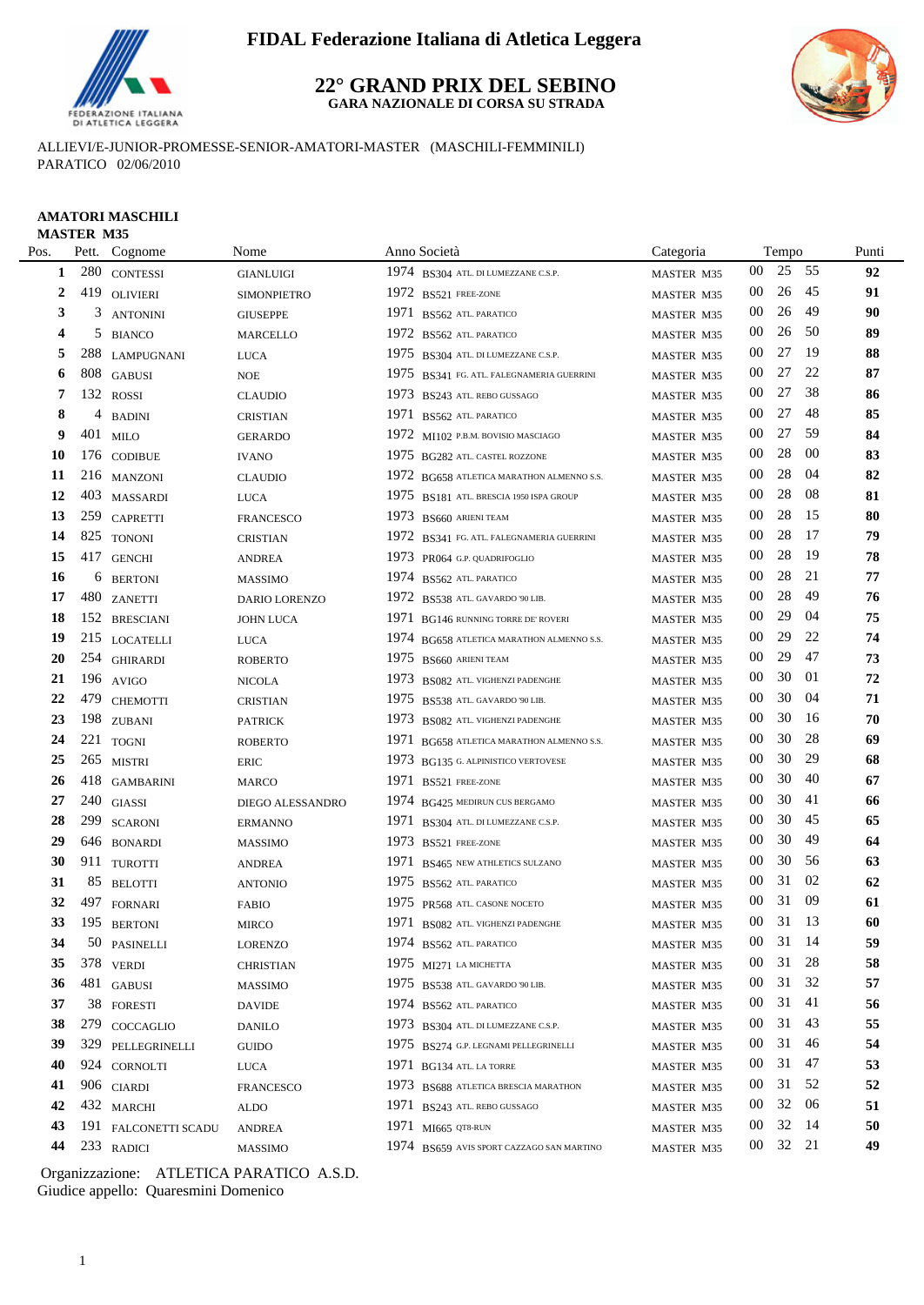

**22° GRAND PRIX DEL SEBINO GARA NAZIONALE DI CORSA SU STRADA**

ALLIEVI/E-JUNIOR-PROMESSE-SENIOR-AMATORI-MASTER (MASCHILI-FEMMINILI) PARATICO 02/06/2010

### **AMATORI MASCHILI** MASTER M35

| Pos. | Pett. Cognome  | Nome                    | Anno Società                                 | Categoria         |                 | Tempo |      | Punti     |
|------|----------------|-------------------------|----------------------------------------------|-------------------|-----------------|-------|------|-----------|
| 45   | 194 FIORINI    | PAOLO                   | 1974 BS274 G.P. LEGNAMI PELLEGRINELLI        | MASTER M35        | 00              | 32 32 |      | 48        |
| 46   | 834 DE WET     | <b>NEIL ASTRAL</b>      | 1975 BS688 ATLETICA BRESCIA MARATHON         | MASTER M35        | 00              | 32    | -40  | 47        |
| 47   | 827 ALBERTI    | <b>GIANLUCA</b>         | 1975 BS341 FG. ATL. FALEGNAMERIA GUERRINI    | <b>MASTER M35</b> | 00              | 32    | 43   | 46        |
| 48   | 673 COLONGHI   | MASSIMILIANO            | 1973 BS688 ATLETICA BRESCIA MARATHON         | MASTER M35        | 00              | 32    | 50   | 45        |
| 49   | 344 CINTURA    | <b>ALESSANDRO</b>       | 1973 MI271 LA MICHETTA                       | MASTER M35        | 00              | 32    | - 51 | 44        |
| 50   | 330 MAGNETTO   | MARCO                   | 1975 BS274 G.P. LEGNAMI PELLEGRINELLI        | <b>MASTER M35</b> | 00              | 32    | -57  | 43        |
| 51   | 811 SPREAFICO  | <b>MASSIMO</b>          | 1973 BG170 CRAL BANCA POP. BERGAMO           | <b>MASTER M35</b> | 00              | 33    | -19  | 42        |
| 52   | 487 PREGELI    | <b>GIANCARLO</b>        | 1974 BS688 ATLETICA BRESCIA MARATHON         | <b>MASTER M35</b> | 00              | 33    | 21   | 41        |
| 53   | 361 MALLIA     | <b>MASSIMO</b>          | 1973 MI271 LA MICHETTA                       | MASTER M35        | 00              | 33    | -37  | 40        |
| 54   | 669 BIGNOTTI   | <b>ALESSANDRO</b>       | 1975 BS688 ATLETICA BRESCIA MARATHON         | <b>MASTER M35</b> | $00\,$          | 33    | 39   | 39        |
| 55   | 804 LANFRANCHI | <b>ANGELO</b>           | 1973 BG658 ATLETICA MARATHON ALMENNO S.S.    | MASTER M35        | 00              | 33    | -50  | 38        |
| 56   | 231 MELGAZZI   | <b>NICOLA</b>           | 1972<br>BS659 AVIS SPORT CAZZAGO SAN MARTINO | <b>MASTER M35</b> | 00              | 34    | 04   | 37        |
| 57   | 18 BERTAZZOLI  | <b>SERAFINO</b>         | 1971 BS562 ATL. PARATICO                     | MASTER M35        | $00\,$          | 34    | 20   | 36        |
| 58   | 490 PATELLI    | LUCA                    | 1971 BS562 ATL. PARATICO                     | MASTER M35        | $00\,$          | 34    | 22   | 35        |
| 59   | 137 SABEDDU    | <b>GIAN MATTEO</b>      | 1974 BG146 RUNNING TORRE DE' ROVERI          | MASTER M35        | 00              | 34    | 34   | 34        |
| 60   | 101 GHIRARDI   | <b>ROBERTO</b>          | 1971 BS304 ATL. DI LUMEZZANE C.S.P.          | MASTER M35        | 00              | 34    | 36   | 33        |
| 61   | 58 FACCHETTI   | <b>GIORGIO</b>          | 1972<br><b>BS562 ATL. PARATICO</b>           | MASTER M35        | 00              | 34    | -50  | 32        |
| 62   | 276 BORTOLOTTI | <b>NICO</b>             | 1971 BS535 RUNNING & ADVENTURE               | MASTER M35        | 00              | 34    | 52   | 31        |
| 63   | 46 NDIAYE      | <b>ALIOU</b>            | 1972 BS562 ATL. PARATICO                     | <b>MASTER M35</b> | $00\,$          | 35    | -18  | 30        |
| 64   | 877 SCITA      | <b>MICHELE</b>          | 1971 PR568 ATL. CASONE NOCETO                | MASTER M35        | 00              | 35    | 35   | 29        |
| 65   | 68 PROVEZZA    | <b>CRISTIAN</b>         | 1973 BS562 ATL. PARATICO                     | MASTER M35        | $00\,$          | 35    | 40   | 28        |
| 66   | 47 RECCAGNI    | <b>STEFANO</b>          | 1971 BS562 ATL. PARATICO                     | MASTER M35        | 00              | 35    | 47   | 27        |
| 67   | 387 GHILARDI   | <b>MATTEO</b>           | 1974 BG472 RUNNERS BERGAMO                   | <b>MASTER M35</b> | 00              | 35    | -49  | 26        |
| 68   | 72 ZANNI       | <b>MARCO</b>            | 1973 BS562 ATL. PARATICO                     | MASTER M35        | $00\,$          | 36    | -04  | 25        |
| 69   | 407 ZORZAN     | <b>ANDREA</b>           | 1971 BS629 A.S.D. RUNNERS LENO               | MASTER M35        | $00\,$          | 36    | 09   | 24        |
| 70   | 352 FORNAROLI  | <b>GIUSEPPE</b>         | 1971 MI271 LA MICHETTA                       | MASTER M35        | 00              | 36    | -24  | 23        |
| 71   | 822 BECCARIS   | <b>MAURO</b>            | 1971 BS341 FG. ATL. FALEGNAMERIA GUERRINI    | MASTER M35        | 00              | 36    | 36   | 22        |
| 72   | 355 IANNONE    | <b>ANTONIO SALVATOR</b> | 1974 MI271 LA MICHETTA                       | MASTER M35        | 00              | 36    | 40   | 21        |
| 73   | 350 FONTANA    | MARCO                   | 1975 MI271 LA MICHETTA                       | MASTER M35        | 00              | 36    | 44   | 20        |
| 74   | 337 BELLUCCI   | <b>GIANLUCA</b>         | 1971 MI271 LA MICHETTA                       | MASTER M35        | $00\,$          | 36    | -52  | 19        |
| 75   | 492 GOZZINI    | <b>GIANLUIGI</b>        | 1972 BS562 ATL. PARATICO                     | MASTER M35        | 00              | 36    | -53  | 18        |
| 76   | 70 BELLOLI     | <b>FABIANO ANGELO</b>   | 1972 BS562 ATL. PARATICO                     | <b>MASTER M35</b> | 00              | 37    | -00  | 17        |
| 77   | 29 BERTAZZOLI  | MARCO                   | 1973 BS562 ATL PARATICO                      | MASTER M35        | 00              | 37    | -04  | 16        |
| 78   | 305 SAIANI     | ROBERTO                 | 1974 BS304 ATL. DI LUMEZZANE C.S.P.          | MASTER M35        | $00\,$          | 37 06 |      | 15        |
| 79   | 210 CASSARO    | DAVIDE                  | 1974 BG658 ATLETICA MARATHON ALMENNO S.S.    | <b>MASTER M35</b> | 00              | 37    | - 54 | 14        |
| 80   | 124 BONOMI     | <b>ROBERTO</b>          | 1972 BS243 ATL. REBO GUSSAGO                 | MASTER M35        | $00\,$          | 38    | 42   | 13        |
| 81   | 488 DAMIANI    | MAURO                   | 1974 BS688 ATLETICA BRESCIA MARATHON         | MASTER M35        | $00\,$          | 38    | 48   | 12        |
| 82   | 335 BALLARINI  | <b>GIANLUCA</b>         | 1972 MI271 LA MICHETTA                       | MASTER M35        | $00\,$          | 38    | 49   | 11        |
| 83   | 485 ARRIGHINI  | <b>DANIELE</b>          | 1972 BS243 ATL. REBO GUSSAGO                 | MASTER M35        | $00\,$          | 39    | 26   | <b>10</b> |
| 84   | 59 UBERTI      | ANGELO                  | 1974 BS562 ATL. PARATICO                     | MASTER M35        | 00              | 39    | 39   | 9         |
| 85   | 372 PRETINI    | <b>CRISTIAN</b>         | 1973 MI271 LA MICHETTA                       | MASTER M35        | 00              | 39    | -54  | 8         |
| 86   | 90 ANDREINI    | <b>TIZIANO</b>          | 1972 BS562 ATL. PARATICO                     | MASTER M35        | $00\,$          | 41    | -18  | 7         |
| 87   | 28 MONDINI     | <b>GIACOMO</b>          | 1972 BS562 ATL. PARATICO                     | MASTER M35        | $00\,$          | 42    | 08   | 6         |
| 88   | 88 SABADINI    | <b>DANILO</b>           | 1971 BS562 ATL. PARATICO                     | MASTER M35        | 00 <sup>1</sup> | 42 41 |      | 5         |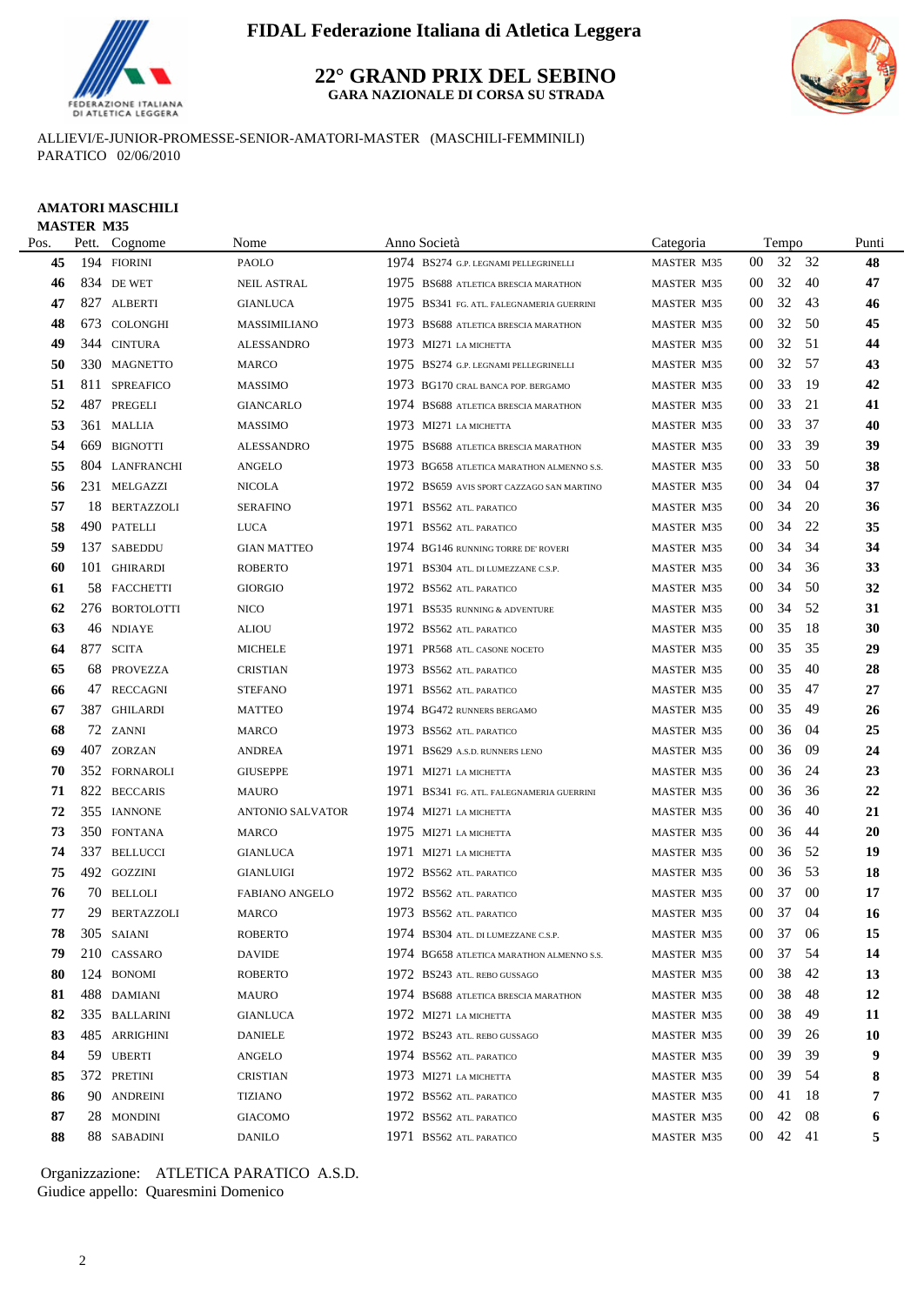

**22° GRAND PRIX DEL SEBINO GARA NAZIONALE DI CORSA SU STRADA**



ALLIEVI/E-JUNIOR-PROMESSE-SENIOR-AMATORI-MASTER (MASCHILI-FEMMINILI) PARATICO 02/06/2010

#### **AMATORI MASCHILI MASTER M35**

| Pos. | Pett. | Cognome         | Nome              | Anno Società                              | Categoria  |           | Tempo |     | Punti                   |
|------|-------|-----------------|-------------------|-------------------------------------------|------------|-----------|-------|-----|-------------------------|
| 89   |       | 53 PASINELLI    | <b>DONATO</b>     | 1971 BS562 ATL. PARATICO                  | MASTER M35 | $00\,$    | 42    | -42 | $\overline{\mathbf{4}}$ |
| 90   | 402   | SEROTTI         | <b>LUCA</b>       | 1974 BS319 ATL. RODENGO SAIANO            | MASTER M35 | $00\,$    | 42    | 59  | $\mathbf{3}$            |
| 91   | 871   | <b>GUARNERI</b> | <b>MICHELE</b>    | 1971 BS688 ATLETICA BRESCIA MARATHON      | MASTER M35 | $00\,$    | 44    | -04 | $\overline{2}$          |
| 92   | 491   | <b>BUFFOLI</b>  | PIERGIORGIO       | 1973 BS562 ATL. PARATICO                  | MASTER M35 | $00\,$    | 45    | -05 | 1                       |
| 93   | 40    | <b>GHITTI</b>   | <b>FABIO</b>      | 1973 BS562 ATL. PARATICO                  | MASTER M35 | NC        |       |     |                         |
| 94   |       | 244 NEVOLA      | <b>DOMENICO</b>   | 1972 TO199 ASS. DILET. CANAVESE 2005      | MASTER M35 | NC        |       |     |                         |
| 95   | 127   | FERRETTI        | <b>MARCO</b>      | 1973 BS243 ATL. REBO GUSSAGO              | MASTER M35 | NC        |       |     |                         |
| 96   |       | 156 CORTI       | <b>IVAN</b>       | 1971 MI211 POL. NOVATE                    | MASTER M35 | NC        |       |     |                         |
| 97   | 173   | ADAMI           | <b>FIORENZO</b>   | 1974 BG166 GS AVIS TREVIGLIO G.BRUSAFERRI | MASTER M35 | NC        |       |     |                         |
| 98   |       | 379 TIVELLI     | <b>MATTEO</b>     | 1971 BG170 CRAL BANCA POP. BERGAMO        | MASTER M35 | <b>NC</b> |       |     |                         |
| 99   |       | 285 GUZZA       | <b>SIRO</b>       | 1975 BS304 ATL. DI LUMEZZANE C.S.P.       | MASTER M35 | NC        |       |     |                         |
| 100  |       | 435 PASTORELLI  | ALESSANDRO        | 1972 BS243 ATL. REBO GUSSAGO              | MASTER M35 | NC        |       |     |                         |
| 101  |       | 64 ZENTI        | <b>GIAN LUIGI</b> | 1973 BS562 ATL PARATICO                   | MASTER M35 | NC        |       |     |                         |
| 102  | 109   | RIZZA           | <b>ROBERTO</b>    | 1973 BS304 ATL. DI LUMEZZANE C.S.P.       | MASTER M35 | NC        |       |     |                         |
| 103  |       | 80 GOTTI        | <b>ALESSANDRO</b> | 1974 BS562 ATL PARATICO                   | MASTER M35 | NC        |       |     |                         |
| 104  |       | 284 GASPARINI   | <b>GUIDO</b>      | 1971 BS304 ATL. DI LUMEZZANE C.S.P.       | MASTER M35 | NC        |       |     |                         |
| 105  |       | 293 PALADINI    | <b>IVANO</b>      | 1973 BS304 ATL. DI LUMEZZANE C.S.P.       | MASTER M35 | <b>NC</b> |       |     |                         |
| 106  |       | 171 SCALERA     | <b>ROCCO</b>      | 1975 BA005 AMATORI ATL. ACQUAVIVA         | MASTER M35 | NC        |       |     |                         |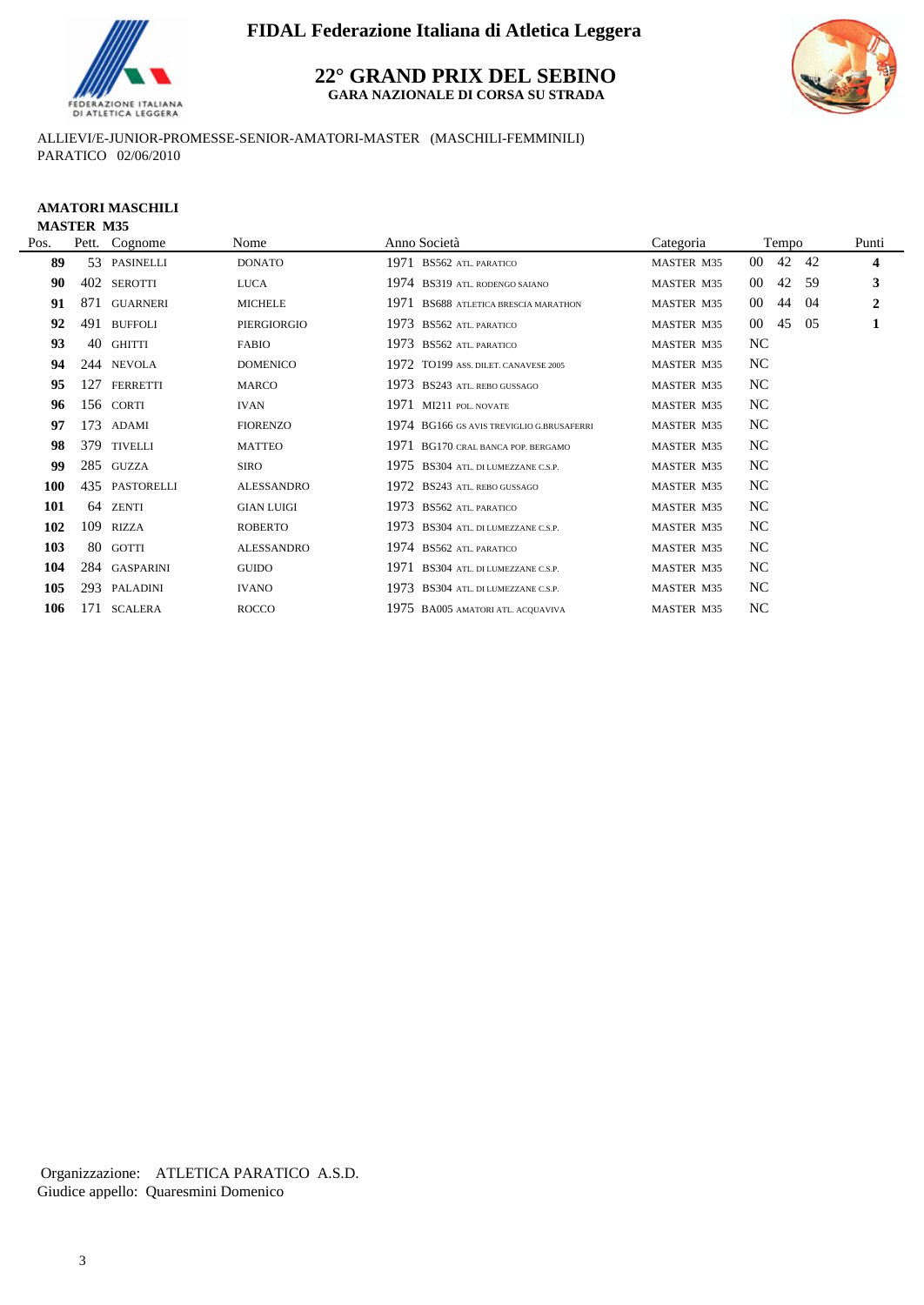

#### **22° GRAND PRIX DEL SEBINO GARA NAZIONALE DI CORSA SU STRADA**



ALLIEVI/E-JUNIOR-PROMESSE-SENIOR-AMATORI-MASTER (MASCHILI-FEMMINILI) PARATICO 02/06/2010

## **AMATORI MASCHILI**

|      | <b>MASTER M40</b> |                    |                     |      |                                           |                   |        |       |      |            |
|------|-------------------|--------------------|---------------------|------|-------------------------------------------|-------------------|--------|-------|------|------------|
| Pos. |                   | Pett. Cognome      | Nome                |      | Anno Società                              | Categoria         |        | Tempo |      | Punti      |
| 1    |                   | 211 GAZZANIGA      | <b>ABRAMO</b>       |      | 1970 BG658 ATLETICA MARATHON ALMENNO S.S. | <b>MASTER M40</b> | 00     | 26    | - 26 | 103        |
| 2    | 172               | <b>BENDJEMA</b>    | <b>HAMID</b>        |      | 1970 CO361 NOVA LIB. COMO                 | <b>MASTER M40</b> | $00\,$ | 27    | 28   | 102        |
| 3    | 122               | <b>BONALI</b>      | <b>ALESSANDRO</b>   |      | 1969 BS243 ATL. REBO GUSSAGO              | <b>MASTER M40</b> | $00\,$ | 27    | 43   | <b>101</b> |
| 4    | 95                | <b>PASINETTI</b>   | MARCO               |      | 1968 BG594 CLUB PANTERA ROSA              | <b>MASTER M40</b> | 00     | 27    | 52   | <b>100</b> |
| 5    | 667               | <b>PICCENI</b>     | <b>DANIELE</b>      |      | 1967 MI076 GEAS ATLETICA                  | <b>MASTER M40</b> | 00     | 27    | 55   | 99         |
| 6    | 31                | <b>BARBO</b>       | <b>GIOVANNI</b>     |      | 1970 BS562 ATL PARATICO                   | <b>MASTER M40</b> | 00     | 28    | 26   | 98         |
| 7    | 184               | <b>MARTINELLI</b>  | <b>OSCAR</b>        |      | 1970 BS109 POL. DI BIONE                  | <b>MASTER M40</b> | $00\,$ | 28    | 28   | 97         |
| 8    | 659               | <b>ROTA</b>        | <b>ERMANNO</b>      |      | 1966 BG134 ATL. LA TORRE                  | <b>MASTER M40</b> | 00     | 28    | 40   | 96         |
| 9    | 346               | <b>FANTONE</b>     | <b>MARCO</b>        |      | 1968 MI271 LA MICHETTA                    | <b>MASTER M40</b> | 00     | 28    | 47   | 95         |
| 10   | 668               | <b>ROSSI</b>       | <b>MARIO PIETRO</b> | 1969 | BS521 FREE-ZONE                           | <b>MASTER M40</b> | 00     | 28    | 48   | 94         |
| 11   |                   | 420 PARIGI         | <b>ALBERTO</b>      | 1970 | BS521 FREE-ZONE                           | <b>MASTER M40</b> | 00     | 28    | 54   | 93         |
| 12   |                   | 10 MARTINOLI       | <b>DANIELE</b>      | 1969 | BS562 ATL. PARATICO                       | <b>MASTER M40</b> | 00     | 29    | 01   | 92         |
| 13   |                   | 26 GABRIELI        | <b>GIAN PIERO</b>   | 1967 | BS562 ATL. PARATICO                       | <b>MASTER M40</b> | $00\,$ | 29    | 06   | 91         |
| 14   |                   | 25 GATTI           | <b>ALBERTO</b>      |      | 1966 BS562 ATL. PARATICO                  | <b>MASTER M40</b> | $00\,$ | 29    | 11   | 90         |
| 15   |                   | 266 PAGANESSI      | <b>SANTO</b>        |      | 1966 BG135 G. ALPINISTICO VERTOVESE       | <b>MASTER M40</b> | $00\,$ | 29    | 17   | 89         |
| 16   | 93                | <b>CANTONI</b>     | EZIO                |      | 1969 BS304 ATL. DI LUMEZZANE C.S.P.       | <b>MASTER M40</b> | $00\,$ | 29    | 20   | 88         |
| 17   | 239               | <b>VOLONTE'</b>    | <b>ALESSANDRO</b>   |      | 1968 VA119 O.S.A. SARONNO LIB.            | <b>MASTER M40</b> | $00\,$ | 29    | 21   | 87         |
| 18   |                   | 483 BIGONI         | <b>GIUSEPPE</b>     |      | 1969 BS538 ATL. GAVARDO '90 LIB.          | <b>MASTER M40</b> | $00\,$ | 29    | 27   | 86         |
| 19   |                   | 465 ARCARI         | <b>MIRCO</b>        |      | 1969 BS688 ATLETICA BRESCIA MARATHON      | <b>MASTER M40</b> | $00\,$ | 29    | 29   | 85         |
| 20   | 260               | <b>MOGLIA</b>      | <b>ANGELO</b>       | 1970 | BS660 ARIENI TEAM                         | <b>MASTER M40</b> | 00     | 29    | 33   | 84         |
| 21   |                   | 824 CRESCINI       | <b>ROBERTO</b>      | 1967 | BS341 FG. ATL. FALEGNAMERIA GUERRINI      | <b>MASTER M40</b> | $00\,$ | 29    | 37   | 83         |
| 22   |                   | 914 MORETTI        | PAOLO               |      | 1966 BG005 ATL. PRESEZZO                  | <b>MASTER M40</b> | 00     | 29    | 41   | 82         |
| 23   |                   | 855 ARCARI         | ANGELO FAUSTO       |      | 1966 BS521 FREE-ZONE                      | <b>MASTER M40</b> | 00     | 29    | 44   | 81         |
| 24   | 11                | <b>BONACQUISTI</b> | <b>ANGELO</b>       |      | 1966 BS562 ATL PARATICO                   | <b>MASTER M40</b> | $00\,$ | 29    | 52   | 80         |
| 25   | 927               | <b>NORIS</b>       | <b>LUIGI</b>        |      | 1968 BG351 G.S. A.MARINELLI COMENDUNO     | <b>MASTER M40</b> | $00\,$ | 29    | 53   | 79         |
| 26   | 464               | <b>DANCELLI</b>    | <b>DAVIDE</b>       |      | 1966 BS688 ATLETICA BRESCIA MARATHON      | <b>MASTER M40</b> | $00\,$ | 29    | 54   | 78         |
| 27   |                   | 130 MONDOLO        | <b>IVAN</b>         |      | 1969 BS243 ATL. REBO GUSSAGO              | <b>MASTER M40</b> | $00\,$ | 29    | 59   | 77         |
| 28   |                   | 136 BORDOGNA       | <b>ANGELO</b>       |      | 1970 BG146 RUNNING TORRE DE' ROVERI       | <b>MASTER M40</b> | $00\,$ | 30    | 00   | 76         |
| 29   |                   | 371 PELLIZZARI     | <b>NICOLA</b>       |      | 1968 MI271 LA MICHETTA                    | <b>MASTER M40</b> | $00\,$ | 30    | 02   | 75         |
| 30   |                   | 482 BULGARI        | MASSIMILIANO        |      | 1966 BS538 ATL. GAVARDO '90 LIB.          | <b>MASTER M40</b> | 00     | 30    | 03   | 74         |
| 31   |                   | 320 GRACI          | <b>GIOVANNI</b>     |      | 1967 CO034 POL. BELLANO GALPERTI GROUP    | <b>MASTER M40</b> | 00     | 30    | 05   | 73         |
| 32   |                   | 674 TURCHETTI      | <b>MAURIZIO</b>     |      | 1970 BS341 FG. ATL. FALEGNAMERIA GUERRINI | <b>MASTER M40</b> | 00     | 30    | 07   | 72         |
| 33   | 461               | PALMIRI            | PIERCARLO           |      | 1966 BS688 ATLETICA BRESCIA MARATHON      | MASTER M40        | $00\,$ | 30    | 08   | 71         |
| 34   |                   | 415 FRANCESCHINI   | <b>FABRIZIO</b>     |      | 1967 BS377 ATL. BEDIZZOLE                 | <b>MASTER M40</b> | $00\,$ | 30    | -09  | 70         |
| 35   |                   | 677 MINELLI        | <b>ANTONIO</b>      |      | 1966 BS278 ATL. CARPENEDOLO               | <b>MASTER M40</b> | 00     | 30    | -14  | 69         |
| 36   |                   | 321 DELAINI        | <b>FELICE</b>       |      | 1968 MI352 EUROATLETICA 2002              | <b>MASTER M40</b> | 00     | 30    | -17  | 68         |
| 37   |                   | 142 VALOTA         | <b>MAURO</b>        |      | 1967 BG146 RUNNING TORRE DE' ROVERI       | <b>MASTER M40</b> | 00     | 30    | 30   | 67         |
| 38   |                   | 323 RIVA           | MASSIMILIANO        |      | 1966 MI352 EUROATLETICA 2002              | <b>MASTER M40</b> | 00     | 30    | 39   | 66         |
| 39   |                   | 307 BOTTI          | <b>RAFFAELE</b>     |      | 1966 SO219 G.P. VALCHIAVENNA              | <b>MASTER M40</b> | 00     | 30    | 53   | 65         |
| 40   |                   | 16 BRIONI          | <b>GIORGIO</b>      |      | 1969 BS562 ATL. PARATICO                  | <b>MASTER M40</b> | 00     | 30    | 57   | 64         |
| 41   |                   | 141 PEZZOLI        | <b>DIEGO</b>        |      | 1968 BG146 RUNNING TORRE DE' ROVERI       | <b>MASTER M40</b> | $00\,$ | 31    | 03   | 63         |
| 42   |                   | 849 STEFINI        | PAOLO               |      | 1966 BS521 FREE-ZONE                      | <b>MASTER M40</b> | 00     | 31    | - 11 | 62         |
| 43   |                   | 414 BREMBILLA      | <b>FULVIO</b>       |      | 1968 BG289 U.S. SAN PELLEGRINO TERME      | <b>MASTER M40</b> | 00     | 31    | 26   | 61         |
| 44   |                   | 274 RIZZOLA        | <b>MASSIMO</b>      |      | 1966 BS535 RUNNING & ADVENTURE            | <b>MASTER M40</b> | 00     | 31 30 |      | 60         |
|      |                   |                    |                     |      |                                           |                   |        |       |      |            |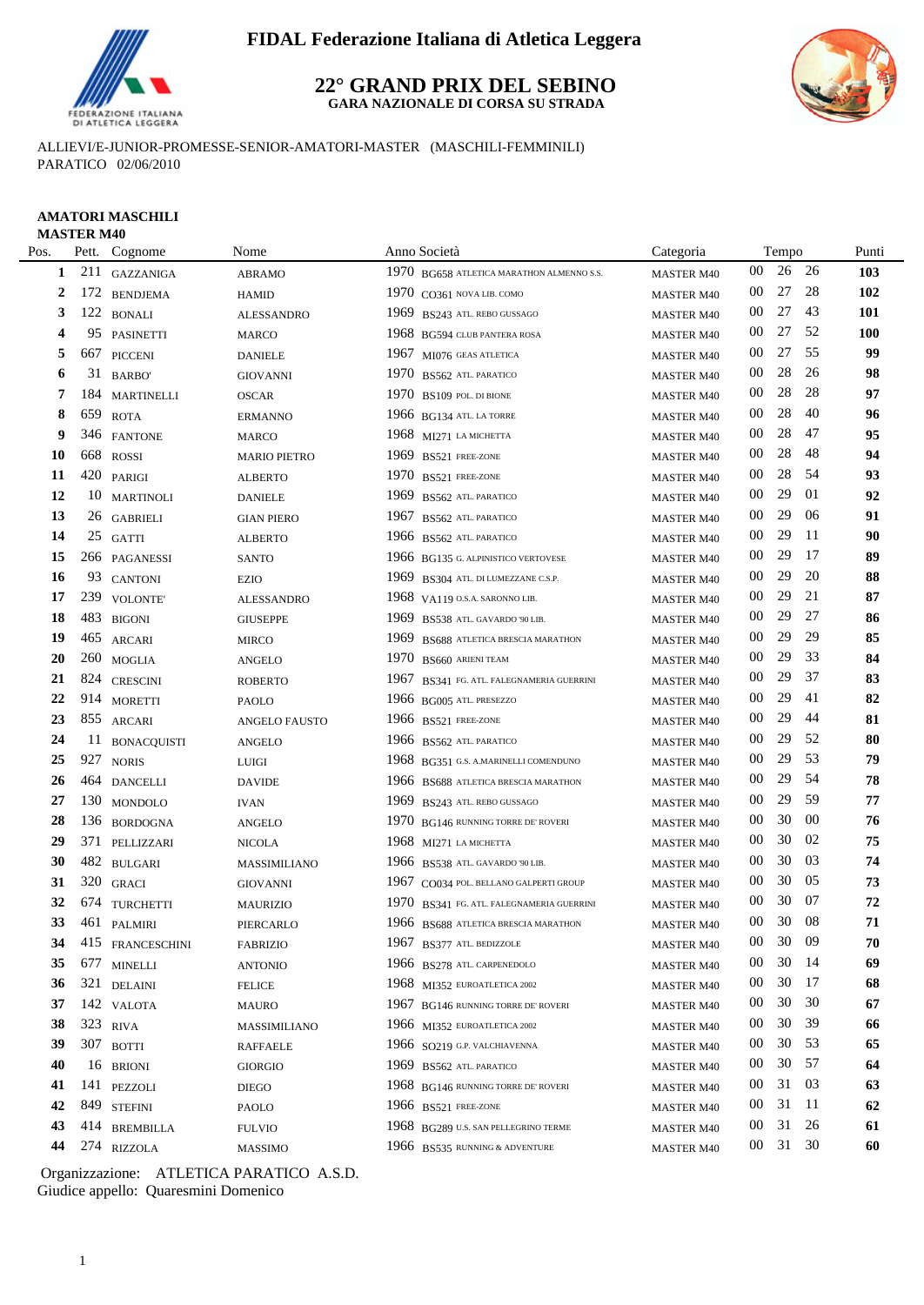

**22° GRAND PRIX DEL SEBINO GARA NAZIONALE DI CORSA SU STRADA**



ALLIEVI/E-JUNIOR-PROMESSE-SENIOR-AMATORI-MASTER (MASCHILI-FEMMINILI) PARATICO 02/06/2010

## **AMATORI MASCHILI MASTER M40**<br>Pos Pett Cognome No

| Pos. | Pett.  | Cognome         | Nome              |      | Anno Società                              | Categoria         |                 | Tempo    |      | Punti     |
|------|--------|-----------------|-------------------|------|-------------------------------------------|-------------------|-----------------|----------|------|-----------|
| 45   |        | 326 ARACRI      | <b>ANTONIO</b>    |      | 1969 MI352 EUROATLETICA 2002              | <b>MASTER M40</b> | 00              | 31 31    |      | 59        |
| 46   |        | 261 PORTA       | <b>MARCO</b>      |      | 1968 BS660 ARIENI TEAM                    | <b>MASTER M40</b> | 00              | 31       | -33  | 58        |
| 47   |        | 245 CAMPIGOTTO  | <b>IGNAZIO</b>    |      | 1967 TV371 NUOVA ATLETICA 3 COMUNI        | <b>MASTER M40</b> | 00              | 31       | 38   | 57        |
| 48   |        | 268 CASSERA     | <b>ROBERTO</b>    |      | 1966 BG135 G. ALPINISTICO VERTOVESE       | <b>MASTER M40</b> | 00              | 31       | 39   | 56        |
| 49   |        | 806 SQUARATTI   | <b>MAURO</b>      | 1969 | <b>BS648 KINETIK RUNNING</b>              | <b>MASTER M40</b> | 00              | 31       | 40   | 55        |
| 50   |        | 200 ZANONI      | <b>OMAR</b>       | 1967 | <b>BS082 ATL. VIGHENZI PADENGHE</b>       | <b>MASTER M40</b> | 00              | 31       | 44   | 54        |
| 51   |        | 448 ZANARDELLI  | <b>TEODORO</b>    | 1967 | BS688 ATLETICA BRESCIA MARATHON           | <b>MASTER M40</b> | 00              | 31       | 49   | 53        |
| 52   |        | 140 MILESI      | <b>GIUSEPPE</b>   |      | 1966 BG146 RUNNING TORRE DE' ROVERI       | <b>MASTER M40</b> | 00              | 31       | -51  | 52        |
| 53   |        | 815 APPIANI     | <b>ANTONIO</b>    |      | 1968 BG425 MEDIRUN CUS BERGAMO            | <b>MASTER M40</b> | 00              | 32       | 04   | 51        |
| 54   |        | 92 SACCHETTI    | <b>ENRICO</b>     |      | 1966 BS304 ATL. DI LUMEZZANE C.S.P.       | <b>MASTER M40</b> | 00              | 32       | -05  | 50        |
| 55   |        | 24 ZERBINI      | <b>EMILIO</b>     |      | 1970 BS562 ATL. PARATICO                  | <b>MASTER M40</b> | 00              | 32       | -07  | 49        |
| 56   |        | 116 BONOMELLI   | <b>BARNABA</b>    | 1969 | BS368 U.S. MALONNO                        | <b>MASTER M40</b> | 00              | 32       | -11  | 48        |
| 57   |        | 106 DALLERA     | <b>GUERINO</b>    |      | 1968 BS304 ATL. DI LUMEZZANE C.S.P.       | <b>MASTER M40</b> | 00              | 32       | -13  | 47        |
| 58   |        | 91 ALBERTINELLI | <b>FABIO</b>      | 1967 | <b>BS562 ATL. PARATICO</b>                | <b>MASTER M40</b> | 00              | 32       | 15   | 46        |
| 59   |        | 421 SQUASSINA   | <b>GIANPIETRO</b> |      | 1968 BS521 FREE-ZONE                      | <b>MASTER M40</b> | 00              | 32       | 17   | 45        |
| 60   |        | 183 GABUSI      | <b>EUGENIO</b>    | 1969 | BS109 POL. DI BIONE                       | <b>MASTER M40</b> | 00              | 32       | -18  | 44        |
| 61   |        | 275 ZAMBELLI    | <b>CLAUDIO</b>    |      | 1966 BS535 RUNNING & ADVENTURE            | <b>MASTER M40</b> | 00              | 32       | 19   | 43        |
| 62   |        | 100 LOMBARDI    | MICHELE           |      | 1969 BS304 ATL. DI LUMEZZANE C.S.P.       | <b>MASTER M40</b> | 00              | 32       | 25   | 42        |
| 63   |        | 913 BORELLA     | <b>DAVIDE</b>     |      | 1967 BG282 ATL. CASTEL ROZZONE            | <b>MASTER M40</b> | 00              | 32       | 29   | 41        |
| 64   |        | 187 CORTINOVIS  | <b>STEFANO</b>    |      | 1970 BG606 FO' DI PE                      | <b>MASTER M40</b> | 00              | 32       | 38   | 40        |
| 65   |        | 826 BERETTI     | ALDO              |      | 1966 BS341 FG. ATL. FALEGNAMERIA GUERRINI | <b>MASTER M40</b> | 00              | 32       | 39   | 39        |
| 66   |        | 828 FIORINA     | <b>STEFANO</b>    |      | 1966 BS341 FG. ATL. FALEGNAMERIA GUERRINI | <b>MASTER M40</b> | 00              | 32       | 48   | 38        |
| 67   |        | 861 GARGIULO    | <b>IVANO</b>      |      | 1968 BS659 AVIS SPORT CAZZAGO SAN MARTINO | <b>MASTER M40</b> | 00              | 32       | 49   | 37        |
| 68   |        | 442 VISINI      | MAURO ALESSANDRO  |      | 1968 BS688 ATLETICA BRESCIA MARATHON      | <b>MASTER M40</b> | 00              | 32       | -53  | 36        |
| 69   | 277    | <b>BELLOMI</b>  | <b>ANTONIO</b>    |      | 1966 BS304 ATL. DI LUMEZZANE C.S.P.       | <b>MASTER M40</b> | 00              | 32       | -55  | 35        |
| 70   |        | 174 CASTAGNA    | CARLO MARIA       |      | 1967 BG166 GS AVIS TREVIGLIO G.BRUSAFERRI | <b>MASTER M40</b> | 00              | 33       | 13   | 34        |
| 71   |        | 310 RAVAGNATI   | <b>ALBERTO</b>    |      | 1970 BS377 ATL. BEDIZZOLE                 | MASTER M40        | 00              | 33       | -14  | 33        |
| 72   |        | 107 GATTA       | <b>GIOVANNI</b>   | 1967 | BS304 ATL. DI LUMEZZANE C.S.P.            | <b>MASTER M40</b> | 00              | 33       | 17   | 32        |
| 73   |        | 380 CADEI       | <b>GIOVANNI</b>   |      | 1966 BS545 ATL. FRANCIACORTA              | <b>MASTER M40</b> | 00              | 33       | 28   | 31        |
| 74   |        | 672 CARAMATTI   | <b>GIOVANNI</b>   |      | 1967 BS316 G.P. ORZIVECCHI                | <b>MASTER M40</b> | 00              | 33       | 42   | 30        |
| 75   |        | 466 ARCARI      | <b>DANIELE</b>    |      | 1970 BS688 ATLETICA BRESCIA MARATHON      | <b>MASTER M40</b> | 00              | 33       | 45   | 29        |
| 76   |        | 63 SOARDI       | <b>LUCA</b>       |      | 1968 BS562 ATL. PARATICO                  | <b>MASTER M40</b> | 00              | 33       | -52  | 28        |
| 77   |        | 121 SACELLA     | SANZIO            |      | 1967 BG689 A.S.D. ATLETICA SARNICO        | <b>MASTER M40</b> | 00              | 34       | - 11 | 27        |
| 78   |        | 823 BOLDORI     | MAURIZIO          |      | 1967 BS341 FG. ATL. FALEGNAMERIA GUERRINI | <b>MASTER M40</b> |                 | 00 34 18 |      | 26        |
| 79   |        | 242 CAVAGNINI   | ALBERTO           |      | 1967 BS521 FREE-ZONE                      | <b>MASTER M40</b> | 00 <sup>°</sup> | 34       | -24  | 25        |
| 80   |        | 847 PALMINI     | PAOLO             |      | 1969 BS688 ATLETICA BRESCIA MARATHON      | <b>MASTER M40</b> | 00 <sup>°</sup> | 34       | 28   | 24        |
| 81   |        | 82 FRIZIERO     | <b>ANTONIO</b>    |      | 1968 BS562 ATL. PARATICO                  | <b>MASTER M40</b> | 00 <sup>°</sup> | 34       | 30   | 23        |
| 82   |        | 429 BRESCIANI   | PAOLO             |      | 1970 BS243 ATL. REBO GUSSAGO              | <b>MASTER M40</b> | 00 <sup>°</sup> | 34       | 35   | 22        |
| 83   |        | 883 LAMON       | EROS              | 1969 | BS659 AVIS SPORT CAZZAGO SAN MARTINO      | <b>MASTER M40</b> | 00 <sup>°</sup> | 34       | 37   | 21        |
| 84   |        | 454 CADOLI      | <b>ROBERTO</b>    |      | 1966 BS688 ATLETICA BRESCIA MARATHON      | <b>MASTER M40</b> | 00              | 34       | -51  | <b>20</b> |
| 85   |        | 220 TODESCHINI  | <b>GIORDANO</b>   |      | 1967 BG658 ATLETICA MARATHON ALMENNO S.S. | <b>MASTER M40</b> | $00\,$          | 34       | -56  | 19        |
| 86   |        | 62 PIOVANELLI   | OSCAR             |      | 1968 BS562 ATL PARATICO                   | <b>MASTER M40</b> | 00 <sup>°</sup> | 34       | -59  | 18        |
| 87   |        | 472 BELTRAMI    | <b>STEFANO</b>    |      | 1968 BS688 ATLETICA BRESCIA MARATHON      | <b>MASTER M40</b> | 00 <sup>°</sup> | 35       | 05   | 17        |
| 88   | 436 PE |                 | <b>MAURO</b>      |      | 1970 BS243 ATL. REBO GUSSAGO              | <b>MASTER M40</b> | $00-1$          | 35 14    |      | 16        |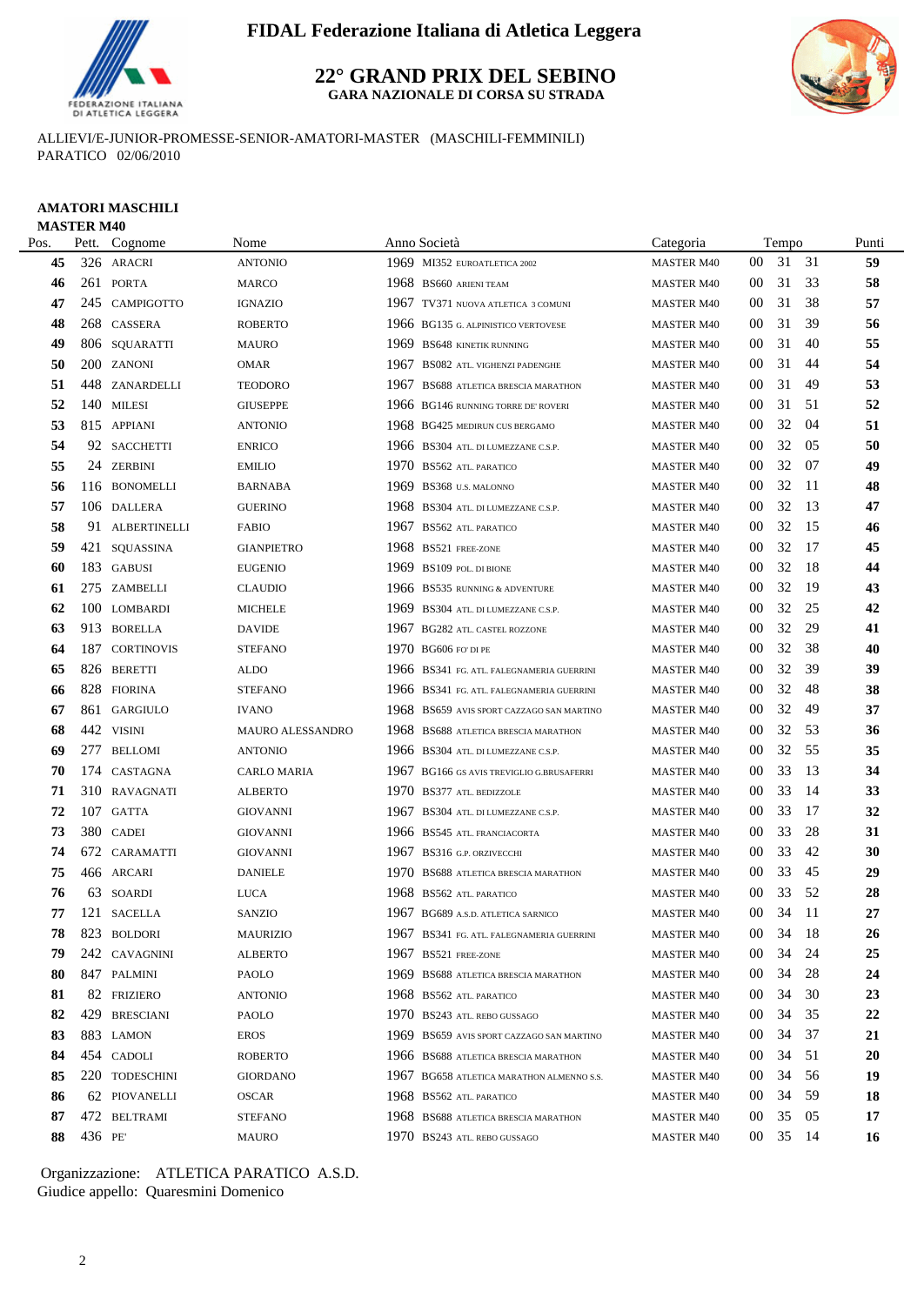

**22° GRAND PRIX DEL SEBINO GARA NAZIONALE DI CORSA SU STRADA**



ALLIEVI/E-JUNIOR-PROMESSE-SENIOR-AMATORI-MASTER (MASCHILI-FEMMINILI) PARATICO 02/06/2010

#### **AMATORI MASCHILI MASTER M40**

| Pos.       | Pett.  | Cognome            | Nome                     | Anno Società                              | Categoria         |                | Tempo |     | Punti                   |
|------------|--------|--------------------|--------------------------|-------------------------------------------|-------------------|----------------|-------|-----|-------------------------|
| 89         | 459    | <b>ANDERLONI</b>   | <b>DANIELE</b>           | 1969 BS688 ATLETICA BRESCIA MARATHON      | <b>MASTER M40</b> | $00\,$         | 35    | 53  | 15                      |
| 90         | 89     | <b>LOCATI</b>      | <b>MARCELLO</b>          | 1969 BS562 ATL. PARATICO                  | <b>MASTER M40</b> | $00\,$         | 36    | 05  | 14                      |
| 91         | 408    | <b>BETTINESCHI</b> | MASSIMILIANO             | 1969 BS629 A.S.D. RUNNERS LENO            | <b>MASTER M40</b> | 00             | 36    | -13 | 13                      |
| 92         |        | 925 PAGANI         | <b>ANTONIO</b>           | 1966 BS521 FREE-ZONE                      | <b>MASTER M40</b> | 00             | 36    | -18 | 12                      |
| 93         |        | 138 ASSOLARI       | <b>PAOLO</b>             | 1967 BG146 RUNNING TORRE DE' ROVERI       | <b>MASTER M40</b> | $00\,$         | 36    | 21  | 11                      |
| 94         |        | 55 CORVI           | PIERANGELO               | 1966 BS562 ATL. PARATICO                  | <b>MASTER M40</b> | $00\,$         | 37    | -17 | 10                      |
| 95         | 103    | <b>BIANCHI</b>     | <b>ISAIA</b>             | 1968 BS304 ATL. DI LUMEZZANE C.S.P.       | <b>MASTER M40</b> | $00\,$         | 37    | 20  | 9                       |
| 96         |        | 314 MASSEROLI      | <b>FRANCESCO</b>         | 1966 BG282 ATL. CASTEL ROZZONE            | <b>MASTER M40</b> | $00\,$         | 38    | 23  | 8                       |
| 97         |        | 345 DE AMICI       | <b>ENRICO</b>            | 1967 MI271 LA MICHETTA                    | <b>MASTER M40</b> | $00\,$         | 38    | 47  | 7                       |
| 98         |        | 457 SCHITO         | <b>ALESSANDRO</b>        | 1966 BS688 ATLETICA BRESCIA MARATHON      | <b>MASTER M40</b> | $00\,$         | 38    | 56  | 6                       |
| 99         |        | 76 RAINERI         | <b>ROBERTO</b>           | 1968 BS562 ATL PARATICO                   | <b>MASTER M40</b> | $00\,$         | 39    | 46  | 5                       |
| <b>100</b> | 467 CO |                    | <b>MAURIZIO</b>          | 1967 BS688 ATLETICA BRESCIA MARATHON      | <b>MASTER M40</b> | $00\,$         | 39    | 53  | $\overline{\mathbf{4}}$ |
| 101        | 32     | <b>COTELLI</b>     | <b>ROBERTO</b>           | 1967 BS562 ATL. PARATICO                  | <b>MASTER M40</b> | $00\,$         | 41    | 15  | 3                       |
| 102        | 377    | <b>TRESOLDI</b>    | <b>EGIDIO</b>            | 1966 MI271 LA MICHETTA                    | <b>MASTER M40</b> | $00\,$         | 42    | 40  | $\overline{2}$          |
| 103        |        | 471 FACCHINI       | <b>ROBERTO</b>           | 1970 BS688 ATLETICA BRESCIA MARATHON      | <b>MASTER M40</b> | $00\,$         | 44    | 05  | 1                       |
| 104        |        | 873 MONRADO        | <b>MASSIMO</b>           | 1969 BS587 CAPRIANO RUNNERS               | <b>MASTER M40</b> | <b>NC</b>      |       |     |                         |
| 105        | 255    | <b>IBBA</b>        | <b>GIANFRANCO</b>        | 1968 BS660 ARIENI TEAM                    | <b>MASTER M40</b> | <b>NC</b>      |       |     |                         |
| 106        | 267    | <b>BRIGNOLI</b>    | <b>MAURO</b>             | 1966 BG135 G. ALPINISTICO VERTOVESE       | <b>MASTER M40</b> | NC             |       |     |                         |
| 107        | 319    | <b>MARINI</b>      | <b>ROBERTO</b>           | 1968 BS521 FREE-ZONE                      | <b>MASTER M40</b> | NC             |       |     |                         |
| 108        | 158    | <b>COPPI</b>       | <b>GIOVANNI</b>          | 1966 BS341 FG. ATL. FALEGNAMERIA GUERRINI | <b>MASTER M40</b> | <b>NC</b>      |       |     |                         |
| 109        | 359    | <b>MACRI</b>       | <b>GIOVANNI BATTISTA</b> | 1968 MI271 LA MICHETTA                    | <b>MASTER M40</b> | <b>NC</b>      |       |     |                         |
| <b>110</b> | 246    | <b>ROSIN</b>       | <b>MARCELLINO</b>        | 1967 TV371 NUOVA ATLETICA 3 COMUNI        | <b>MASTER M40</b> | <b>NC</b>      |       |     |                         |
| 111        | 167    | <b>SAPONE</b>      | <b>FRANCESCO</b>         | 1966 BA005 AMATORI ATL. ACQUAVIVA         | <b>MASTER M40</b> | NC             |       |     |                         |
| 112        | 170    | <b>MONTEMURRO</b>  | <b>CIRO</b>              | 1969 BA005 AMATORI ATL. ACQUAVIVA         | <b>MASTER M40</b> | N <sub>C</sub> |       |     |                         |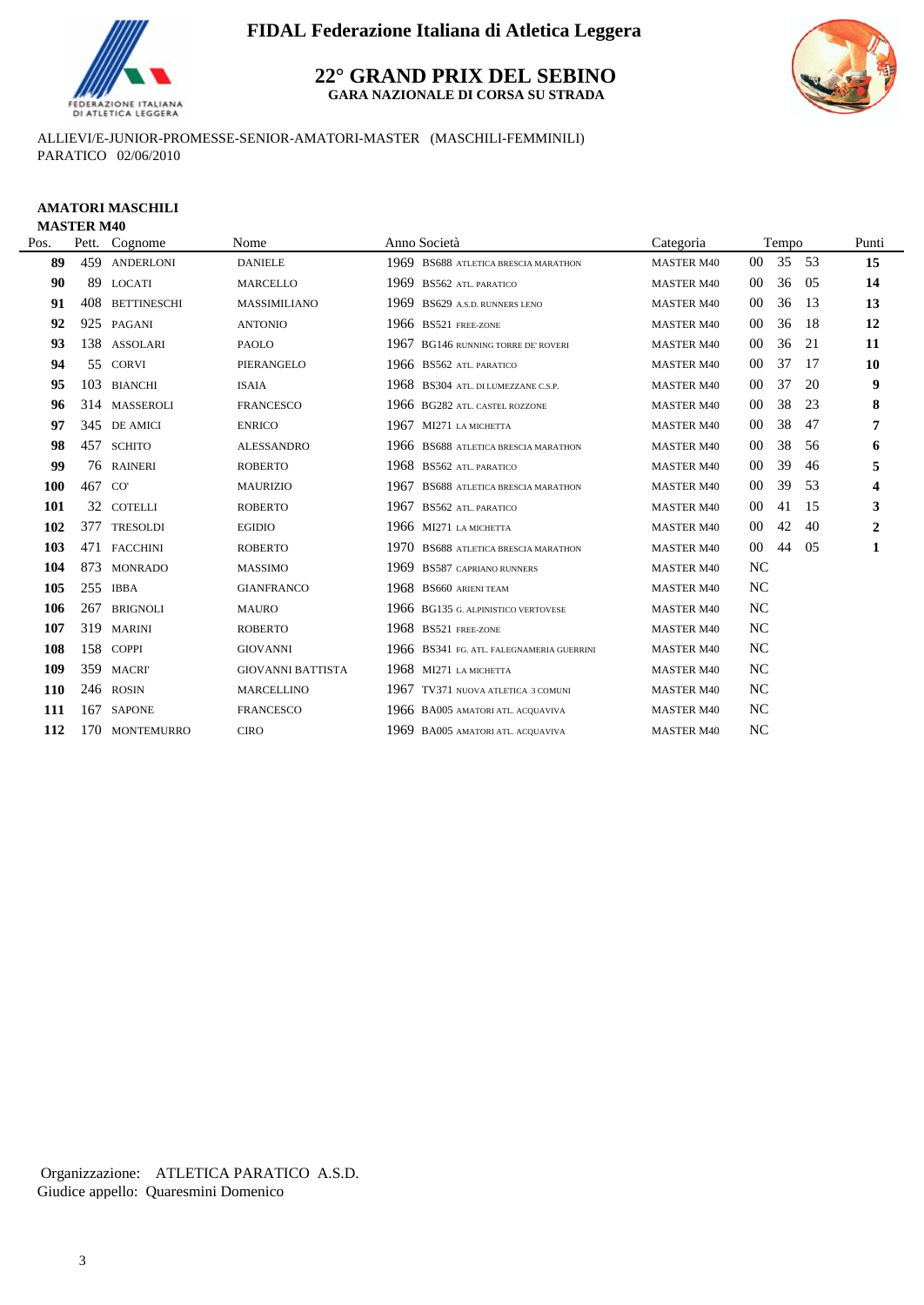

#### **22° GRAND PRIX DEL SEBINO GARA NAZIONALE DI CORSA SU STRADA**



ALLIEVI/E-JUNIOR-PROMESSE-SENIOR-AMATORI-MASTER (MASCHILI-FEMMINILI) PARATICO 02/06/2010

#### **AMATORI MASCHILI MASTER M45**

| Pos. |     | Pett. Cognome     | Nome                |      | Anno Società                              | Categoria         |                 | Tempo |        | Punti |
|------|-----|-------------------|---------------------|------|-------------------------------------------|-------------------|-----------------|-------|--------|-------|
| 1    | 201 | <b>CAMPANA</b>    | <b>ENRICO</b>       |      | 1964 BS179 ATLETICA LONATO-LEM ITALIA     | <b>MASTER M45</b> | $00\,$          | 26    | 52     | 96    |
| 2    | 311 | <b>TOMASONI</b>   | PAOLO               |      | 1963 BS454 G.P. FELTER SPORT PUEGNAGO     | <b>MASTER M45</b> | $00\,$          | 27    | 03     | 95    |
| 3    |     | 396 CAMPITELLI    | CAMILLO             |      | 1962 LU103 G.S. ORECCHIELLA GARFAGNANA    | <b>MASTER M45</b> | $00\,$          | 27    | -14    | 94    |
| 4    |     | 386 GATTI         | RENATO GIOVANNI     |      | 1963 BG472 RUNNERS BERGAMO                | <b>MASTER M45</b> | $00\,$          | 27    | 36     | 93    |
| 5    |     | 397 GRECO         | <b>MICHELE</b>      |      | 1964 LU103 G.S. ORECCHIELLA GARFAGNANA    | <b>MASTER M45</b> | $00\,$          | 27    | 47     | 92    |
| 6    | 204 | <b>INVERNIZZI</b> | <b>GIAMBATTISTA</b> |      | 1962 BG658 ATLETICA MARATHON ALMENNO S.S. | <b>MASTER M45</b> | 00              | 28    | 01     | 91    |
| 7    |     | 308 DONA'         | PAOLO               |      | 1962 SO219 G.P. VALCHIAVENNA              | <b>MASTER M45</b> | 00              | 28    | 04     | 90    |
| 8    |     | 134 LAVAGNINI     | <b>GIAMBATTISTA</b> |      | 1963 BS243 ATL. REBO GUSSAGO              | <b>MASTER M45</b> | 00              | 28    | 18     | 89    |
| 9    |     | $219$ SIZZI       | <b>FEDELE</b>       | 1961 | BG658 ATLETICA MARATHON ALMENNO S.S.      | <b>MASTER M45</b> | 00              | 28    | 33     | 88    |
| 10   |     | 262 ARADORI       | <b>GIANBATTISTA</b> | 1961 | BS660 ARIENI TEAM                         | <b>MASTER M45</b> | 00              | 28    | 39     | 87    |
| 11   | 241 | <b>CARENINI</b>   | <b>VALENTINO</b>    |      | 1965 BG339 BIGACC DE ELA                  | <b>MASTER M45</b> | 00              | 28    | 44     | 86    |
| 12   |     | 434 OLIVIERI      | <b>ANDREA</b>       | 1965 | BS243 ATL. REBO GUSSAGO                   | <b>MASTER M45</b> | 00              | 28    | 47     | 85    |
| 13   |     | 405 CORTI         | CARLO               |      | 1964 CO527 ATLETICA 42195 'BLU FRIDA'     | <b>MASTER M45</b> | 00              | 28    | 49     | 84    |
| 14   |     | 450 BAINI         | <b>RANIERI</b>      | 1961 | BS688 ATLETICA BRESCIA MARATHON           | <b>MASTER M45</b> | 00              | 29    | 13     | 83    |
| 15   | 409 | <b>GALEAZZI</b>   | <b>MASSIMO</b>      | 1963 | BS028 ATL. FLY FLOT                       | <b>MASTER M45</b> | 00              | 29    | 17     | 82    |
| 16   | 390 | MORLACCHI         | MICHELANGELO        | 1961 | <b>BG472 RUNNERS BERGAMO</b>              | <b>MASTER M45</b> | 00              | 29    | 19     | 81    |
| 17   |     | 460 ZUCCHINI      | <b>ROBERTO</b>      |      | 1963 BS688 ATLETICA BRESCIA MARATHON      | <b>MASTER M45</b> | $00\,$          | 29    | 21     | 80    |
| 18   | 96  | <b>MAPELLI</b>    | <b>DANIELE</b>      |      | 1962 BG594 CLUB PANTERA ROSA              | <b>MASTER M45</b> | 00              | 29    | 23     | 79    |
| 19   |     | 833 ROSSI         | <b>GIULIANO</b>     |      | $1962$ BG134 ATL. LA TORRE                | <b>MASTER M45</b> | 00              | 29    | 27     | 78    |
| 20   | 199 | <b>CUSUMANO</b>   | RODOLFO             |      | 1963 BS082 ATL. VIGHENZI PADENGHE         | <b>MASTER M45</b> | $00\,$          | 29    | 36     | 77    |
| 21   |     | 218 PIROLA        | <b>GERMANO</b>      | 1965 | BG658 ATLETICA MARATHON ALMENNO S.S.      | <b>MASTER M45</b> | 00              | 29    | 38     | 76    |
| 22   | 15  | <b>PARENTE</b>    | <b>ANTONIO</b>      | 1962 | BS562 ATL. PARATICO                       | <b>MASTER M45</b> | 00              | 29    | 51     | 75    |
| 23   | 922 | <b>BONTEMPI</b>   | <b>FILIPPO</b>      | 1964 | BS465 NEW ATHLETICS SULZANO               | <b>MASTER M45</b> | 00              | 29    | 58     | 74    |
| 24   |     | 388 LOCATELLI     | <b>GIOVANNI</b>     |      | 1961 BG472 RUNNERS BERGAMO                | <b>MASTER M45</b> | 00              | 29    | 59     | 73    |
| 25   |     | 325 PALMIERI      | <b>ANTONIO</b>      |      | 1963 MI352 EUROATLETICA 2002              | <b>MASTER M45</b> | 00              | 30    | $00\,$ | 72    |
| 26   |     | 453 MASTRAPASQUA  | ALDO GIOVANNI       | 1965 | BS688 ATLETICA BRESCIA MARATHON           | <b>MASTER M45</b> | 00              | 30    | 20     | 71    |
| 27   |     | 300 SENECI        | <b>SERGIO</b>       | 1963 | BS304 ATL. DI LUMEZZANE C.S.P.            | <b>MASTER M45</b> | 00              | 30    | 24     | 70    |
| 28   |     | 443 GIUGNO        | <b>ALESSIO</b>      |      | 1962 BS688 ATLETICA BRESCIA MARATHON      | <b>MASTER M45</b> | $00\,$          | 30    | 29     | 69    |
| 29   | 7   | CALDARA           | <b>CLAUDIO</b>      |      | 1962 BS562 ATL PARATICO                   | <b>MASTER M45</b> | $00\,$          | 30    | 34     | 68    |
| 30   |     | 33 VAVASSORI      | PIER LUIGI          |      | 1965 BS562 ATL. PARATICO                  | <b>MASTER M45</b> | 00              | 30    | 46     | 67    |
| 31   |     | 145 COLLOCA       | <b>FRANCO</b>       |      | 1963 BG146 RUNNING TORRE DE' ROVERI       | <b>MASTER M45</b> | 00              | 30    | 58     | 66    |
| 32   |     | 856 VIANELLI      | <b>ANTONIO</b>      |      | 1964 BS659 AVIS SPORT CAZZAGO SAN MARTINO | <b>MASTER M45</b> | 00              | 31    | 03     | 65    |
| 33   |     | 678 ZADRA         | <b>ROBERTO</b>      |      | 1965 BS278 ATL. CARPENEDOLO               | <b>MASTER M45</b> | $00\,$          | 31 13 |        | 64    |
| 34   |     | 179 AGOSTINI      | <b>ROBERTO</b>      |      | 1964 BS109 POL. DI BIONE                  | MASTER M45        | $00\,$          | 31 17 |        | 63    |
| 35   |     | 120 PAROLARI      | DELIO               |      | 1964 BS368 U.S. MALONNO                   | <b>MASTER M45</b> | $00\,$          | 31 21 |        | 62    |
| 36   |     | 74 ERLI           | <b>FRANCESCO</b>    |      | 1961 BS562 ATL. PARATICO                  | <b>MASTER M45</b> | $00\,$          | 31    | 29     | 61    |
| 37   |     | 427 ARRIGHINI     | <b>MARCO</b>        |      | 1965 BS243 ATL. REBO GUSSAGO              | <b>MASTER M45</b> | $00\,$          | 31 32 |        | 60    |
| 38   |     | 410 ZAPPONI       | <b>MAURIZIO</b>     |      | 1961 BS028 ATL FLY FLOT                   | <b>MASTER M45</b> | 00              | 31    | 36     | 59    |
| 39   |     | 123 BONTEMPI      | MAURO               |      | 1963 BS243 ATL. REBO GUSSAGO              | <b>MASTER M45</b> | 00              | 31    | 40     | 58    |
| 40   |     | 356 LA GATTA      | <b>ANTONIO</b>      | 1961 | MI271 LA MICHETTA                         | MASTER M45        | $00\,$          | 31    | 46     | 57    |
| 41   |     | 34 VANOTTI        | <b>ANTONIO</b>      | 1965 | BS562 ATL. PARATICO                       | MASTER M45        | $00\,$          | 31    | 48     | 56    |
| 42   |     | 876 GEMELLI       | <b>FABRIZIO</b>     |      | 1964 BG282 ATL. CASTEL ROZZONE            | <b>MASTER M45</b> | 00              | 31    | 53     | 55    |
| 43   |     | 14 MARTINELLI     | <b>GERARDINO</b>    |      | 1961 BS562 ATL PARATICO                   | <b>MASTER M45</b> | $00\,$          | 31    | 58     | 54    |
| 44   |     | 648 BODEI         | <b>ROBERTO</b>      |      | 1964 BS521 FREE-ZONE                      | MASTER M45        | 00 <sup>1</sup> | 32 03 |        | 53    |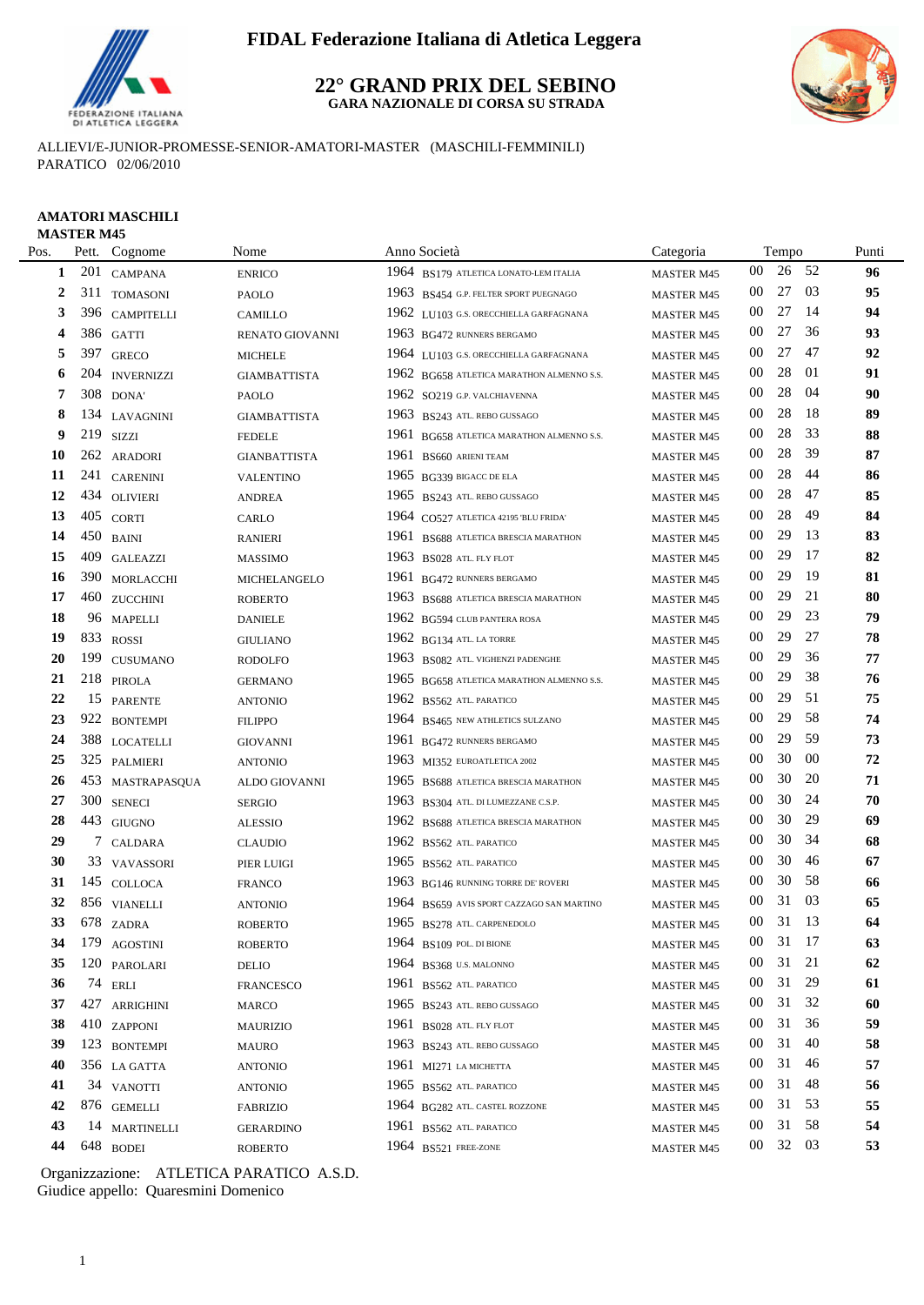

**22° GRAND PRIX DEL SEBINO GARA NAZIONALE DI CORSA SU STRADA**



ALLIEVI/E-JUNIOR-PROMESSE-SENIOR-AMATORI-MASTER (MASCHILI-FEMMINILI) PARATICO 02/06/2010

### **AMATORI MASCHILI** MASTER M45

| Pos. |     | Pett. Cognome       | Nome              | Anno Società |                                           | Categoria         |                 | Tempo |        | Punti     |
|------|-----|---------------------|-------------------|--------------|-------------------------------------------|-------------------|-----------------|-------|--------|-----------|
| 45   |     | 20 TENGATTINI       | <b>ROBERTO</b>    |              | 1962 BS562 ATL. PARATICO                  | <b>MASTER M45</b> | 00              | 32    | -05    | 52        |
| 46   |     | 181 CAVAGNINI       | <b>DANIELE</b>    |              | 1962 BS109 POL. DI BIONE                  | <b>MASTER M45</b> | 00              | 32 07 |        | 51        |
| 47   |     | 230 MARINI          | <b>PIETRO</b>     | 1962         | BS659 AVIS SPORT CAZZAGO SAN MARTINO      | <b>MASTER M45</b> | $00\,$          | 32    | -12    | 50        |
| 48   |     | 42 ALBERTINELLI     | <b>REMO</b>       | 1962         | BS562 ATL. PARATICO                       | <b>MASTER M45</b> | $00\,$          | 32    | 29     | 49        |
| 49   |     | 17 FALCONI          | <b>MASSIMO</b>    | 1963         | BS562 ATL. PARATICO                       | <b>MASTER M45</b> | 00              | 32    | 33     | 48        |
| 50   |     | 456 BORGOGNONI      | <b>MICHELE</b>    | 1965         | BS688 ATLETICA BRESCIA MARATHON           | <b>MASTER M45</b> | 00              | 32    | 34     | 47        |
| 51   |     | 146 PERDOMINI       | <b>ENRICO</b>     |              | 1963 BG146 RUNNING TORRE DE' ROVERI       | <b>MASTER M45</b> | 00              | 32    | 36     | 46        |
| 52   |     | 304 ZORZI           | PAOLO             |              | 1963 BS304 ATL. DI LUMEZZANE C.S.P.       | <b>MASTER M45</b> | $00\,$          | 32    | 49     | 45        |
| 53   |     | 670 MAZZUCCO        | DANILO GIUSEPPE   |              | 1963 MI352 EUROATLETICA 2002              | <b>MASTER M45</b> | 00              | 32    | -52    | 44        |
| 54   |     | 144 BARBETTA        | <b>MARCO</b>      |              | 1961 BG146 RUNNING TORRE DE' ROVERI       | <b>MASTER M45</b> | $00\,$          | 32    | -55    | 43        |
| 55   | 131 | PELIZZARI           | <b>ENRICO</b>     | 1961         | BS243 ATL. REBO GUSSAGO                   | <b>MASTER M45</b> | $00\,$          | 33    | 09     | 42        |
| 56   |     | 872 ARINI           | <b>CLAUDIO</b>    |              | 1964 BS587 CAPRIANO RUNNERS               | <b>MASTER M45</b> | $00\,$          | 33    | -44    | 41        |
| 57   |     | 679 BONATTI         | <b>SERGIO</b>     |              | 1962 BS278 ATL. CARPENEDOLO               | <b>MASTER M45</b> | $00\,$          | 33    | 47     | 40        |
| 58   |     | 363 MARAN           | MAURIZIO GIANPAO  |              | 1963 MI271 LA MICHETTA                    | <b>MASTER M45</b> | $00\,$          | 33    | 49     | 39        |
| 59   |     | 664 SARTORI         | <b>TARCISIO</b>   |              | 1963 BS659 AVIS SPORT CAZZAGO SAN MARTINO | <b>MASTER M45</b> | 00              | 33    | 56     | 38        |
| 60   | 660 | <b>ANIMELLI</b>     | <b>ROBERTO</b>    |              | 1964 BG425 MEDIRUN CUS BERGAMO            | <b>MASTER M45</b> | $00\,$          | 33    | -59    | 37        |
| 61   | 422 | <b>LENZA</b>        | <b>UGO</b>        |              | 1964 BS521 FREE-ZONE                      | <b>MASTER M45</b> | 00              | 34    | 00     | 36        |
| 62   |     | 227 VERZELETTI      | LUCA              |              | 1961 BS659 AVIS SPORT CAZZAGO SAN MARTINO | <b>MASTER M45</b> | 00              | 34    | 15     | 35        |
| 63   |     | 342 CASAZZA         | PAOLO             |              | 1964 MI271 LA MICHETTA                    | <b>MASTER M45</b> | $00\,$          | 34    | 35     | 34        |
| 64   |     | 455 BENEDUSI        | <b>GIOVANNI</b>   | 1962         | BS688 ATLETICA BRESCIA MARATHON           | <b>MASTER M45</b> | $00\,$          | 34    | 41     | 33        |
| 65   |     | 66 PETENZI          | <b>RENATO</b>     |              | 1964 BS562 ATL. PARATICO                  | <b>MASTER M45</b> | $00\,$          | 34    | 43     | 32        |
| 66   |     | 803 TRECCANI        | DARIO SILVANO     |              | 1964 BS341 FG. ATL. FALEGNAMERIA GUERRINI | <b>MASTER M45</b> | 00              | 34    | 52     | 31        |
| 67   |     | 852 PONTOGLIO       | <b>CLAUDIO</b>    | 1965         | <b>BS688 ATLETICA BRESCIA MARATHON</b>    | <b>MASTER M45</b> | 00              | 34    | -57    | 30        |
| 68   | 69  | <b>BIGONI</b>       | <b>ALESSANDRO</b> | 1965         | <b>BS562 ATL PARATICO</b>                 | <b>MASTER M45</b> | $00\,$          | 35    | $00\,$ | 29        |
| 69   |     | 463 KARAWE TANTRIGE | MERVYN PEREIRA    | 1962         | BS688 ATLETICA BRESCIA MARATHON           | <b>MASTER M45</b> | $00\,$          | 35    | -12    | 28        |
| 70   |     | 859 SALVALAI        | <b>GIULIO</b>     |              | 1965 BS341 FG. ATL. FALEGNAMERIA GUERRINI | <b>MASTER M45</b> | 00              | 35    | -15    | 27        |
| 71   | 864 | ARRIGHINI           | <b>LEONARDO</b>   | 1962         | BS688 ATLETICA BRESCIA MARATHON           | <b>MASTER M45</b> | 00              | 35    | -17    | 26        |
| 72   | 369 | PACE                | <b>ANTONIO</b>    |              | 1964 MI271 LA MICHETTA                    | <b>MASTER M45</b> | 00              | 35    | 21     | 25        |
| 73   |     | 837 PARTH           | <b>GIUSEPPE</b>   |              | 1961 BS256 PADILE R.M. GUIZZI             | <b>MASTER M45</b> | 00              | 35    | 26     | 24        |
| 74   |     | 78 PAGANELLI        | MARCO             |              | 1963 BS562 ATL. PARATICO                  | <b>MASTER M45</b> | 00              | 35    | 28     | 23        |
| 75   |     | 452 GAVIOLI         | <b>ANDREA</b>     |              | 1965 BS688 ATLETICA BRESCIA MARATHON      | <b>MASTER M45</b> | 00              | 35    | 32     | 22        |
| 76   |     | 445 BARONIO         | <b>ROBERTO</b>    | 1964         | BS688 ATLETICA BRESCIA MARATHON           | <b>MASTER M45</b> | 00              | 35    | - 37   | 21        |
| 77   |     | 423 GIORDANO        | <b>RICCARDO</b>   |              | 1963 BS521 FREE-ZONE                      | <b>MASTER M45</b> | $00\,$          | 35    | 38     | 20        |
| 78   |     | 851 MOSCA           | <b>ALBERTO</b>    |              | 1963 BS688 ATLETICA BRESCIA MARATHON      | MASTER M45        | $00\,$          | 35 44 |        | 19        |
| 79   |     | 75 RINALDI          | <b>IVANO</b>      |              | 1962 BS562 ATL. PARATICO                  | <b>MASTER M45</b> | $00\,$          | 35    | -55    | 18        |
| 80   |     | 41 FILIPPI          | <b>OLIVO</b>      |              | 1964 BS562 ATL. PARATICO                  | <b>MASTER M45</b> | $00\,$          | 35    | - 56   | 17        |
| 81   |     | 249 CAMAROTTO       | <b>ANTONIO</b>    |              | 1961 TV371 NUOVA ATLETICA 3 COMUNI        | <b>MASTER M45</b> | $00\,$          | 36    | 01     | 16        |
| 82   |     | 180 BASSI           | PIERVINCENZO      |              | 1961 BS109 POL. DI BIONE                  | <b>MASTER M45</b> | 00              | 36    | 05     | 15        |
| 83   |     | 98 OBERTI           | <b>FELICE</b>     |              | 1965 BG594 CLUB PANTERA ROSA              | <b>MASTER M45</b> | $00\,$          | 36    | -08    | 14        |
| 84   |     | 437 RUFFINI         | <b>RENATO</b>     |              | 1963 BS243 ATL. REBO GUSSAGO              | <b>MASTER M45</b> | 00              | 36    | -09    | 13        |
| 85   |     | 250 MENIN           | <b>GIANFRANCO</b> |              | 1963 TV371 NUOVA ATLETICA 3 COMUNI        | <b>MASTER M45</b> | 00              | 36    | -10    | 12        |
| 86   |     | 860 MARINI          | <b>LUCIANO</b>    |              | 1965 BS341 FG. ATL. FALEGNAMERIA GUERRINI | <b>MASTER M45</b> | 00 <sup>°</sup> | 36    | -16    | 11        |
| 87   |     | 139 CHIERCHIA       | <b>CARMINE</b>    |              | 1965 BG146 RUNNING TORRE DE' ROVERI       | <b>MASTER M45</b> | 00 <sup>°</sup> | 36    | 39     | <b>10</b> |
| 88   |     | 839 PASOTTI         | <b>FABIO</b>      |              | 1963 BS304 ATL. DI LUMEZZANE C.S.P.       | <b>MASTER M45</b> | 00              | 36 49 |        | 9         |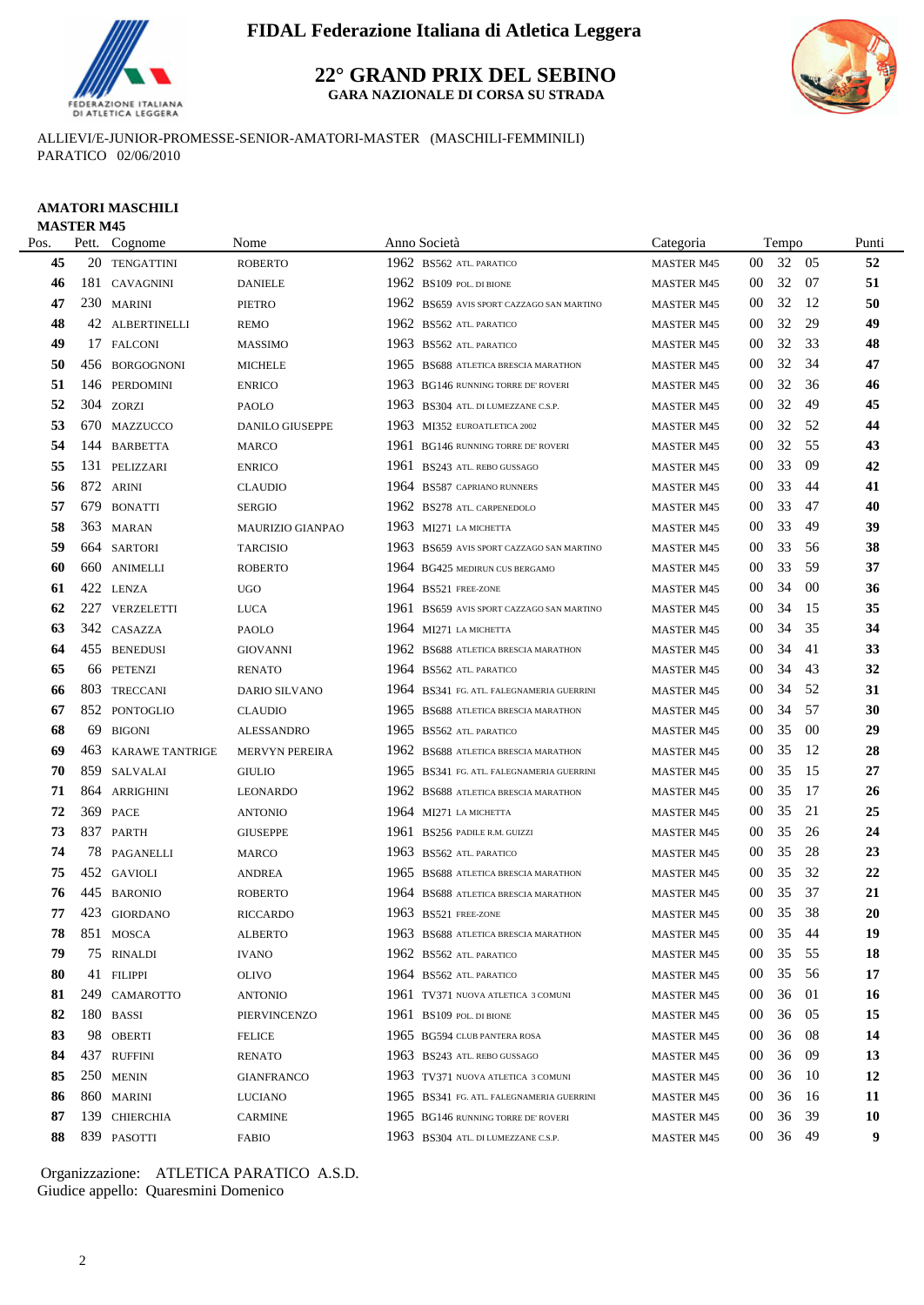

**22° GRAND PRIX DEL SEBINO GARA NAZIONALE DI CORSA SU STRADA**



ALLIEVI/E-JUNIOR-PROMESSE-SENIOR-AMATORI-MASTER (MASCHILI-FEMMINILI) PARATICO 02/06/2010

#### **AMATORI MASCHILI MASTER M45**

| Pos. |     | Pett. Cognome    | Nome                 | Anno Società                                 | Categoria         |        | Tempo |     | Punti                   |
|------|-----|------------------|----------------------|----------------------------------------------|-------------------|--------|-------|-----|-------------------------|
| 89   | 87  | <b>GARDANA</b>   | <b>CLAUDIO</b>       | 1965 BS562 ATL. PARATICO                     | <b>MASTER M45</b> | $00\,$ | 37    | -11 | 8                       |
| 90   | 675 | <b>CINELLI</b>   | <b>FABIO</b>         | 1965<br>BS688 ATLETICA BRESCIA MARATHON      | <b>MASTER M45</b> | 00     | 37    | 36  | 7                       |
| 91   | 229 | <b>INVERARDI</b> | <b>SERGIO</b>        | 1961<br>BS659 AVIS SPORT CAZZAGO SAN MARTINO | <b>MASTER M45</b> | 00     | 37    | 50  | 6                       |
| 92   | 65  | PELIZZARI        | <b>ANGELO</b>        | 1964 BS562 ATL PARATICO                      | <b>MASTER M45</b> | 00     | 38    | 04  | 5                       |
| 93   |     | 36 TALLARINI     | <b>FRANCESCO</b>     | 1963 BS562 ATL PARATICO                      | <b>MASTER M45</b> | 00     | 38    | 33  | $\overline{\mathbf{4}}$ |
| 94   |     | 424 MARTINELLI   | <b>VALTER</b>        | 1964 BS521 FREE-ZONE                         | <b>MASTER M45</b> | 00     | 38    | 36  | 3                       |
| 95   |     | 205 OLDANI       | <b>ROBERTO</b>       | 1964 BG658 ATLETICA MARATHON ALMENNO S.S.    | <b>MASTER M45</b> | 00     | 39    | 18  | $\mathbf{2}$            |
| 96   |     | 334 ANELLI       | <b>ROBERTO</b>       | 1965 MI271 LA MICHETTA                       | <b>MASTER M45</b> | 00     | 46    | -54 | $\mathbf{1}$            |
| 97   |     | 56 DOMENIGHINI   | <b>GIOVANNI</b>      | 1962 BS562 ATL PARATICO                      | <b>MASTER M45</b> | NC     |       |     |                         |
| 98   |     | 197 BONATI       | <b>TIZIANO</b>       | 1964 BS082 ATL. VIGHENZI PADENGHE            | <b>MASTER M45</b> | NC     |       |     |                         |
| 99   | 143 | ABBATANGELO      | <b>GIANCARLO</b>     | 1961 BG146 RUNNING TORRE DE' ROVERI          | <b>MASTER M45</b> | NC.    |       |     |                         |
| 100  | 97  | PEZZOTTA         | <b>ALESSANDRO</b>    | 1964 BG594 CLUB PANTERA ROSA                 | <b>MASTER M45</b> | NC.    |       |     |                         |
| 101  | 493 | <b>BRIONI</b>    | <b>MAURO</b>         | 1965 BS562 ATL PARATICO                      | <b>MASTER M45</b> | NC     |       |     |                         |
| 102  | 49  | <b>PARENTE</b>   | CARLO                | 1965 BS562 ATL PARATICO                      | <b>MASTER M45</b> | NC     |       |     |                         |
| 103  |     | 71 BONZI         | PIETRO               | 1964 BS562 ATL PARATICO                      | <b>MASTER M45</b> | NC     |       |     |                         |
| 104  | 292 | <b>MURARI</b>    | <b>MAURIZIO</b>      | 1965 BS304 ATL DILUMEZZANE C.S.P.            | <b>MASTER M45</b> | NC.    |       |     |                         |
| 105  | 458 | CARE'            | MARCO                | 1962 BS688 ATLETICA BRESCIA MARATHON         | <b>MASTER M45</b> | NC     |       |     |                         |
| 106  | 83  | <b>SARMENTI</b>  | SERGIO               | 1965 BS562 ATL. PARATICO                     | <b>MASTER M45</b> | NC     |       |     |                         |
| 107  | 347 | <b>FERNBACH</b>  | <b>MARCO STEFANO</b> | 1964 MI271 LA MICHETTA                       | <b>MASTER M45</b> | NC     |       |     |                         |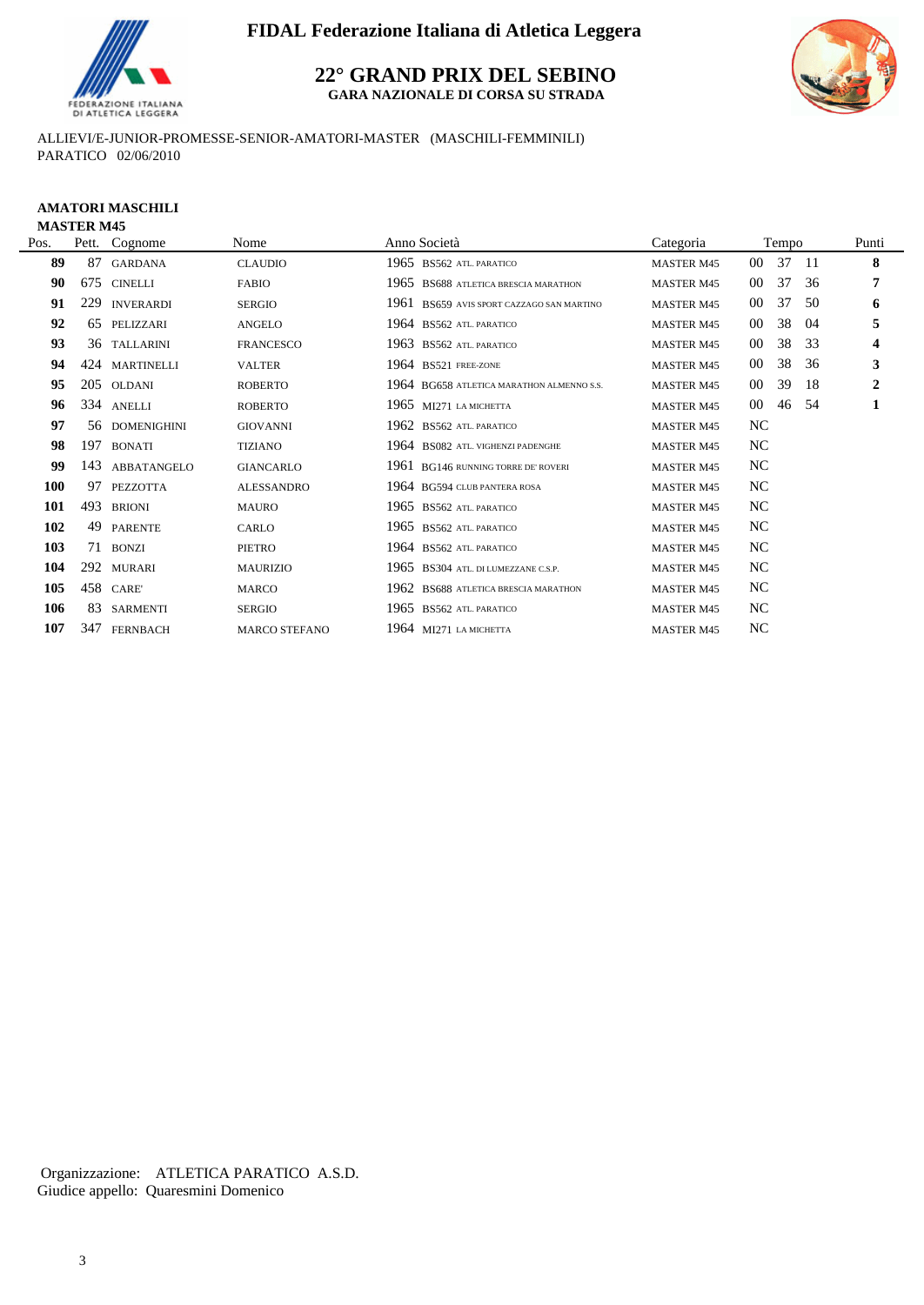

#### **22° GRAND PRIX DEL SEBINO GARA NAZIONALE DI CORSA SU STRADA**



ALLIEVI/E-JUNIOR-PROMESSE-SENIOR-AMATORI-MASTER (MASCHILI-FEMMINILI) PARATICO 02/06/2010

| Pos.         |     | Pett. Cognome     | Nome              | Anno Società                              | Categoria         |        | Tempo |      | Punti |
|--------------|-----|-------------------|-------------------|-------------------------------------------|-------------------|--------|-------|------|-------|
| $\mathbf{1}$ |     | 425 BOTTARELLI    | <b>GIORGIO</b>    | 1960 BS355 U. ATL. VALTROMPIA             | <b>MASTER M50</b> | 00     | 27    | 25   | 71    |
| 2            |     | 336 BARBESTA      | DARIO             | 1957 MI271 LA MICHETTA                    | <b>MASTER M50</b> | 00     | 27    | 55   | 70    |
| 3            |     | 438 VALOTTI       | <b>STEFANO</b>    | 1960 BS243 ATL. REBO GUSSAGO              | <b>MASTER M50</b> | 00     | 28    | 05   | 69    |
| 4            |     | 189 FAGIANI       | <b>GIUSEPPE</b>   | 1957 BG339 BIGACC DE ELA                  | <b>MASTER M50</b> | $00\,$ | 28    | -14  | 68    |
| 5            | 213 | <b>INVERNIZZI</b> | <b>GIANCARLO</b>  | 1959 BG658 ATLETICA MARATHON ALMENNO S.S. | MASTER M50        | 00     | 28    | -58  | 67    |
| 6            | 322 | <b>BRITTA</b>     | <b>PIETRO</b>     | 1957 MI352 EUROATLETICA 2002              | <b>MASTER M50</b> | 00     | 29    | 03   | 66    |
| 7            | 228 | <b>GILBERTI</b>   | PIERANGELO        | 1959 BS659 AVIS SPORT CAZZAGO SAN MARTINO | <b>MASTER M50</b> | 00     | 29    | 05   | 65    |
| 8            |     | 312 PRATI         | <b>SERGIO</b>     | 1959 BS596 ATL. CELLATICA                 | <b>MASTER M50</b> | 00     | 29    | 29   | 64    |
| 9            |     | 117 TABONI        | <b>ANGELO</b>     | 1957 BS368 U.S. MALONNO                   | <b>MASTER M50</b> | 00     | 29    | 49   | 63    |
| 10           | 649 | PEDRALI           | <b>ENRICO</b>     | 1959 BS688 ATLETICA BRESCIA MARATHON      | <b>MASTER M50</b> | $00\,$ | 30    | 06   | 62    |
| 11           |     | 247 TRAVERSO      | <b>AMORINO</b>    | 1959 TV371 NUOVA ATLETICA 3 COMUNI        | <b>MASTER M50</b> | $00\,$ | 30    | 45   | 61    |
| 12           |     | 166 CARTELLA      | <b>LUCIANO</b>    | 1958 BS176 YOUNG RUNNING                  | <b>MASTER M50</b> | 00     | 30    | 59   | 60    |
| 13           |     | 157 SANDRINI      | <b>MAURO</b>      | 1960 BS306 G.P. ALLEGRINI                 | <b>MASTER M50</b> | 00     | 30    | 60   | 59    |
| 14           |     | 666 PEZZOTTA      | <b>GIORGIO</b>    | 1957 BG135 G. ALPINISTICO VERTOVESE       | <b>MASTER M50</b> | 00     | 31    | 02   | 58    |
| 15           |     | 430 BURLOTTI      | <b>GIORGIO</b>    | 1959 BS243 ATL. REBO GUSSAGO              | <b>MASTER M50</b> | 00     | 31    | 05   | 57    |
| 16           |     | 182 COSTA         | <b>FORTUNATO</b>  | 1959 BS109 POL. DI BIONE                  | <b>MASTER M50</b> | 00     | 31    | -11  | 56    |
| 17           | 147 | PAGANI            | <b>ANGELO</b>     | 1958 BG146 RUNNING TORRE DE' ROVERI       | <b>MASTER M50</b> | 00     | 31    | 25   | 55    |
| 18           |     | 110 TENGATTINI    | <b>GIAMPIETRO</b> | 1958 BS521 FREE-ZONE                      | <b>MASTER M50</b> | 00     | 31    | 26   | 54    |
| 19           |     | 23 SERUGHETTI     | <b>MARCO</b>      | 1960 BS562 ATL. PARATICO                  | <b>MASTER M50</b> | 00     | 31    | 38   | 53    |
| 20           |     | 44 PANTEGHINI     | <b>STEFANO</b>    | 1956 BS562 ATL. PARATICO                  | <b>MASTER M50</b> | 00     | 31    | 44   | 52    |
| 21           |     | 820 MODERNELLI    | <b>DANIELE</b>    | 1957 PR568 ATL. CASONE NOCETO             | <b>MASTER M50</b> | 00     | 31    | 48   | 51    |
| 22           |     | 665 MORETTI       | <b>LUIGI</b>      | 1958 BG134 ATL. LA TORRE                  | <b>MASTER M50</b> | $00\,$ | 32    | 01   | 50    |
| 23           |     | 406 BOSCANI       | <b>GIAMPIETRO</b> | 1958 PV110 ATL. CENTO TORRI PAVIA         | <b>MASTER M50</b> | 00     | 32    | 13   | 49    |
| 24           |     | 185 SIMONI        | <b>RICCARDO</b>   | 1960 BS109 POL. DI BIONE                  | <b>MASTER M50</b> | 00     | 32    | 15   | 48    |
| 25           | 19  | <b>CORNA</b>      | <b>ROMANO</b>     | 1959 BS562 ATL. PARATICO                  | <b>MASTER M50</b> | 00     | 32    | -16  | 47    |
| 26           |     | 128 GNOCCHI       | <b>DARIO</b>      | 1960 BS243 ATL. REBO GUSSAGO              | <b>MASTER M50</b> | 00     | 32    | 21   | 46    |
| 27           |     | 273 TEDOLDI       | <b>MAURO</b>      | 1956 BS535 RUNNING & ADVENTURE            | <b>MASTER M50</b> | 00     | 32    | 28   | 45    |
| 28           |     | 382 BORELLA       | <b>SANTO</b>      | 1960 BG472 RUNNERS BERGAMO                | <b>MASTER M50</b> | 00     | 32    | 35   | 44    |
| 29           |     | 153 BELOTTI       | <b>GIUSEPPE</b>   | 1957 BG146 RUNNING TORRE DE' ROVERI       | <b>MASTER M50</b> | 00     | 32    | 39   | 43    |
| 30           |     | 844 TANGHETTI     | <b>EZIO</b>       | 1957 BS430 G.S. AMICI PODISTI BS          | <b>MASTER M50</b> | $00\,$ | 32    | 46   | 42    |
| 31           |     | 867 PASOTTI       | <b>GIUSEPPE</b>   | 1957 BS430 G.S. AMICI PODISTI BS          | MASTER M50        | $00\,$ | 32    | 58   | 41    |
| 32           |     | 223 ZARBA'        | <b>MARCELLO</b>   | 1960 BG658 ATLETICA MARATHON ALMENNO S.S. | <b>MASTER M50</b> | $00\,$ | 33    | 04   | 40    |
| 33           |     | 290 LINETTI       | <b>RUGGERO</b>    | 1959 BS304 ATL DI LUMEZZANE C.S.P.        | <b>MASTER M50</b> | 00     | 33    | 05   | 39    |
| 34           |     | 655 FERRARINI     | <b>LUCIANO</b>    | 1957 BS454 G.P. FELTER SPORT PUEGNAGO     | <b>MASTER M50</b> | $00\,$ | 33    | - 06 | 38    |
| 35           |     | 431 GLISONI       | PIERANGELO        | 1956 BS243 ATL. REBO GUSSAGO              | <b>MASTER M50</b> | 00     | 33    | - 12 | 37    |
| 36           |     | 449 MOMETTI       | <b>MAURIZIO</b>   | 1958 BS688 ATLETICA BRESCIA MARATHON      | <b>MASTER M50</b> | 00     | 33    | -19  | 36    |
| 37           |     | 217 MAZZOLENI     | <b>SILVIO</b>     | 1958 BG658 ATLETICA MARATHON ALMENNO S.S. | <b>MASTER M50</b> | $00\,$ | 33    | 26   | 35    |
| 38           |     | 236 BONIZZI       | <b>EDOARDO</b>    | 1959 BS243 ATL. REBO GUSSAGO              | <b>MASTER M50</b> | $00\,$ | 33    | 27   | 34    |
| 39           |     | 444 SPADA         | IVANO             | 1960 BS688 ATLETICA BRESCIA MARATHON      | <b>MASTER M50</b> | 00     | 33    | 29   | 33    |
| 40           |     | 111 PLEBANI       | <b>LUCIANO</b>    | $1960$ BS521 FREE-ZONE                    | <b>MASTER M50</b> | $00\,$ | 33    | 33   | 32    |
| 41           |     | 178 STUCCHI       | <b>GIANMARIO</b>  | 1956 BG282 ATL. CASTEL ROZZONE            | <b>MASTER M50</b> | $00\,$ | 34    | 21   | 31    |
| 42           |     | 99 MILANI         | <b>GIUSEPPE</b>   | 1959 BS341 FG. ATL. FALEGNAMERIA GUERRINI | <b>MASTER M50</b> | $00\,$ | 34 45 |      | 30    |
|              |     |                   |                   |                                           |                   |        |       |      |       |

51 BERTOLDI CLAUDIO 1959 BS562 ATL. PARATICO MASTER M50 00 34 49 **29**

 653 GORNI ENRICO 1957 BS341 FG. ATL. FALEGNAMERIA GUERRINI MASTER M50 00 35 08 **28** Giudice appello: Quaresmini Domenico Organizzazione: ATLETICA PARATICO A.S.D.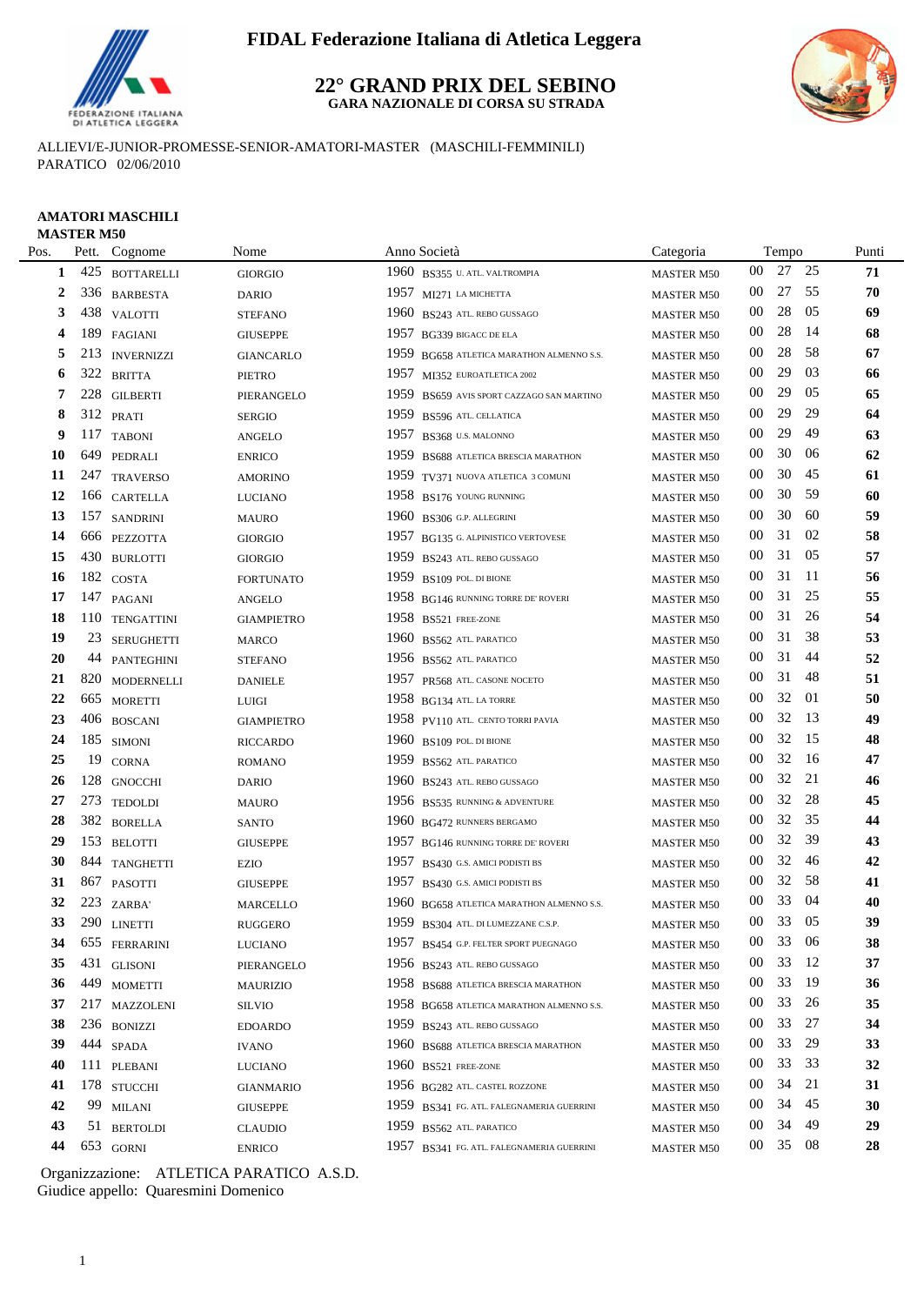

**22° GRAND PRIX DEL SEBINO GARA NAZIONALE DI CORSA SU STRADA**

ALLIEVI/E-JUNIOR-PROMESSE-SENIOR-AMATORI-MASTER (MASCHILI-FEMMINILI) PARATICO 02/06/2010

#### **AMATORI MASCHILI MASTER M50**

| Pos. | Pett. | Cognome              | Nome               |      | Anno Società                              | Categoria         |                | Tempo |      | Punti          |
|------|-------|----------------------|--------------------|------|-------------------------------------------|-------------------|----------------|-------|------|----------------|
| 45   |       | 12 GAVAZZENI         | <b>EZIO CARLO</b>  |      | 1960 BS562 ATL. PARATICO                  | <b>MASTER M50</b> | $00\,$         | 35    | - 10 | 27             |
| 46   |       | 113 CAVAGNA          | <b>ILARIO</b>      |      | 1957 BS256 PADILE R.M. GUIZZI             | <b>MASTER M50</b> | $00\,$         | 35    | 20   | 26             |
| 47   |       | 451 MANENTI          | <b>MAURIZIO</b>    |      | 1959 BS688 ATLETICA BRESCIA MARATHON      | <b>MASTER M50</b> | 00             | 35    | 27   | 25             |
| 48   |       | 81 GANASSI           | <b>GIULIANO</b>    |      | 1960 BS562 ATL PARATICO                   | <b>MASTER M50</b> | 00             | 35    | 36   | 24             |
| 49   |       | 61 ZANNI             | <b>GIOVANNI</b>    |      | 1956 BS562 ATL. PARATICO                  | <b>MASTER M50</b> | 00             | 35    | 47   | 23             |
| 50   |       | 102 GUSSAGO          | <b>MAURIZIO</b>    |      | 1959 BS304 ATL. DI LUMEZZANE C.S.P.       | <b>MASTER M50</b> | 00             | 35    | 50   | 22             |
| 51   | 149   | <b>OBERTI</b>        | <b>MAURIZIO</b>    |      | 1956 BG146 RUNNING TORRE DE' ROVERI       | <b>MASTER M50</b> | $00\,$         | 35    | 58   | 21             |
| 52   |       | 857 MANESSI          | <b>RICCARDO</b>    |      | 1958 BS319 ATL. RODENGO SAIANO            | <b>MASTER M50</b> | $00\,$         | 36    | 28   | 20             |
| 53   |       | 264 FERLIGA          | <b>GIOVANNI</b>    |      | 1956 BS660 ARIENI TEAM                    | <b>MASTER M50</b> | $00\,$         | 36    | 40   | 19             |
| 54   |       | 163 BIASINI          | <b>GIAN FRANCO</b> |      | 1956 BS368 U.S. MALONNO                   | <b>MASTER M50</b> | $00\,$         | 37    | 05   | 18             |
| 55   |       | 365 MARZETTI         | <b>MARCO</b>       |      | 1956 MI271 LA MICHETTA                    | <b>MASTER M50</b> | 00             | 37    | 13   | 17             |
| 56   |       | 224 CONSOLI          | VALTER             |      | 1958 BS659 AVIS SPORT CAZZAGO SAN MARTINO | <b>MASTER M50</b> | 00             | 37    | 16   | 16             |
| 57   |       | 162 BIASINI          | <b>VALTER</b>      |      | 1959 BS368 U.S. MALONNO                   | <b>MASTER M50</b> | 00             | 37    | 25   | 15             |
| 58   |       | 108 BOSIO            | <b>EUGENIO</b>     |      | 1960 BS304 ATL. DI LUMEZZANE C.S.P.       | <b>MASTER M50</b> | 00             | 37    | 55   | 14             |
| 59   |       | 818 MERISIO          | <b>STEFANO</b>     |      | 1960 BG420 MARATHON TEAM BG               | <b>MASTER M50</b> | 00             | 38    | -11  | 13             |
| 60   |       | 348 FERRARI          | <b>VALTER</b>      |      | 1957 MI271 LA MICHETTA                    | <b>MASTER M50</b> | $00\,$         | 38    | 13   | 12             |
| 61   |       | 263 CALI             | <b>MAURIZIO</b>    |      | 1956 BS660 ARIENI TEAM                    | <b>MASTER M50</b> | 00             | 38    | 29   | 11             |
| 62   |       | 317 TOMASONI         | <b>GUALTIERO</b>   |      | 1959 BS304 ATL. DI LUMEZZANE C.S.P.       | <b>MASTER M50</b> | $00\,$         | 38    | 49   | 10             |
| 63   |       | 48 PREITI            | <b>DOMENICO</b>    |      | 1959 BS562 ATL. PARATICO                  | <b>MASTER M50</b> | 00             | 38    | 57   | 9              |
| 64   |       | 202 ALBANI ROCCHETTI | <b>GIUSEPPE</b>    |      | 1956 BG658 ATLETICA MARATHON ALMENNO S.S. | <b>MASTER M50</b> | 00             | 39    | 03   | 8              |
| 65   |       | 186 FACCHINI         | <b>NARCISO</b>     |      | 1958 BS538 ATL. GAVARDO '90 LIB.          | <b>MASTER M50</b> | 00             | 39    | 09   | 7              |
| 66   |       | 845 RABESCO          | <b>ANTONIO</b>     | 1959 | BS688 ATLETICA BRESCIA MARATHON           | <b>MASTER M50</b> | 00             | 39    | 25   | 6              |
| 67   |       | 225 DELBARBA         | <b>CLAUDIO</b>     | 1957 | BS659 AVIS SPORT CAZZAGO SAN MARTINO      | <b>MASTER M50</b> | 00             | 39    | 34   | 5              |
| 68   |       | 838 PICENNI          | <b>MAURO</b>       |      | 1956 BS256 PADILE R.M. GUIZZI             | <b>MASTER M50</b> | 00             | 40    | -11  | 4              |
| 69   |       | 416 PADOVAN          | <b>ALFREDO</b>     |      | 1956 TV371 NUOVA ATLETICA 3 COMUNI        | <b>MASTER M50</b> | 00             | 42    | 45   | 3              |
| 70   | 651   | <b>SCROFFI</b>       | <b>RENATO</b>      |      | 1957 BS341 FG. ATL. FALEGNAMERIA GUERRINI | <b>MASTER M50</b> | $00\,$         | 43    | 03   | $\overline{2}$ |
| 71   | 125   | <b>COMINI</b>        | <b>DANIELE</b>     |      | 1957 BS243 ATL. REBO GUSSAGO              | <b>MASTER M50</b> | $00\,$         | 49    | 48   | 1              |
| 72   | 161   | <b>VERONA</b>        | <b>AURELIO</b>     |      | 1957 SO112 A.D.M. MELAVIPONTE VALTELLINA  | <b>MASTER M50</b> | <b>NC</b>      |       |      |                |
| 73   |       | 159 GASTALDINI       | <b>DANIELE</b>     |      | 1956 SO455 MARATHON C.-ALTA QUOTA LIVIGNO | <b>MASTER M50</b> | <b>NC</b>      |       |      |                |
| 74   |       | 426 ANTONELLI        | <b>GIANFRANCO</b>  |      | 1957 BS243 ATL. REBO GUSSAGO              | <b>MASTER M50</b> | NC             |       |      |                |
| 75   |       | 433 OLIVARI          | <b>GIAN PIETRO</b> |      | 1960 BS243 ATL. REBO GUSSAGO              | <b>MASTER M50</b> | <b>NC</b>      |       |      |                |
| 76   |       | 232 ORIZIO           | <b>ALESSANDRO</b>  |      | 1957 BS659 AVIS SPORT CAZZAGO SAN MARTINO | <b>MASTER M50</b> | NC             |       |      |                |
| 77   |       | 331 FERRARI          | AGOSTINO           |      | 1957 BS274 G.P. LEGNAMI PELLEGRINELLI     | <b>MASTER M50</b> | <b>NC</b>      |       |      |                |
| 78   |       | 374 SUSCA            | GIOVANNI           |      | 1956 MI271 LA MICHETTA                    | <b>MASTER M50</b> | NC             |       |      |                |
| 79   |       | 160 DE CAMPO         | ALBERTO            |      | 1958 SO112 A.D.M. MELAVIPONTE VALTELLINA  | <b>MASTER M50</b> | N <sub>C</sub> |       |      |                |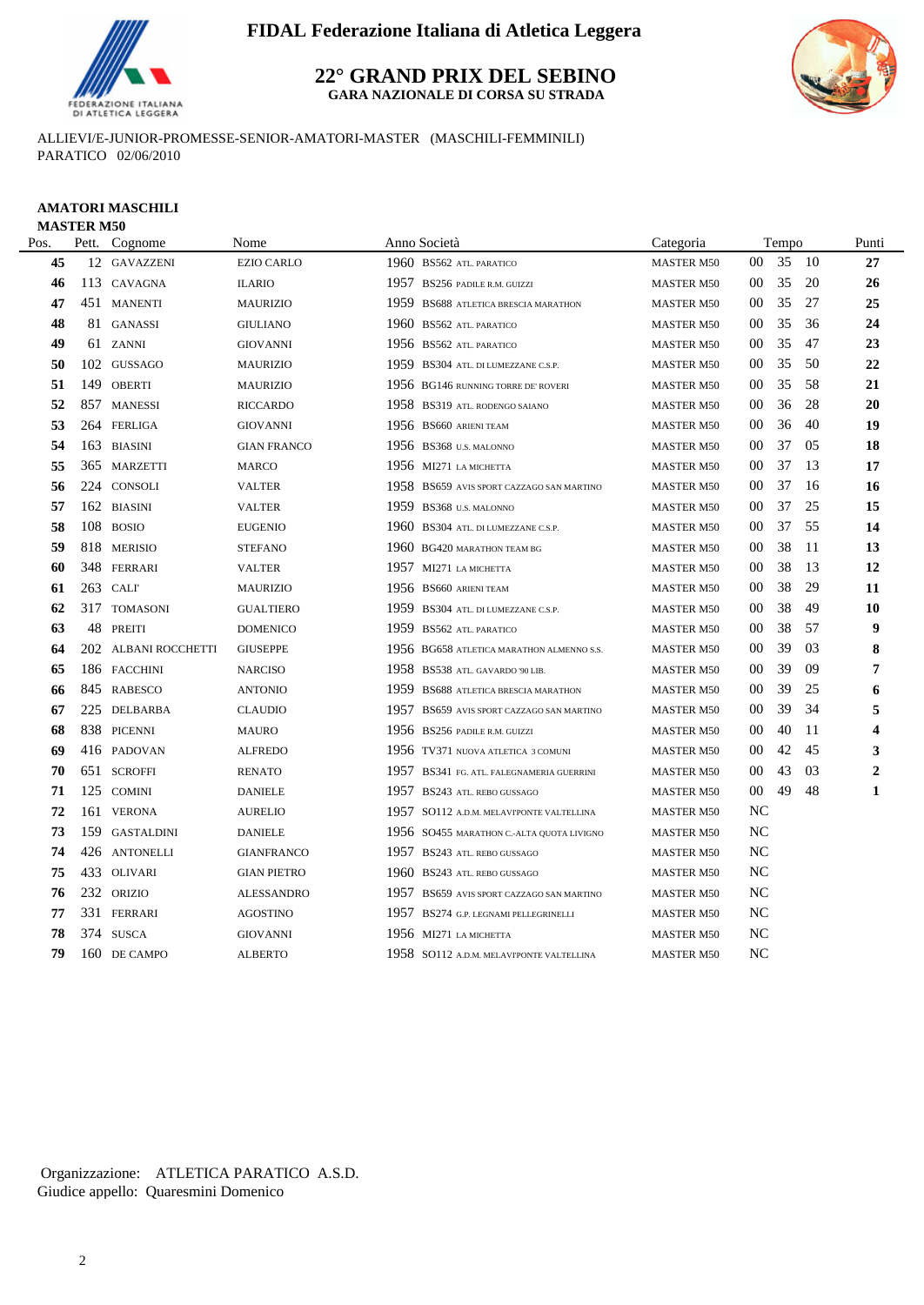

#### **22° GRAND PRIX DEL SEBINO GARA NAZIONALE DI CORSA SU STRADA**



ALLIEVI/E-JUNIOR-PROMESSE-SENIOR-AMATORI-MASTER (MASCHILI-FEMMINILI) PARATICO 02/06/2010

# **AMATORI MASCHILI**

|      | <b>MASTER M55</b> |                  |                   |      |                                           |                   |                 |       |      |       |
|------|-------------------|------------------|-------------------|------|-------------------------------------------|-------------------|-----------------|-------|------|-------|
| Pos. |                   | Pett. Cognome    | Nome              |      | Anno Società                              | Categoria         |                 | Tempo |      | Punti |
| 1    |                   | 303 ZECCHI       | <b>DANIELE</b>    |      | 1955 BS304 ATL. DI LUMEZZANE C.S.P.       | <b>MASTER M55</b> | $00\,$          | 28    | - 56 | 56    |
| 2    |                   | 328 PALMIERI     | <b>MARTINO</b>    |      | 1955 MI352 EUROATLETICA 2002              | <b>MASTER M55</b> | $00\,$          | 29    | 15   | 55    |
| 3    |                   | 301 TADDEI       | <b>ANGELO</b>     |      | 1955 BS304 ATL. DI LUMEZZANE C.S.P.       | <b>MASTER M55</b> | $00\,$          | 29    | 26   | 54    |
| 4    | 389               | <b>MANGILI</b>   | <b>FLAVIO</b>     |      | 1952 BG472 RUNNERS BERGAMO                | <b>MASTER M55</b> | 00              | 29    | 35   | 53    |
| 5    |                   | 226 FREROTTI     | <b>WALTER</b>     |      | 1955 BS659 AVIS SPORT CAZZAGO SAN MARTINO | <b>MASTER M55</b> | 00              | 29    | 41   | 52    |
| 6    | 384               | CAPASSO          | <b>GIOVANNI</b>   |      | 1954 BG472 RUNNERS BERGAMO                | <b>MASTER M55</b> | $00\,$          | 29    | 47   | 51    |
| 7    | 30                | <b>BELOTTI</b>   | <b>ALESSANDRO</b> |      | 1955 BS562 ATL PARATICO                   | <b>MASTER M55</b> | $00\,$          | 30    | -11  | 50    |
| 8    |                   | 324 AMORUSO      | <b>GIUSEPPE</b>   |      | 1955 MI352 EUROATLETICA 2002              | <b>MASTER M55</b> | $00\,$          | 30    | 27   | 49    |
| 9    | 2                 | <b>BRESCIANI</b> | <b>GIUSEPPE</b>   |      | 1953 BS562 ATL. PARATICO                  | <b>MASTER M55</b> | 00              | 30    | 28   | 48    |
| 10   |                   | 842 ZANARDINI    | <b>VINCENZO</b>   | 1953 | BS341 FG. ATL. FALEGNAMERIA GUERRINI      | <b>MASTER M55</b> | $00\,$          | 30    | 39   | 47    |
| 11   |                   | 343 CIALFI       | <b>ALESSANDRO</b> |      | 1954 MI271 LA MICHETTA                    | <b>MASTER M55</b> | $00\,$          | 30    | 47   | 46    |
| 12   |                   | 362 MAPELLI      | PIERGIORGIO       |      | 1952 MI271 LA MICHETTA                    | <b>MASTER M55</b> | 00              | 30    | 49   | 45    |
| 13   |                   | 235 BOVEGNO      | <b>LORENZO</b>    |      | 1955 BS243 ATL. REBO GUSSAGO              | <b>MASTER M55</b> | $00\,$          | 30    | 56   | 44    |
| 14   |                   | 875 POSSONI      | <b>FRANCO</b>     |      | 1952 BG282 ATL. CASTEL ROZZONE            | <b>MASTER M55</b> | $00\,$          | 31    | -16  | 43    |
| 15   |                   | 848 GHIRARDELLI  | <b>MAURILLO</b>   |      | 1955 BS274 G.P. LEGNAMI PELLEGRINELLI     | <b>MASTER M55</b> | $00\,$          | 31    | 43   | 42    |
| 16   |                   | 412 CAMPINI      | <b>LUIGI</b>      |      | 1952 SO114 G.S. C.S.I. MORBEGNO           | <b>MASTER M55</b> | $00\,$          | 32    | 23   | 41    |
| 17   | 148               | MAZZOLENI        | <b>OSVALDO</b>    |      | 1955 BG146 RUNNING TORRE DE' ROVERI       | <b>MASTER M55</b> | $00\,$          | 32    | 27   | 40    |
| 18   |                   | 470 VECCHI       | <b>VALENTINO</b>  |      | 1952 BS688 ATLETICA BRESCIA MARATHON      | <b>MASTER M55</b> | $00\,$          | 32    | 31   | 39    |
| 19   |                   | 315 BERVA        | <b>MARIO</b>      |      | 1954 BG282 ATL. CASTEL ROZZONE            | <b>MASTER M55</b> | $00\,$          | 32    | 56   | 38    |
| 20   |                   | 115 MORENI       | <b>OSVALDO</b>    |      | 1951 BS430 G.S. AMICI PODISTI BS          | <b>MASTER M55</b> | 00              | 33    | 15   | 37    |
| 21   | 237               | <b>RICCARDI</b>  | <b>MARIO</b>      |      | 1951 BG353 POOL SOC.ATL.ALTA VALSERIANA   | <b>MASTER M55</b> | $00\,$          | 33    | 30   | 36    |
| 22   |                   | 862 LOCATELLI    | <b>DARIO</b>      |      | 1955 BG134 ATL. LA TORRE                  | <b>MASTER M55</b> | 00              | 33    | 31   | 35    |
| 23   |                   | 662 METELLI      | <b>PIETRO</b>     | 1952 | BS545 ATL. FRANCIACORTA                   | <b>MASTER M55</b> | 00              | 33    | 34   | 34    |
| 24   | 22                | <b>BONASSI</b>   | <b>LUCIANO</b>    |      | 1953 BS562 ATL PARATICO                   | <b>MASTER M55</b> | $00\,$          | 33    | 39   | 33    |
| 25   |                   | 863 BIANCHETTI   | <b>PIERINO</b>    |      | 1952 BS274 G.P. LEGNAMI PELLEGRINELLI     | <b>MASTER M55</b> | $00\,$          | 34    | 10   | 32    |
| 26   | 663               | <b>MORANDINI</b> | <b>GIACOMO</b>    |      | 1955 BS274 G.P. LEGNAMI PELLEGRINELLI     | <b>MASTER M55</b> | $00\,$          | 34    | 30   | 31    |
| 27   |                   | 853 SALOGNI      | <b>SILVANO</b>    |      | 1955 BS535 RUNNING & ADVENTURE            | <b>MASTER M55</b> | $00\,$          | 34    | 34   | 30    |
| 28   |                   | 52 CAMPANA       | <b>GIOVANNI</b>   |      | 1955 BS562 ATL PARATICO                   | <b>MASTER M55</b> | $00\,$          | 34    | 55   | 29    |
| 29   |                   | 27 CANTAMESSI    | <b>GIORGIO</b>    |      | 1951 BS562 ATL PARATICO                   | <b>MASTER M55</b> | $00\,$          | 34    | 59   | 28    |
| 30   |                   | 298 POLOTTI      | <b>ALBERTO</b>    |      | 1951 BS304 ATL. DI LUMEZZANE C.S.P.       | <b>MASTER M55</b> | $00\,$          | 35    | 02   | 27    |
| 31   |                   | 212 GOTTI        | <b>GIAN MARIO</b> |      | 1953 BG658 ATLETICA MARATHON ALMENNO S.S. | <b>MASTER M55</b> | 00              | 35    | 23   | 26    |
| 32   |                   | 222 VECCHI       | <b>GIUSEPPE</b>   |      | 1954 BG658 ATLETICA MARATHON ALMENNO S.S. | <b>MASTER M55</b> | 00              | 35    | 33   | 25    |
| 33   |                   | $214$ LICINI     | LUIGI             |      | 1952 BG658 ATLETICA MARATHON ALMENNO S.S. | MASTER M55        | $00\,$          | 35 35 |      | 24    |
| 34   |                   | 385 DINARDO      | <b>ANDREA</b>     |      | 1952 BG472 RUNNERS BERGAMO                | <b>MASTER M55</b> | $00\,$          | 36    | - 17 | 23    |
| 35   |                   | 291 MONTINI      | <b>ELIO</b>       |      | 1955 BS304 ATL. DI LUMEZZANE C.S.P.       | <b>MASTER M55</b> | 00              | 36    | 43   | 22    |
| 36   |                   | 446 D'ANGELO     | <b>GIUSEPPE</b>   |      | 1951 BS688 ATLETICA BRESCIA MARATHON      | <b>MASTER M55</b> | 00              | 36    | 55   | 21    |
| 37   |                   | 283 GABRIELI     | <b>ALESSANDRO</b> |      | 1953 BS304 ATL DI LUMEZZANE C.S.P.        | <b>MASTER M55</b> | 00              | 37    | 01   | 20    |
| 38   |                   | 357 LEONE        | <b>PASQUALE</b>   |      | $1952$ MI271 LA MICHETTA                  | <b>MASTER M55</b> | 00              | 37    | 07   | 19    |
| 39   |                   | 903 BARONCHELLI  | <b>FERDINANDO</b> |      | 1953 BS278 ATL. CARPENEDOLO               | <b>MASTER M55</b> | 00              | 37    | -18  | 18    |
| 40   |                   | 868 ROSSI        | <b>RAFFAELLO</b>  |      | 1954 BS465 NEW ATHLETICS SULZANO          | <b>MASTER M55</b> | 00              | 37    | 33   | 17    |
| 41   |                   | 333 AMORUSO      | ANTONIO ENRICO    |      | 1955 MI271 LA MICHETTA                    | <b>MASTER M55</b> | 00              | 37    | 34   | 16    |
| 42   |                   | 375 TODISCO      | <b>SABINO</b>     |      | 1951 MI271 LA MICHETTA                    | <b>MASTER M55</b> | 00              | 37    | 45   | 15    |
| 43   |                   | 86 D'ALESSANDRIA | PAOLO             |      | 1951 BS562 ATL PARATICO                   | <b>MASTER M55</b> | 00              | 38    | 35   | 14    |
| 44   |                   | 287 ISAIA        | <b>FORTUNATO</b>  |      | 1955 BS304 ATL. DI LUMEZZANE C.S.P.       | MASTER M55        | 00 <sup>°</sup> | 38 58 |      | 13    |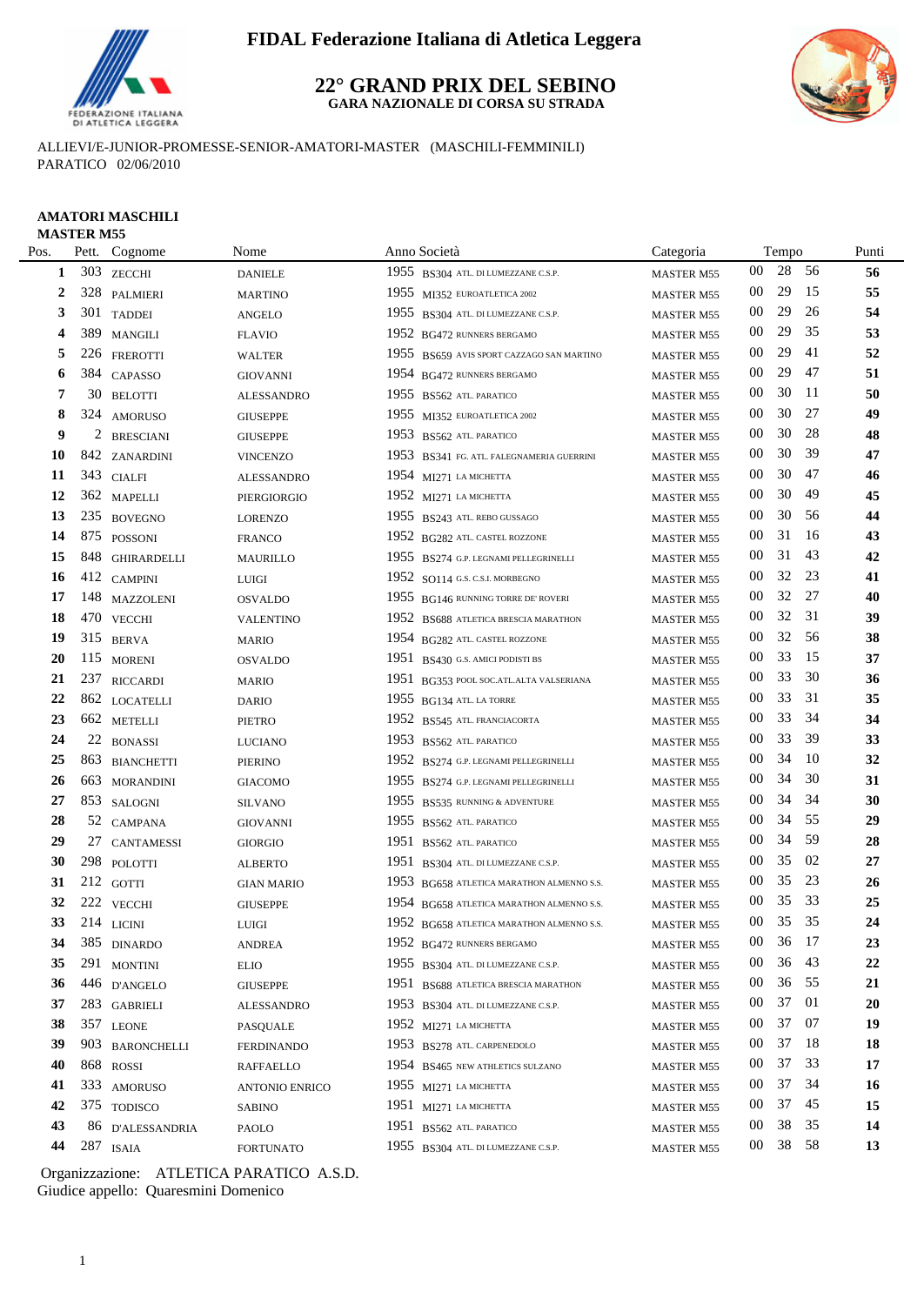

**22° GRAND PRIX DEL SEBINO GARA NAZIONALE DI CORSA SU STRADA**



ALLIEVI/E-JUNIOR-PROMESSE-SENIOR-AMATORI-MASTER (MASCHILI-FEMMINILI) PARATICO 02/06/2010

#### **AMATORI MASCHILI MASTER M55**

| Pos. |     | Pett. Cognome     | Nome                    | Anno Società                              | Categoria         |                 | Tempo |     | Punti                   |
|------|-----|-------------------|-------------------------|-------------------------------------------|-------------------|-----------------|-------|-----|-------------------------|
| 45   | 398 | <b>GIOVANNINI</b> | <b>ANNIBALE</b>         | 1953 LU103 G.S. ORECCHIELLA GARFAGNANA    | <b>MASTER M55</b> | 00              | 39    | -08 | 12                      |
| 46   |     | 206 RUGGERI       | LORENZO                 | 1951 BG658 ATLETICA MARATHON ALMENNO S.S. | <b>MASTER M55</b> | 00              | 39    | 15  | 11                      |
| 47   | 661 | <b>FRACASSI</b>   | SERGIO                  | 1952 BS377 ATL BEDIZZOLE                  | <b>MASTER M55</b> | 00              | 39    | 47  | 10                      |
| 48   |     | 368 NOVA          | <b>GIANBASILIO</b>      | 1951 MI271 LA MICHETTA                    | <b>MASTER M55</b> | 00              | 39    | 55  | 9                       |
| 49   | 209 | <b>BOFFETTI</b>   | <b>GIANMICHELE</b>      | 1952 BG658 ATLETICA MARATHON ALMENNO S.S. | <b>MASTER M55</b> | 00              | 40    | -05 | 8                       |
| 50   | 650 | <b>TONONI</b>     | <b>SILVIO</b>           | 1951 BS341 FG. ATL. FALEGNAMERIA GUERRINI | <b>MASTER M55</b> | 00              | 41    | -37 | 7                       |
| 51   | 79  | <b>MIGLIO</b>     | <b>GIORGIO</b>          | 1955 BS562 ATL. PARATICO                  | <b>MASTER M55</b> | $00\,$          | 42    | -06 | 6                       |
| 52   |     | 801 TOFFANO       | <b>IVANO</b>            | 1952 BS028 ATL. FLY FLOT                  | <b>MASTER M55</b> | 00              | 42    | 46  | 5                       |
| 53   | 77  | <b>MONDINI</b>    | <b>GIOVANNI</b>         | 1953 BS562 ATL PARATICO                   | <b>MASTER M55</b> | 00              | 42    | 48  | $\overline{\mathbf{4}}$ |
| 54   |     | 393 MAZZEO        | <b>ANTONIO</b>          | 1952 BG472 RUNNERS BERGAMO                | <b>MASTER M55</b> | 00              | 43    | -12 | 3                       |
| 55   | 164 | TISI              | LORENZO                 | 1954 BS368 U.S. MALONNO                   | <b>MASTER M55</b> | 00              | 45    | 12  | $\overline{2}$          |
| 56   | 39  | <b>CORTINOVIS</b> | <b>MICHELE</b>          | 1953 BS562 ATL. PARATICO                  | <b>MASTER M55</b> | 00 <sup>°</sup> | 45    | 30  |                         |
| 57   | 243 | PERETTI           | <b>EUGENIO</b>          | 1953 TO199 ASS. DILET. CANAVESE 2005      | <b>MASTER M55</b> | NC.             |       |     |                         |
| 58   | 190 | LONGHI            | <b>FLORIANO</b>         | 1955 BG339 BIGACC DE ELA                  | <b>MASTER M55</b> | NC              |       |     |                         |
| 59   | 118 | FERRI             | <b>DOMENICO</b>         | 1955 BS368 U.S. MALONNO                   | <b>MASTER M55</b> | NC              |       |     |                         |
| 60   |     | 394 TONI          | <b>SILVIO</b>           | 1955 LU103 G.S. ORECCHIELLA GARFAGNANA    | <b>MASTER M55</b> | NC.             |       |     |                         |
| 61   |     | 168 LEOGRANDE     | <b>GIOVANNI FRANCES</b> | 1951 BA005 AMATORI ATL. ACQUAVIVA         | <b>MASTER M55</b> | NC              |       |     |                         |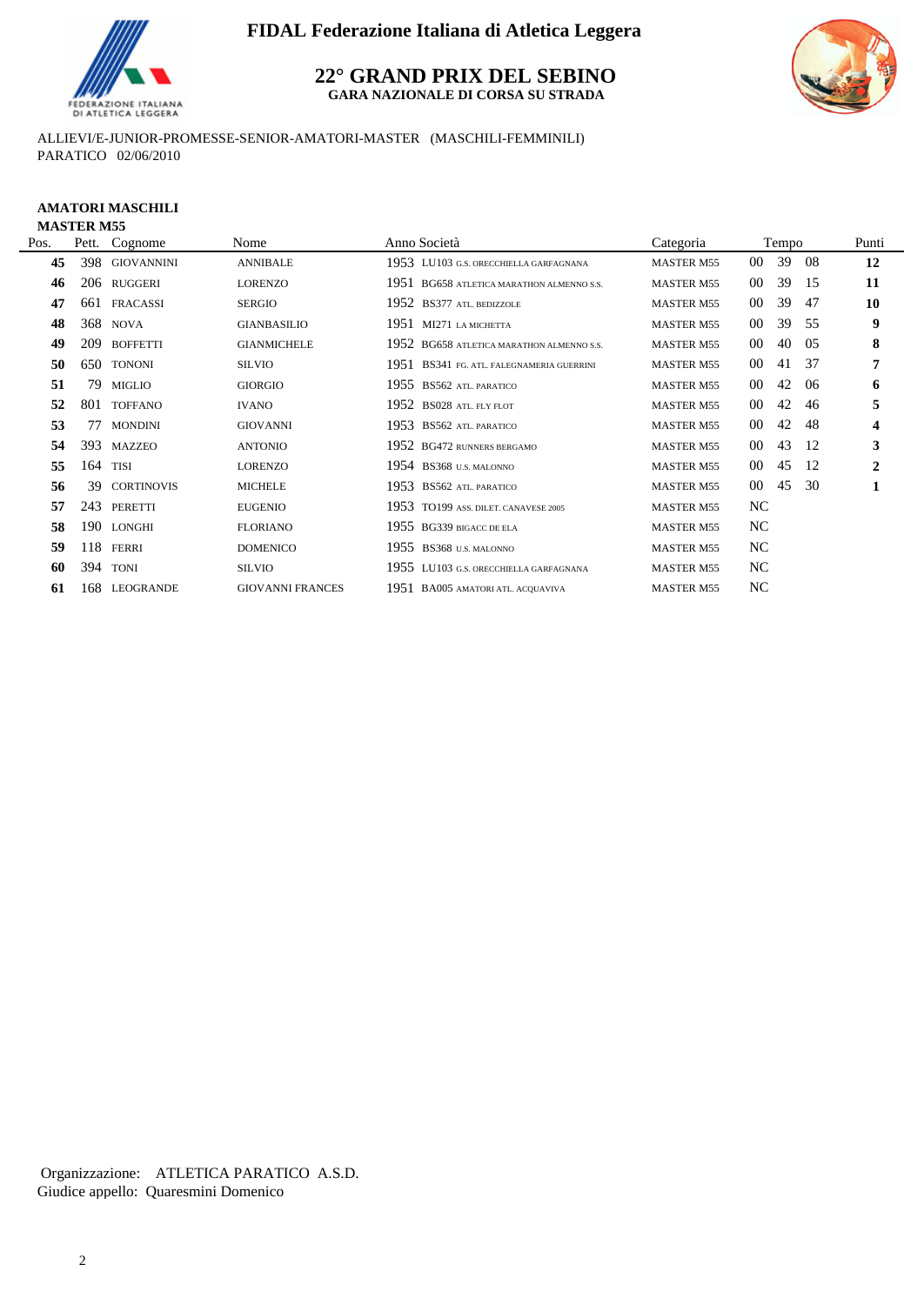

#### **22° GRAND PRIX DEL SEBINO GARA NAZIONALE DI CORSA SU STRADA**



ALLIEVI/E-JUNIOR-PROMESSE-SENIOR-AMATORI-MASTER (MASCHILI-FEMMINILI) PARATICO 02/06/2010

#### **AMATORI MASCHILI MASTER M60**

| Pos.           | Pett.        | Cognome           | Nome              | Anno Società                                 | Categoria         |                | Tempo |     | Punti                   |
|----------------|--------------|-------------------|-------------------|----------------------------------------------|-------------------|----------------|-------|-----|-------------------------|
| 1              |              | 114 COMETTI       | <b>GIANFRANCO</b> | 1949 BS454 G.P. FELTER SPORT PUEGNAGO        | <b>MASTER M60</b> | $00\,$         | 29    | 31  | 34                      |
| $\overline{2}$ |              | 411 COVA CAIAZZO  | <b>SILVERIO</b>   | 1950 VA128 ATL. SAN MARCO U.S. ACLI          | <b>MASTER M60</b> | 00             | 29    | 57  | 33                      |
| 3              |              | 399 MORETTI       | <b>ALDO</b>       | 1950 BG236 LA RECASTELLO RADICI GROUP        | <b>MASTER M60</b> | 00             | 30    | 09  | 32                      |
| 4              | $\mathbf{1}$ | <b>DONADONI</b>   | <b>LIVIO</b>      | 1949<br>BS562 ATL. PARATICO                  | <b>MASTER M60</b> | 00             | 31    | 04  | 31                      |
| 5              | 841          | <b>TERZI</b>      | <b>MARIO</b>      | 1949<br>BG236 LA RECASTELLO RADICI GROUP     | <b>MASTER M60</b> | 00             | 31    | -18 | 30                      |
| 6              | 177          | <b>CODIBUE</b>    | <b>ALFONSO</b>    | 1948<br>BG282 ATL. CASTEL ROZZONE            | <b>MASTER M60</b> | 00             | 31    | 31  | 29                      |
| 7              | 870          | <b>PASOTTI</b>    | PIERO             | 1947<br>BS304 ATL. DI LUMEZZANE C.S.P.       | <b>MASTER M60</b> | $00\,$         | 32    | 00  | 28                      |
| 8              |              | 188 PAGGI         | <b>FIORENZO</b>   | 1949<br>BG339 BIGACC DE ELA                  | <b>MASTER M60</b> | 00             | 32    | 18  | 27                      |
| 9              |              | 297 POLONINI      | PIETRANTONIO      | 1949<br>BS304 ATL. DI LUMEZZANE C.S.P.       | <b>MASTER M60</b> | 00             | 32    | 40  | 26                      |
| 10             |              | 193 FIORINI       | <b>FIORINO</b>    | 1949<br>BS274 G.P. LEGNAMI PELLEGRINELLI     | <b>MASTER M60</b> | 00             | 33    | 03  | 25                      |
| 11             |              | 902 CIULLA        | <b>FRANCESCO</b>  | 1949<br>BS278 ATL. CARPENEDOLO               | <b>MASTER M60</b> | 00             | 33    | 13  | 24                      |
| 12             |              | 370 PELLEGRINI    | <b>NICOLA</b>     | 1947 MI271 LA MICHETTA                       | <b>MASTER M60</b> | 00             | 33    | 28  | 23                      |
| 13             |              | 904 BANDERA       | <b>AVIO</b>       | 1948<br>BS278 ATL. CARPENEDOLO               | <b>MASTER M60</b> | 00             | 33    | 35  | 22                      |
| 14             |              | 486 LACERENZA     | ARCANGELO         | 1948<br>MI552 G.S. MONTESTELLA               | <b>MASTER M60</b> | 00             | 33    | 48  | 21                      |
| 15             | 150          | <b>BONICCHIO</b>  | <b>LUIGI</b>      | 1948 BG146 RUNNING TORRE DE' ROVERI          | <b>MASTER M60</b> | 00             | 33    | 53  | 20                      |
| 16             | 289          | <b>LAMPUGNANI</b> | <b>NICOLA</b>     | 1950<br>BS304 ATL. DI LUMEZZANE C.S.P.       | <b>MASTER M60</b> | 00             | 34    | 37  | 19                      |
| 17             | 836          | <b>LORENZETTI</b> | <b>ROLANDO</b>    | 1947<br>BS562 ATL. PARATICO                  | <b>MASTER M60</b> | 00             | 35    | 05  | 18                      |
| 18             | 647          | <b>MAIFREDI</b>   | <b>MARINO</b>     | 1950<br>BS545 ATL. FRANCIACORTA              | <b>MASTER M60</b> | 00             | 35    | 07  | 17                      |
| 19             |              | 54 SANGALLI       | <b>MAURO</b>      | 1949<br>BS562 ATL. PARATICO                  | <b>MASTER M60</b> | 00             | 35    | -19 | 16                      |
| 20             |              | 654 VITTORI       | <b>VINCENZO</b>   | 1949<br>CO205 PREMANA                        | <b>MASTER M60</b> | 00             | 35    | -48 | 15                      |
| 21             |              | 203 CHIESA        | <b>MARCO</b>      | 1949<br>BG658 ATLETICA MARATHON ALMENNO S.S. | <b>MASTER M60</b> | $00\,$         | 35    | -59 | 14                      |
| 22             | 60           | <b>LORDI</b>      | <b>BENEDETTO</b>  | 1947<br>BS562 ATL. PARATICO                  | <b>MASTER M60</b> | 00             | 36    | 03  | 13                      |
| 23             |              | 340 CANNONE       | <b>DAMIANO</b>    | 1946 MI271 LA MICHETTA                       | <b>MASTER M60</b> | 00             | 37    | 12  | 12                      |
| 24             |              | 383 CANCARE       | <b>GIACOMO</b>    | 1948 BG472 RUNNERS BERGAMO                   | <b>MASTER M60</b> | 00             | 37    | 17  | 11                      |
| 25             |              | 21 STAFFONI       | <b>MAFFEO</b>     | 1947<br>BS562 ATL. PARATICO                  | <b>MASTER M60</b> | $00\,$         | 37    | 20  | 10                      |
| 26             |              | 338 BROGLIA       | <b>FRANCO</b>     | 1948 MI271 LA MICHETTA                       | <b>MASTER M60</b> | 00             | 37    | 47  | 9                       |
| 27             |              | 294 PASOTTI       | <b>SANTO</b>      | 1946 BS304 ATL. DI LUMEZZANE C.S.P.          | <b>MASTER M60</b> | 00             | 38    | 42  | 8                       |
| 28             |              | 248 BORTOLOTTO    | <b>NICO</b>       | 1950 TV371 NUOVA ATLETICA 3 COMUNI           | <b>MASTER M60</b> | 00             | 38    | 44  | 7                       |
| 29             |              | 832 PAINI         | <b>ALBERTO</b>    | 1946 BS368 U.S. MALONNO                      | <b>MASTER M60</b> | 00             | 39    | 56  | 6                       |
| 30             |              | 339 BUONO         | <b>GIUSEPPE</b>   | 1948 MI271 LA MICHETTA                       | <b>MASTER M60</b> | 00             | 40    | 01  | 5                       |
| 31             |              | 207 VIGANO        | <b>EMILIO</b>     | 1949 BG658 ATLETICA MARATHON ALMENNO S.S.    | <b>MASTER M60</b> | $00\,$         | 41    | 27  | $\overline{\mathbf{4}}$ |
| 32             |              | 295 PEDRELLI      | <b>GIANPIETRO</b> | 1947<br>BS304 ATL. DI LUMEZZANE C.S.P.       | <b>MASTER M60</b> | 00             | 42    | 32  | 3                       |
| 33             |              | 360 MAGGI         | <b>ANTONIO</b>    | 1947 MI271 LA MICHETTA                       | <b>MASTER M60</b> | $00\,$         | 44    | 45  | $\boldsymbol{2}$        |
| 34             |              | 129 GUALDI        | <b>ETTORE</b>     | 1950 BS243 ATL. REBO GUSSAGO                 | <b>MASTER M60</b> | $00\,$         | 50    | 15  | $\mathbf{1}$            |
| 35             |              | 112 FOCCOLI       | <b>UMBERTO</b>    | 1950 BS256 PADILE R.M. GUIZZI                | <b>MASTER M60</b> | N <sub>C</sub> |       |     |                         |
| 36             |              | 169 MIALE         | <b>MARIO</b>      | 1949 BA005 AMATORI ATL. ACQUAVIVA            | <b>MASTER M60</b> | <b>NC</b>      |       |     |                         |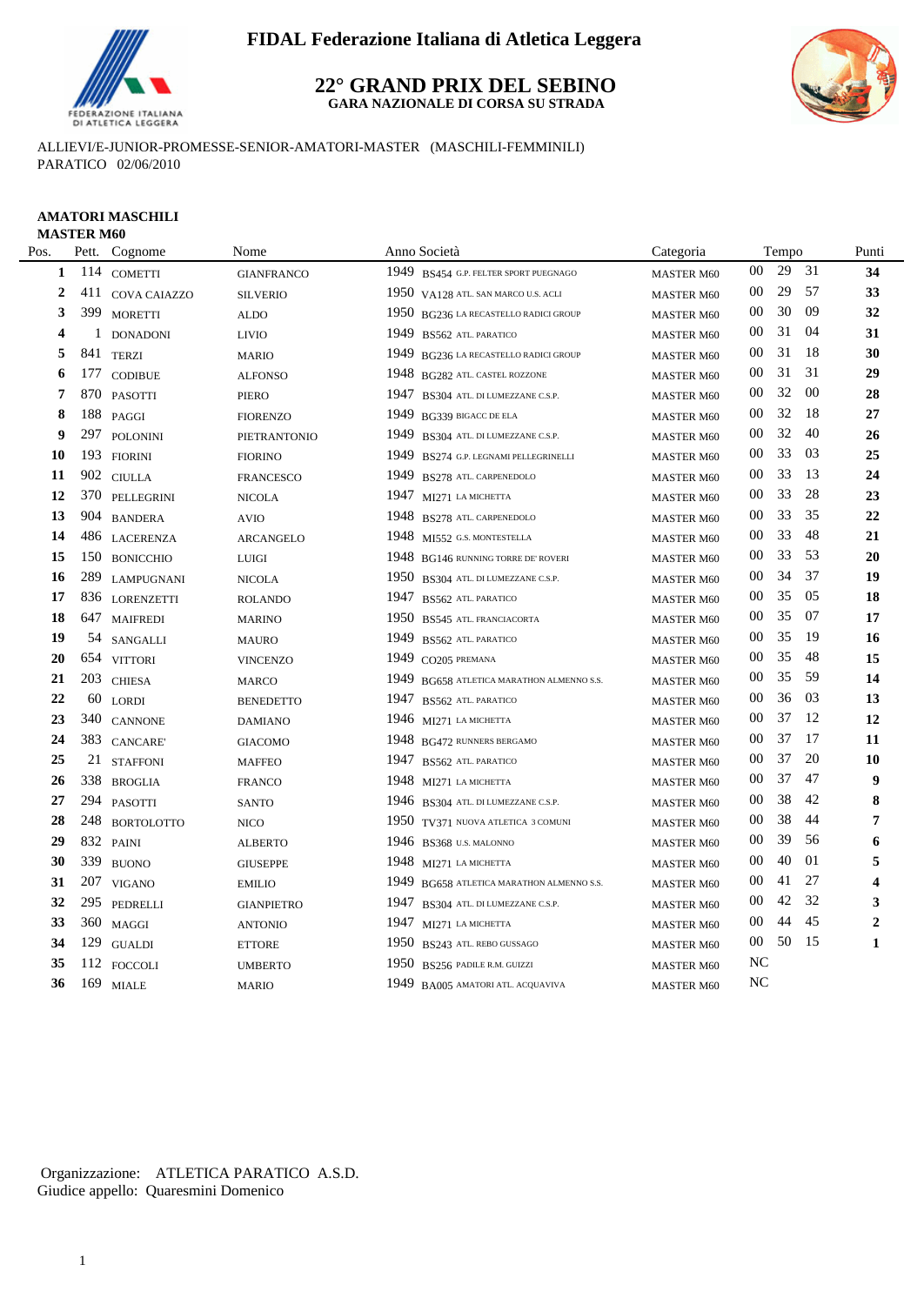

#### **22° GRAND PRIX DEL SEBINO GARA NAZIONALE DI CORSA SU STRADA**



ALLIEVI/E-JUNIOR-PROMESSE-SENIOR-AMATORI-MASTER (MASCHILI-FEMMINILI) PARATICO 02/06/2010

# **AMATORI MASCHILI**

| <b>MASTER M65</b> |  |
|-------------------|--|
|-------------------|--|

÷.

| Pos. | Pett.    | Cognome              | Nome            | Anno Società                          | Categoria         |                 | Tempo |       | Punti          |
|------|----------|----------------------|-----------------|---------------------------------------|-------------------|-----------------|-------|-------|----------------|
|      | 413<br>1 | ORLANDINI            | <b>ROBERTO</b>  | 1945 BG289 U.S. SAN PELLEGRINO TERME  | <b>MASTER M65</b> | 00 <sup>°</sup> |       | 30 22 | 24             |
|      | 354<br>2 | <b>GUASTAMACCHIA</b> | <b>ISIDORO</b>  | 1945 $M1271$ LA MICHETTA              | <b>MASTER M65</b> | $00\,$          | 31    | -00   | 23             |
|      | 3        | 8<br><b>ROMELE</b>   | <b>ADAMO</b>    | 1945 BS562 ATL PARATICO               | <b>MASTER M65</b> | 00              | 32    | 42    | 22             |
|      | 318<br>4 | <b>ARCARI</b>        | <b>ROBERTO</b>  | 1945 BS304 ATL. DI LUMEZZANE C.S.P.   | <b>MASTER M65</b> | 00              | 33    | 32    | 21             |
|      | 5<br>94  | <b>LOMBARDO</b>      | <b>GIUSEPPE</b> | 1945 BS304 ATL. DI LUMEZZANE C.S.P.   | <b>MASTER M65</b> | 00              | 34    | 20    | 20             |
|      | 489<br>6 | <b>BODEI</b>         | <b>ENNIO</b>    | 1943 BS191 U.S. SERLE                 | <b>MASTER M65</b> | 00              | 34    | 36    | 19             |
|      | 7<br>428 | <b>BASSETTO</b>      | <b>NELLO</b>    | 1944 BS243 ATL. REBO GUSSAGO          | <b>MASTER M65</b> | 00              | 34    | 58    | 18             |
|      | 8<br>278 | <b>BINETTI</b>       | <b>VALMORE</b>  | 1945 BS304 ATL. DI LUMEZZANE C.S.P.   | <b>MASTER M65</b> | $00\,$          | 35    | -41   | 17             |
|      | 9        | 676 MARINI           | <b>FRANCO</b>   | 1941 BS278 ATL. CARPENEDOLO           | <b>MASTER M65</b> | 00              | 35    | 49    | 16             |
| 10   | 37       | <b>SPANU</b>         | <b>GREGORIO</b> | 1943 BS562 ATL. PARATICO              | <b>MASTER M65</b> | $00\,$          | 35    | 53    | 15             |
| 11   |          | 296 PISCIOLI         | PIERINO         | 1945 BS304 ATL. DI LUMEZZANE C.S.P.   | <b>MASTER M65</b> | 00              | 36    | -06   | 14             |
| 12   |          | 840 PASOTTI          | <b>PERSIO</b>   | 1945 BS304 ATL. DI LUMEZZANE C.S.P.   | <b>MASTER M65</b> | 00              | 37    | 57    | 13             |
| 13   | 829      | <b>GOZIO</b>         | <b>RENATO</b>   | 1941 BS319 ATL. RODENGO SAIANO        | <b>MASTER M65</b> | $00\,$          | 38    | -10   | 12             |
| 14   | 373      | <b>SCARDICCHIO</b>   | <b>MICHELE</b>  | $1945$ MI271 LA MICHETTA              | <b>MASTER M65</b> | 00              | 38    | 23    | 11             |
| 15   | 813      | <b>CRISCI</b>        | <b>ANTONIO</b>  | 1945 BS082 ATL. VIGHENZI PADENGHE     | <b>MASTER M65</b> | 00              | 39    | 04    | 10             |
| 16   |          | 332 ABONDIO          | <b>GIUSEPPE</b> | 1942 BS274 G.P. LEGNAMI PELLEGRINELLI | <b>MASTER M65</b> | $00\,$          | 39    | -16   | 9              |
| 17   | 175      | <b>BONDIONI</b>      | <b>CLAUDIO</b>  | 1945 BS545 ATL. FRANCIACORTA          | <b>MASTER M65</b> | 00              | 39    | 35    | 8              |
| 18   | 253      | <b>CONTAVALLI</b>    | <b>DINO</b>     | 1943 TV371 NUOVA ATLETICA 3 COMUNI    | <b>MASTER M65</b> | 00              | 39    | 59    | 7              |
| 19   | 367      | <b>MICCOLI</b>       | <b>MICHELE</b>  | 1942 MI271 LA MICHETTA                | <b>MASTER M65</b> | 00              | 40    | 10    | 6              |
| 20   | 353      | GARGIULO             | <b>VINCENZO</b> | 1944 $M1271$ LA MICHETTA              | <b>MASTER M65</b> | 00              | 40    | 41    | 5              |
| 21   | 819      | <b>RAPIZZA</b>       | <b>STEFANO</b>  | 1945 BG282 ATL. CASTEL ROZZONE        | <b>MASTER M65</b> | 00              | 41    | 17    | 4              |
| 22   |          | 364 MARIANO          | <b>RENATO</b>   | 1941 MI271 LA MICHETTA                | <b>MASTER M65</b> | $00\,$          | 41    | 33    | 3              |
| 23   |          | 351 FONTANA          | <b>PIETRO</b>   | 1944 MI271 LA MICHETTA                | <b>MASTER M65</b> | 00              | 47    | 48    | $\overline{2}$ |
| 24   |          | 366 MATTEI           | <b>LUCIANO</b>  | 1942 MI271 LA MICHETTA                | <b>MASTER M65</b> | $00\,$          | 48    | 40    | 1              |
| 25   |          | 484 GOFFI            | <b>BERNARDO</b> | 1945 BS538 ATL. GAVARDO '90 LIB.      | <b>MASTER M65</b> | NC              |       |       |                |
|      |          |                      |                 |                                       |                   |                 |       |       |                |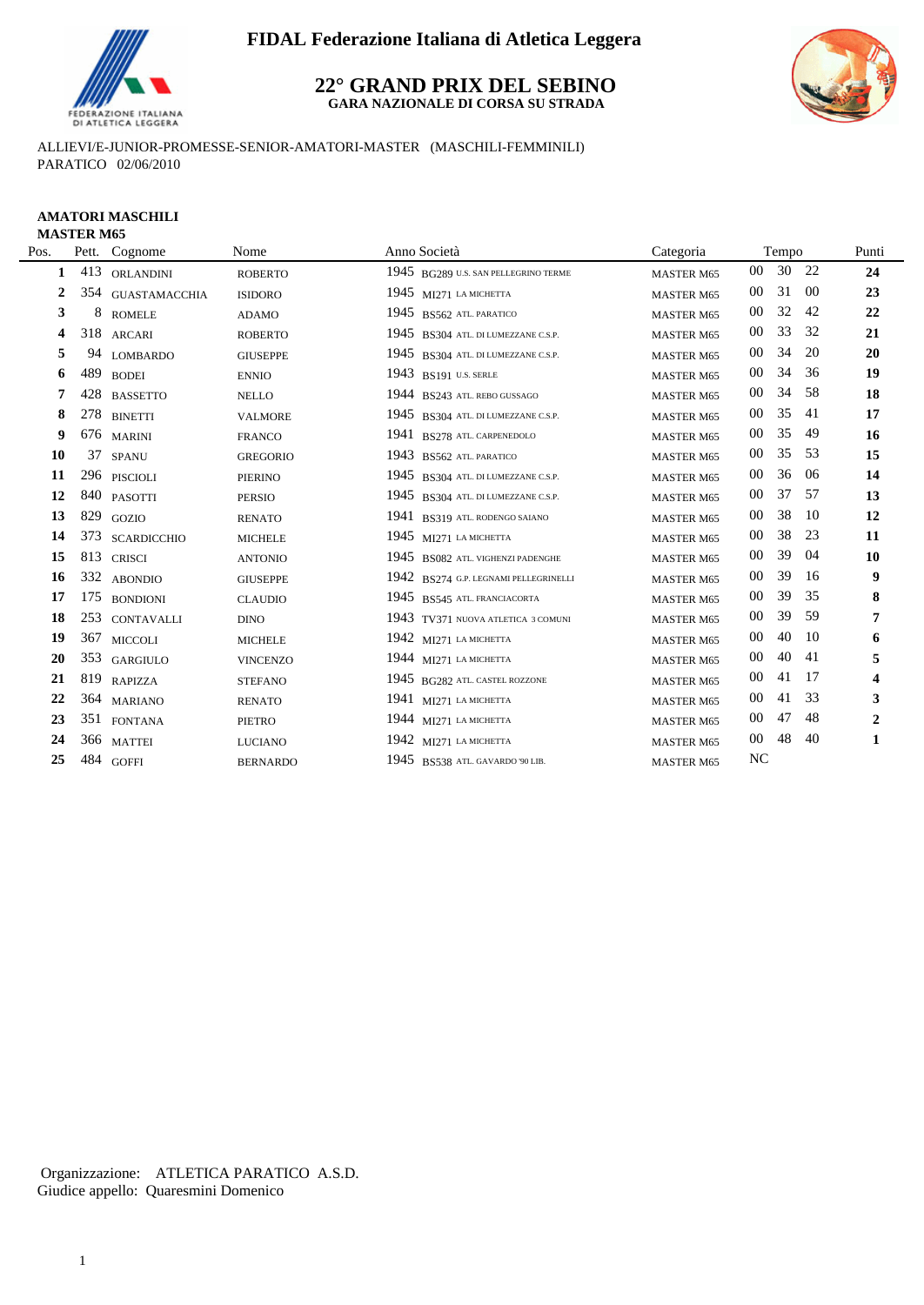

#### **22° GRAND PRIX DEL SEBINO GARA NAZIONALE DI CORSA SU STRADA**



ALLIEVI/E-JUNIOR-PROMESSE-SENIOR-AMATORI-MASTER (MASCHILI-FEMMINILI) PARATICO 02/06/2010

#### **AMATORI MASCHILI MASTER M70**

 $\overline{a}$ 

| Pos. |     | Pett. Cognome     | Nome                  | Anno Società                           | Categoria         |        | Tempo |      | Punti            |
|------|-----|-------------------|-----------------------|----------------------------------------|-------------------|--------|-------|------|------------------|
|      |     | 395 MONINI        | <b>GIUSEPPE</b>       | 1939 LU103 G.S. ORECCHIELLA GARFAGNANA | <b>MASTER M70</b> | $00\,$ | 32 51 |      | 12               |
|      | 400 | <b>ANDREOLLI</b>  | REMO                  | 1936 MI075 ATL CINISELLO               | <b>MASTER M70</b> | $00\,$ | 32 57 |      | 11               |
| 3    | 9   | <b>BERTAZZOLI</b> | <b>VITTORIO</b>       | 1940 BS562 ATL PARATICO                | <b>MASTER M70</b> | $00\,$ | 34 51 |      | 10               |
| 4    |     | 327 IACOBONI      | <b>OSCAR</b>          | 1937 MI352 EUROATLETICA 2002           | <b>MASTER M70</b> | $00\,$ | 35 03 |      | 9                |
| 5    | 439 | <b>VENTO</b>      | <b>VITO</b>           | 1936 BS243 ATL. REBO GUSSAGO           | <b>MASTER M70</b> | 00     | 39 36 |      | 8                |
| 6    |     | 282 DUINA         | <b>VITTORIO</b>       | 1938 BS304 ATL. DI LUMEZZANE C.S.P.    | <b>MASTER M70</b> | 00     | 40 09 |      | 7                |
|      |     | 155 RODOLFI       | <b>ERMETE</b>         | $1938$ BG147 ATL. VILLONGO             | <b>MASTER M70</b> | 00     | 42 51 |      | 6                |
| 8    |     | 341 CARBONE       | <b>VINCENZO</b>       | 1939 MI271 LA MICHETTA                 | <b>MASTER M70</b> | 00     | 47 47 |      | 5                |
| 9.   |     | 234 TURRI         | <b>ENRICO CELESTE</b> | $1939$ BG226 G.S. SEMONTE              | <b>MASTER M70</b> | $00\,$ | 51 30 |      | $\boldsymbol{4}$ |
| 10   |     | 376 TREDICI       | <b>GOFFREDO</b>       | 1938 $M1271$ LA MICHETTA               | <b>MASTER M70</b> | 00     | 51    | - 46 | 3                |
| 11   |     | 391 SESTINI       | <b>DINO GIULIO</b>    | 1937 BG472 RUNNERS BERGAMO             | <b>MASTER M70</b> | $00\,$ | 52 13 |      | 2                |
| 12   |     | 306 CARDINI       | <b>ALBERTO</b>        | 1940 BS304 ATL. DI LUMEZZANE C.S.P.    | <b>MASTER M70</b> | 01     | 01    | - 10 |                  |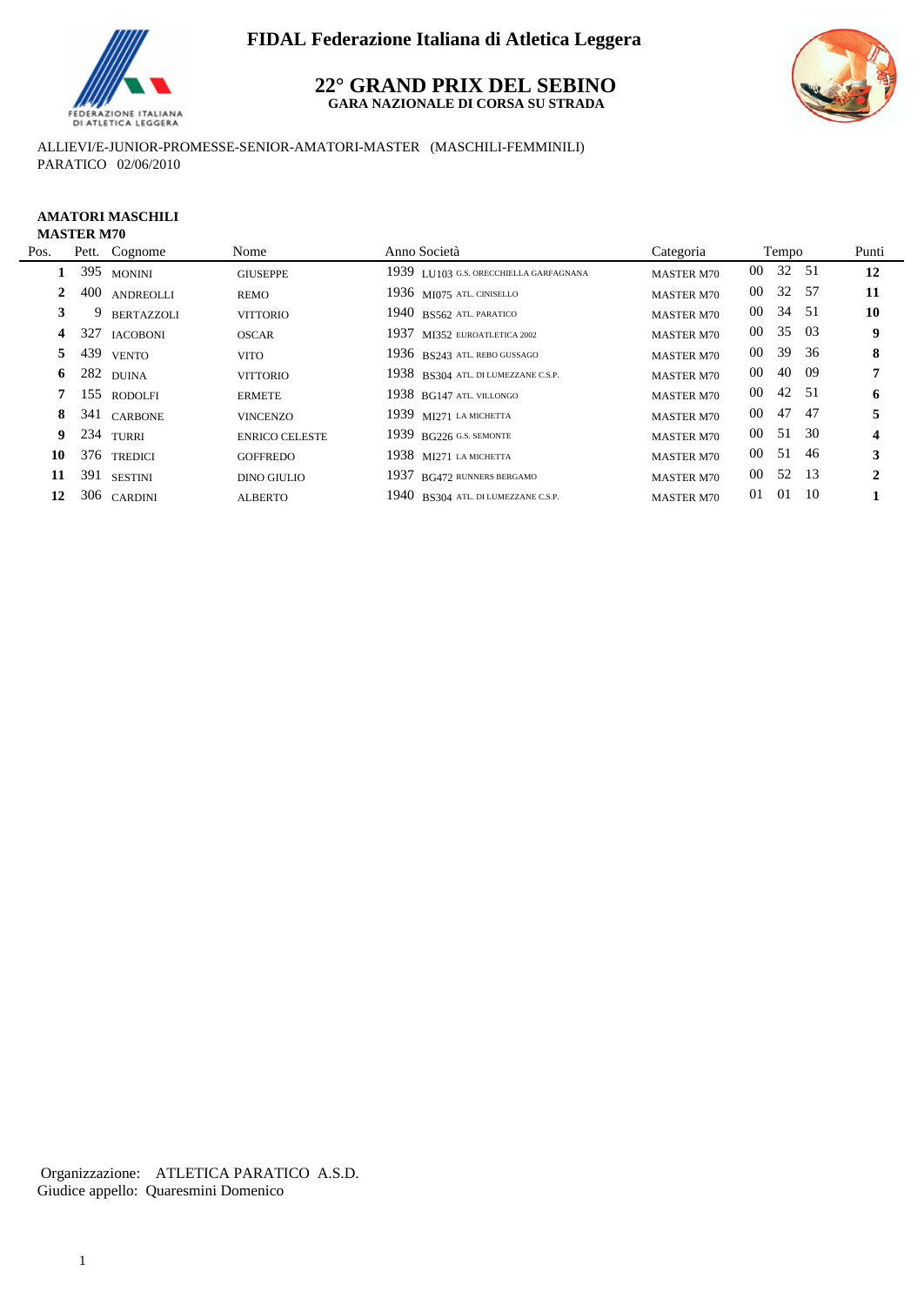

#### **22° GRAND PRIX DEL SEBINO GARA NAZIONALE DI CORSA SU STRADA**



ALLIEVI/E-JUNIOR-PROMESSE-SENIOR-AMATORI-MASTER (MASCHILI-FEMMINILI) PARATICO 02/06/2010

### **AMATORI MASCHILI**

#### **MASTER M75**

| Pett. | Cognome | Nome                                              | Anno Società                     | `ategoria                               | Tempo                                  | Punti          |
|-------|---------|---------------------------------------------------|----------------------------------|-----------------------------------------|----------------------------------------|----------------|
| 657   |         | 'JUIGI                                            | 1934 BS430 G.S. AMICI PODISTI BS |                                         | -38<br>45                              |                |
|       |         | <b>GIOVANNI</b>                                   | 1932 $M1271$ LA MICHETTA         |                                         | 49                                     |                |
| 238   |         | <b>GIOVANNI</b>                                   |                                  | <b>MASTER M75</b>                       |                                        |                |
|       |         | <b>BONIOTTI</b><br>$358$ MACCHI<br><b>GUERINI</b> |                                  | 1933 BG353 POOL SOC.ATL.ALTA VALSERIANA | <b>MASTER M75</b><br><b>MASTER M75</b> | 00<br>00<br>NC |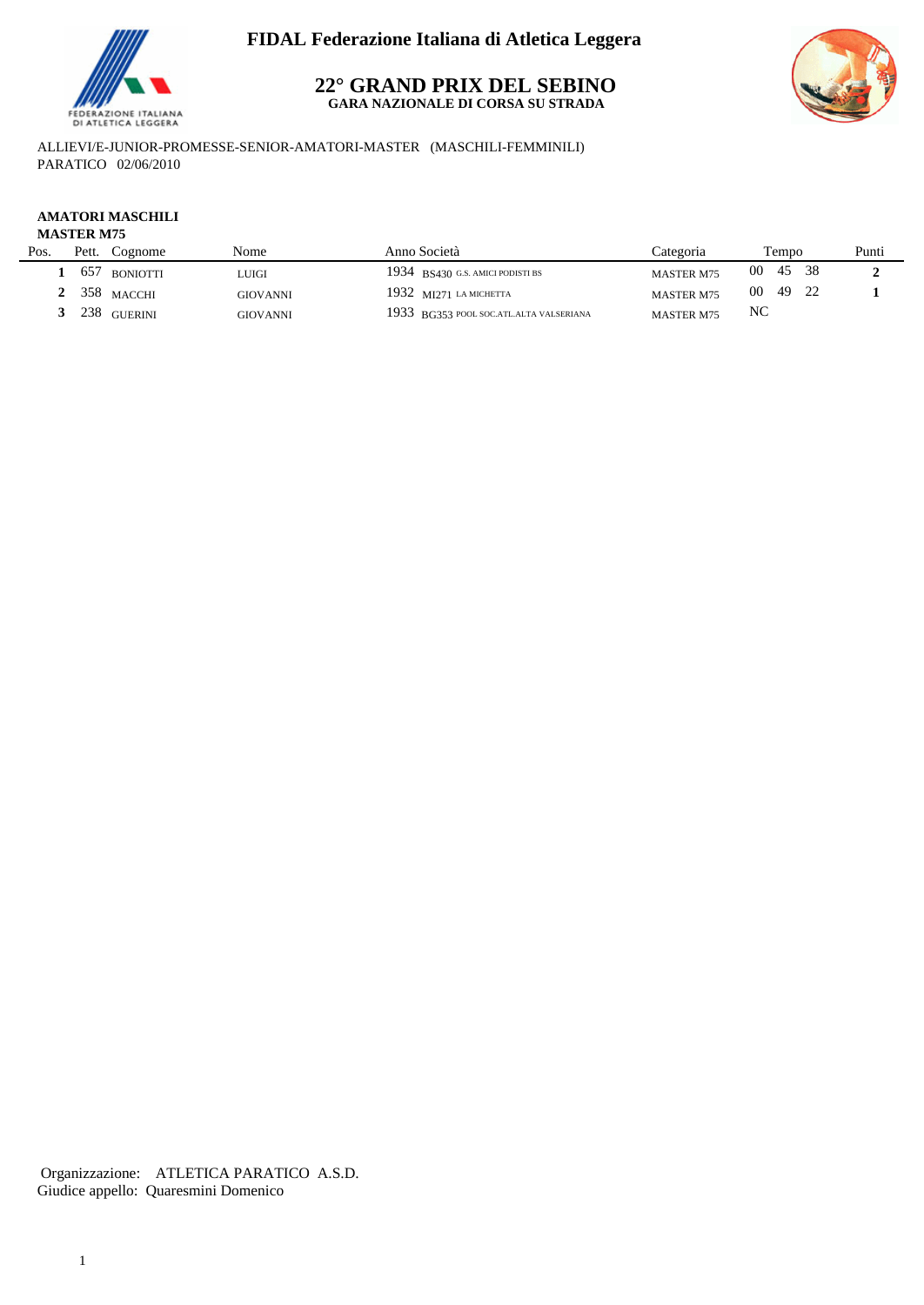

#### **22° GRAND PRIX DEL SEBINO GARA NAZIONALE DI CORSA SU STRADA**



ALLIEVI/E-JUNIOR-PROMESSE-SENIOR-AMATORI-MASTER (MASCHILI-FEMMINILI) PARATICO 02/06/2010

### **AMATORI MASCHILI**

#### **MASTER M80**

L.

| Pos. | Pett. | $\degree$ cognome | Nome            | Anno Società                        | categoria         | l'empo   | Punti |
|------|-------|-------------------|-----------------|-------------------------------------|-------------------|----------|-------|
|      | 802   | VILLA             | CARLO           | 1930 BS278 ATL. CARPENEDOLO         | <b>MASTER M80</b> | 00<br>38 |       |
|      | 302   | <b>TOGNI</b>      | <b>GIUSEPPE</b> | 1926 BS304 ATL. DI LUMEZZANE C.S.P. | <b>MASTER M80</b> | NC       |       |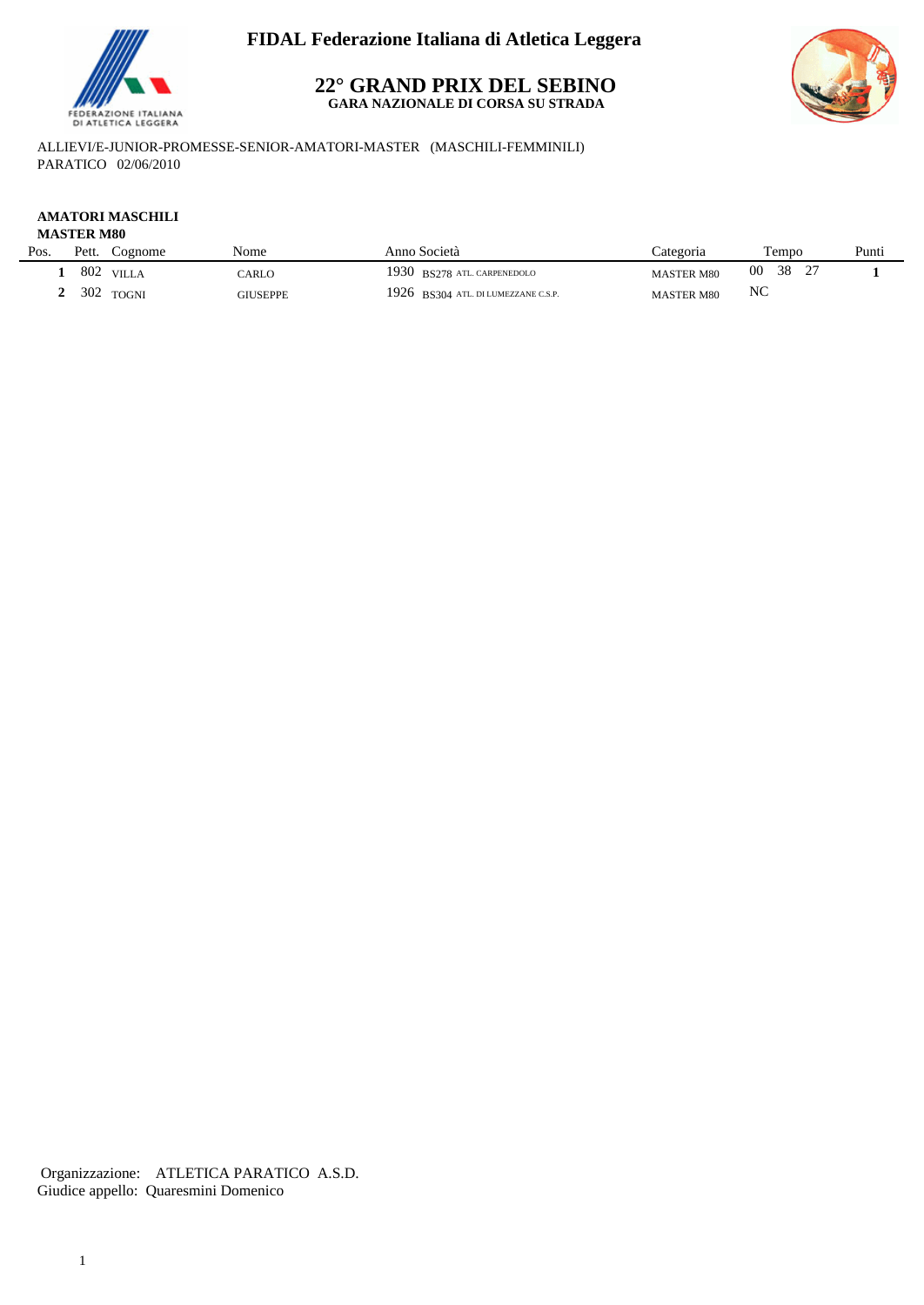

### **22° GRAND PRIX DEL SEBINO GARA NAZIONALE DI CORSA SU STRADA**



ALLIEVI/E-JUNIOR-PROMESSE-SENIOR-AMATORI-MASTER (MASCHILI-FEMMINILI) PARATICO 02/06/2010

#### **CLASSIFICA PER SOCIETA' AMATORI/MASTER MASCHILI**

| Pos. | Cod società | Descrizione                       | Prov<br>Reg   | Punteggio  | Nr atleti |  |
|------|-------------|-----------------------------------|---------------|------------|-----------|--|
|      | 1 BS562     | ATL. PARATICO                     | <b>BS</b>     | 2931       | 87        |  |
|      | 2 BS688     | ATLETICA BRESCIA MARATHON         | <b>BS</b>     | 1605       | 46        |  |
|      | 3 BS304     | ATL. DI LUMEZZANE C.S.P.          | <b>BS</b>     | 1318       | 44        |  |
|      | 4 BS243     | ATL. REBO GUSSAGO                 | <b>BS</b>     | 1091       | 26        |  |
|      | 5 MI271     | <b>LA MICHETTA</b>                | MI            | 939        | 42        |  |
|      | 6 BG658     | ATLETICA MARATHON ALMENNO S.S.    | BG            | 930        | 23        |  |
|      | 7 BS521     | <b>FREE-ZONE</b>                  | <b>BS</b>     | 832        | 16        |  |
|      | 8 BG146     | RUNNING TORRE DE' ROVERI          | <b>BG</b>     | 759        | 18        |  |
|      | 9 BS341     | FG. ATL. FALEGNAMERIA GUERRINI    | <b>BS</b>     | 685        | 18        |  |
|      | 10 BS538    | ATL. GAVARDO '90 LIB.             | <b>BS</b>     | 575        | 11        |  |
|      | 11 BS660    | <b>ARIENI TEAM</b>                | <b>BS</b>     | 546        | 10        |  |
|      | 12 BG472    | <b>RUNNERS BERGAMO</b>            | BG            | 512        | 12        |  |
|      | 13 MI352    | <b>EUROATLETICA 2002</b>          | MI            | 488        | 9         |  |
|      | 14 BS659    | AVIS SPORT CAZZAGO SAN MARTINO    | <b>BS</b>     | 476        | 13        |  |
|      | 15 BS109    | POL. DI BIONE                     | <b>BS</b>     | 374        | $\tau$    |  |
|      | 16 BG282    | ATL. CASTEL ROZZONE               | <b>BG</b>     | 356        | 10        |  |
|      | 17 BS535    | <b>RUNNING &amp; ADVENTURE</b>    | <b>BS</b>     | 345        | 9         |  |
|      | 18 BS082    | ATL. VIGHENZI PADENGHE            | <b>BS</b>     | 343        | 6         |  |
|      | 19 BG134    | ATL. LA TORRE                     | <b>BG</b>     | 335        | 6         |  |
|      | 20 BS274    | G.P. LEGNAMI PELLEGRINELLI        | $_{\rm BS}$   | 315        | 9         |  |
|      | 21 BG135    | <b>G. ALPINISTICO VERTOVESE</b>   | <b>BG</b>     | 271        | 4         |  |
|      | 22 BS278    | ATL. CARPENEDOLO                  | <b>BS</b>     | 254        | 8         |  |
|      | 23 BS368    | <b>U.S. MALONNO</b>               | <b>BS</b>     | 250        | 9         |  |
|      | 24 BG339    | <b>BIGACC DE ELA</b>              | <b>BG</b>     | 221        | 4         |  |
|      | 25 LU103    | G.S. ORECCHIELLA GARFAGNANA       | LU            | 210        | 4         |  |
|      | 26 BG594    | <b>CLUB PANTERA ROSA</b>          | <b>BG</b>     | 193        | 3         |  |
|      | 27 BS454    | <b>G.P. FELTER SPORT PUEGNAGO</b> | BS            | 188        | 4         |  |
|      | 28 BS465    | NEW ATHLETICS SULZANO             | <b>BS</b>     | 188        | 4         |  |
|      | 29 BG425    | MEDIRUN CUS BERGAMO               | <b>BG</b>     | 186        | 4         |  |
|      | 30 TV371    | NUOVA ATLETICA 3 COMUNI           | TV            | 179        | 8         |  |
|      | 31 SO219    | <b>G.P. VALCHIAVENNA</b>          | <sub>SO</sub> | 155        | 2         |  |
|      | 32 BS377    | ATL. BEDIZZOLE                    | <b>BS</b>     | 150        | 4         |  |
|      | 33 BS028    | ATL. FLY FLOT                     | <b>BS</b>     | 146        | 3         |  |
|      | 34 BS545    | ATL. FRANCIACORTA                 | <b>BS</b>     | 144        | 5         |  |
|      | 35 PR568    | ATL. CASONE NOCETO                | <b>PR</b>     | 141        | 3         |  |
|      | 36 BS430    | <b>G.S. AMICI PODISTI BS</b>      | <b>BS</b>     | 122        | 4         |  |
|      | 37 BS596    | ATL. CELLATICA                    | <b>BS</b>     | <b>108</b> | 2         |  |
|      | 38 CO361    | NOVA LIB. COMO                    | CO            | 102        | 1         |  |
|      | 39 MI076    | <b>GEAS ATLETICA</b>              | MI            | 99         | 1         |  |
|      | 40 BS179    | ATLETICA LONATO-LEM ITALIA        | $_{\rm BS}$   | 96         | 1         |  |
|      | 41 VA119    | O.S.A. SARONNO LIB.               | VA            | 87         | 1         |  |
|      | 42 BG289    | <b>U.S. SAN PELLEGRINO TERME</b>  | <b>BG</b>     | 85         | 2         |  |
|      | 43 MI102    | P.B.M. BOVISIO MASCIAGO           | MI            | 84         | 1         |  |
|      | 44 CO527    | ATLETICA 42195 'BLU FRIDA'        | CO            | 84         | 1         |  |
|      | 45 BG005    | ATL. PRESEZZO                     | <b>BG</b>     | 82         | 1         |  |
|      | 46 BS181    | ATL. BRESCIA 1950 ISPA GROUP      | <b>BS</b>     | 81         |           |  |
|      | 47 BG351    | G.S. A.MARINELLI COMENDUNO        | BG            | 79         | 1         |  |
|      | 48 PR064    | G.P. QUADRIFOGLIO                 | PR            | 78         | 1         |  |
|      | 49 CO034    | POL. BELLANO GALPERTI GROUP       | CO            | 73         | 1         |  |